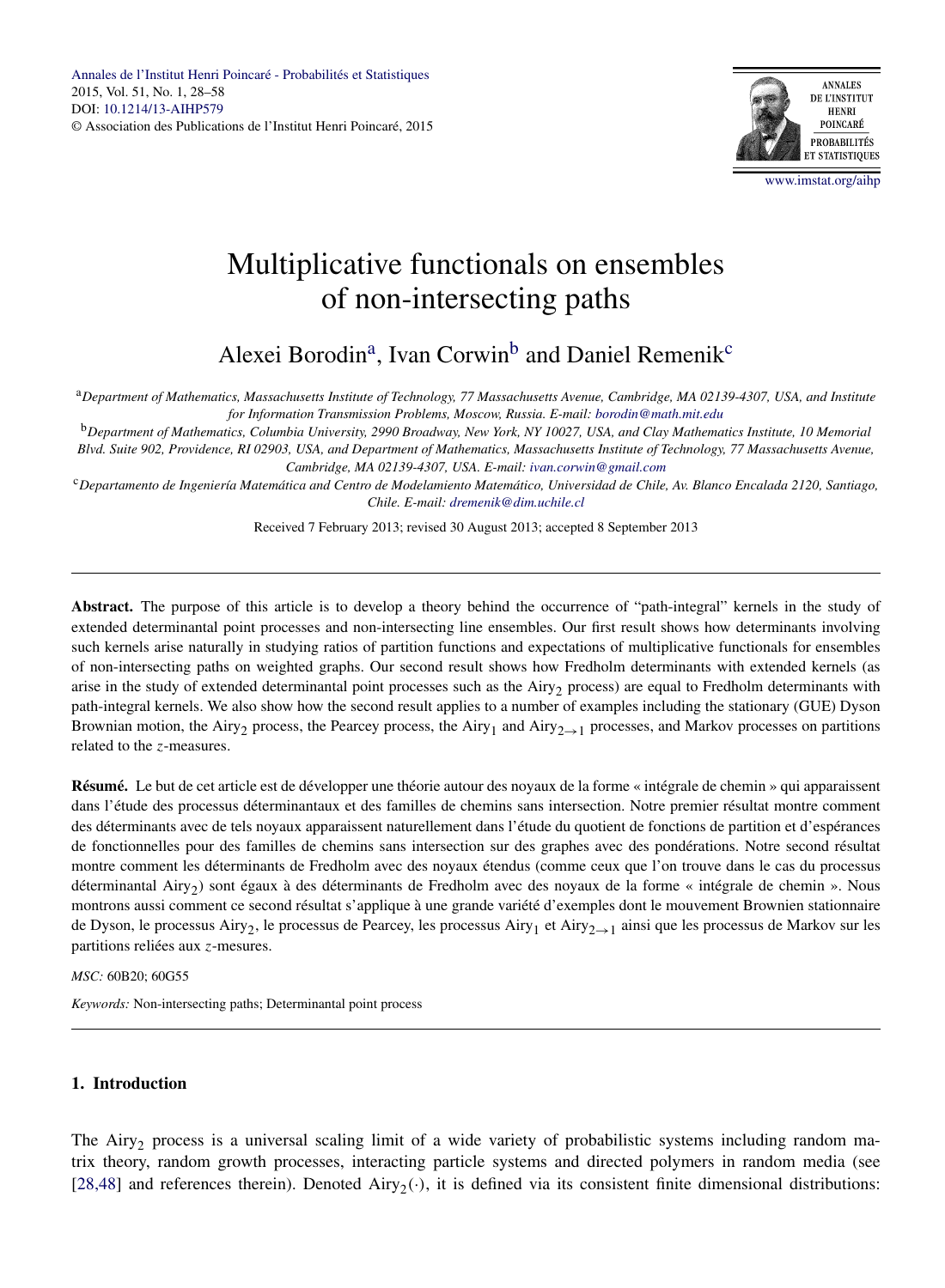<span id="page-1-0"></span>for  $t_1 < t_2 < \cdots < t_n$ ,

$$
\mathbb{P}\left(\bigcap_{i=1}^n\{\text{Airy}_2(t_i)\leq s_i\}\right)=\det(I-\chi K_2^{\text{ext}})_{L^2(\{t_1,\ldots,t_n\}\times\mathbb{R},\mu)}.\tag{1}
$$

Here *χ* is an operator which acts on functions  $f: \{t_1, \ldots, t_n\} \times \mathbb{R} \to \mathbb{R}$  as

$$
\chi f(t_i,x):=\mathbf{1}_{x>s_i}f(t_i,x).
$$

The operator  $K_2^{\text{ext}}$  acts as

$$
K_2^{\text{ext}} f(t_i, x) := \sum_{j=1}^n \int_{\mathbb{R}} dy K_2^{\text{ext}}(t_i, x; t_j, y) f(t_j, y),
$$

where  $K_2^{\text{ext}}(s, x; t, y)$  is the "extended" Airy<sub>2</sub> kernel given by

$$
K_2^{\text{ext}}(s, x; t, y) := \begin{cases} \int_0^\infty \mathrm{d}\lambda e^{-\lambda(s-t)} \, \mathrm{Ai}(x+\lambda) \, \mathrm{Ai}(y+\lambda) & \text{if } s \ge t, \\ -\int_{-\infty}^0 \mathrm{d}\lambda e^{-\lambda(s-t)} \, \mathrm{Ai}(x+\lambda) \, \mathrm{Ai}(y+\lambda) & \text{if } s < t, \end{cases}
$$

with  $Ai(x)$  the classical Airy function. The right-hand side of (1) is the Fredholm determinant of the identity minus a trace class operator (see Section [3.1](#page-11-0) for definition and details) and the measure *μ* appearing there is the product of counting measure on  $\{t_1, \ldots, t_n\}$  and Lebesgue measure on  $\mathbb{R}$ .

The formula given in (1) for the finite dimensional distributions of the  $Airy<sub>2</sub>$  process becomes increasingly cumbersome as *n* increases. This is due to the *n*-dependence in the  $L^2$  space on which the operators act. When taking a limit of a sequence of operators, or their determinants, it is convenient to have the operators all act on the same *L*<sup>2</sup> space, rather than a sequence of different spaces.

In Prähofer and Spohn's initial work on the Airy<sub>2</sub> process (see Section 5 of [\[43\]](#page-29-0) for  $n = 2$  or [\[26,44,46\]](#page-29-0) for  $n \ge 2$ ) the extended kernel formula is shown to be equivalent to the following "path-integral" kernel formula:

$$
\mathbb{P}\left(\bigcap_{i=1}^{n}\left\{\text{Airy}_{2}(t_{i})\leq s_{i}\right\}\right)=\det\left(I-K_{2}+\bar{P}_{s_{1}}e^{(t_{1}-t_{2})H}\bar{P}_{s_{2}}\cdots e^{(t_{n-1}-t_{n})H}\bar{P}_{s_{n}}e^{(t_{n}-t_{1})H}K_{2}\right)_{L^{2}(\mathbb{R})}.
$$
\n(2)

Here  $K_2(x, y) = K_2^{\text{ext}}(0, x; 0, y)$  is called the Airy<sub>2</sub> kernel,  $\bar{P}_s g(x) = \mathbf{1}_{x \le s} g(x)$  is a projection operator and  $H =$  $\Delta$  + *x* is called the Airy Hamiltonian because *H* Ai( $\cdot$  – *s*) = *s* Ai( $\cdot$  – *s*) ( $\Delta$  is the Laplacian on R). The dependence on *n* has been absorbed into the operator rather than the  $L^2$  space, and it is now plausible to take a large *n* limit.

The reason we call this a path-integral kernel is because a portion of it can be written in terms of the expectation of a certain path-integral. By the Feynman–Kac formula (cf. [\[35\]](#page-29-0)),

$$
\bar{P}_{s_1}e^{(t_1-t_2)H}\bar{P}_{s_2}\cdots e^{(t_{n-1}-t_n)H}\bar{P}_{s_n}f(x)=\mathbb{E}_{b(t_1)=x}\Bigg[ f\big(b(t_n)\big)e^{-\int_{t_1}^{t_n}b(s)\,ds}\prod_{i=1}^n\mathbf{1}_{b(t_i)\leq s_i}\Bigg],\tag{3}
$$

where  $b: [t_1, t_n] \to \mathbb{R}$  is the trajectory of a Brownian motion with diffusion coefficient 2 starting at  $b(t_1) = x$ .

Let  $t_1 < \cdots < t_n$  fill out the interval  $[\ell, r]$  and let  $s_i = h(t_i)$  for some function  $h : [\ell, r] \to \mathbb{R}$ . Then as *n* goes to infinity, the above operator has a limit in trace norm (see [\[26\]](#page-29-0) or Section [4.2](#page-20-0) below for details) given by

$$
\Gamma_{\ell,r}^h f(x) = \mathbb{E}_{b(\ell)=x} \Big[ f(b(r)) e^{-\int_{\ell}^r b(s) ds} \mathbf{1}_{b \leq h} \Big],
$$

where  ${b < h}$  denotes the event  ${b(s) \le h(s), \forall s \in [\ell, r]}$ . Thus, it is shown in [\[26\]](#page-29-0), Theorem 2, or Eq. [\(41\)](#page-21-0) below that

$$
\mathbb{P}(\text{Airy}_2(s) \le h(s), \forall s \in [\ell, r]) = \det(I - K_2 + \Gamma_{\ell, r}^h e^{(r-\ell)H} K_2)_{L^2(\mathbb{R})}.
$$
\n(4)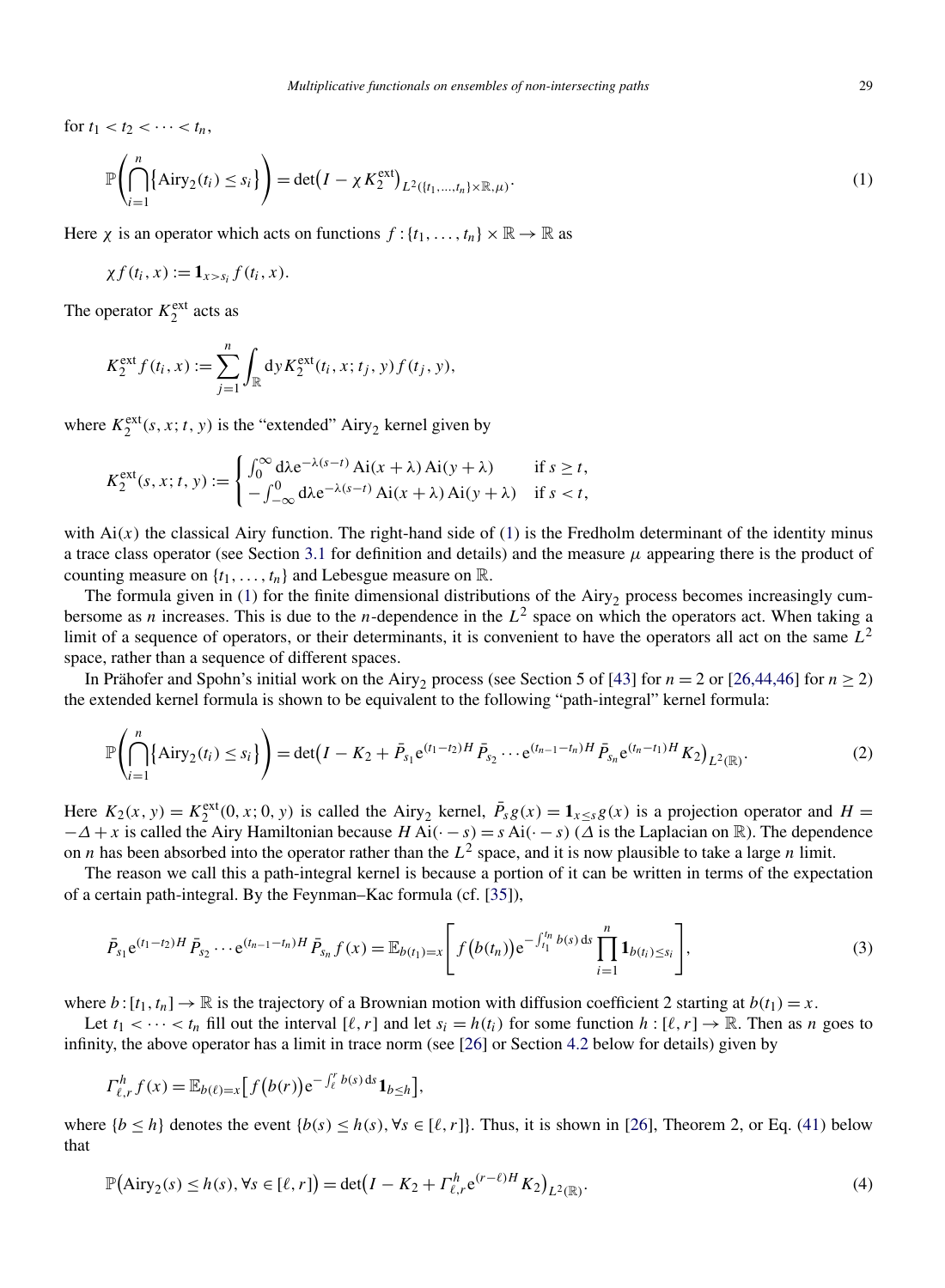<span id="page-2-0"></span>The above formula proved useful in [\[26\]](#page-29-0) in providing a direct proof that the value of the maximum of the Airy<sub>2</sub> process minus a parabola is distributed according to the (GOE) Tracy–Widom distribution; and in [\[39\]](#page-29-0) (see also [\[9,](#page-29-0) [22,50,51\]](#page-29-0)) in computing the joint distribution for the value and location (in *t*) of the maximum. The two-time pathintegral kernel formula in  $[43]$  was utilized to compute asymptotics of the two-time covariance of the Airy<sub>2</sub> process, since the extended kernel does not easily yield this. Note that the left-hand side in the last formula presupposes the existence of a continuous version of the Airy<sub>2</sub> process. This was first shown to exist in [\[32\]](#page-29-0).

What is remarkable about formula [\(4\)](#page-1-0) is that the right-hand side is simple (despite the cumbersome finite dimensional distributions given above) and the event in question in the left-hand side has a clear translation into the operator  $\Gamma^h_{\ell,r}$ . As a further application of the Feynman–Kac formula as well as the Cameron–Martin–Girsanov formula (see [\[26\]](#page-29-0)), the integral kernel of  $\Gamma^h_{\ell,r}$  can be expressed as

$$
\Gamma_{\ell,r}^h(x, y) = \mathbb{P}_{b(\ell)=x-\ell^2, b(r)=y-r^2} (b(s) \le h(s) - s^2 \text{ for all } s \in [\ell, r]),
$$

where *b* is now a Brownian bridge run from  $x - \ell^2$  at time  $\ell$  to  $y - r^2$  at time *r* (this means that  $\Gamma^h_{\ell,r} f(x) = \int d\mathbf{v} \Gamma^h_{\ell,r}(x, \mathbf{v}) f(\mathbf{v})$ ). In other words, the probability that the Airv<sub>2</sub> process hits a  $dy \Gamma_{\ell,r}^h(x, y) f(y)$ ). In other words, the probability that the Airy<sub>2</sub> process hits a function *h* can be expressed as the Fredholm determinant of an operator which is partly expressed by the probability that a Brownian bridge hits the same function (minus a parabola).

We will now see how these formulas for the  $Airy<sub>2</sub>$  process are part of a more general result.

## 1.1. *Extended kernels and the path-integral kernel in a general setting*

There are many other examples of extended determinantal point processes (some given in Section [4\)](#page-17-0) and our aim is to find path-integral kernel formulas for these other processes. This may have further applications, although we do not address them here. For example, besides the previous work of [\[44\]](#page-30-0), in [\[46\]](#page-30-0) a path-integral kernel formula was discovered for the Airy<sub>1</sub> process and used to prove existence of a continuous version of the process and its Hölder regularity.

When the Airy<sub>2</sub> process was introduced, it arose as the top layer of the multi-layer Airy<sub>2</sub> process, which will be denoted  $\{Airy_2(i; t): i \in \mathbb{Z}_{\geq 1}, t \in \mathbb{R}\}$  and is such that  $Airy_2(i; t) > Airy_2(j; t)$  for  $i < j$ . As *t* varies,  $\sum_{i=1}^{\infty} \delta_{Airy_2(i; t)}$ forms an R-indexed collection of point processes which has the structure of an (extended) determinantal point process (see [\[10\]](#page-29-0) and references therein) with correlation kernel  $K_2^{\text{ext}}(s, x; t, y)$ .

This has the following consequence. For  $t_1 < \cdots < t_n$  fix  $q_t$ :  $\mathbb{R} \to \mathbb{R}$  and let  $\bar{q}_{t_i} = 1 - q_t$ . For  $g: \{t_1, \ldots, t_n\} \to \mathbb{R}$ define  $q(g) := \prod_{i=1}^n q_{t_i}(g(t_i))$  and likewise define  $\bar{q}(g)$ . Then (given some conditions on  $\bar{q}$  to ensure convergence – see Section [4.2](#page-20-0) below)

$$
\mathbb{E}\left[\prod_{i=1}^{\infty}\bar{q}(\text{Airy}_{2}(i;\cdot))\right]=\det(I-QK_{2}^{\text{ext}})_{L^{2}(\lbrace t_{1},...,t_{n}\rbrace \times \mathbb{R},\mu)},\tag{5}
$$

where  $Qf(t_i, x) := q_{t_i}(x) f(t_i, x)$ . The left-hand side above is referred to here as the expectation of a "multiplicative" functional" of the multi-layer process. When  $q_{t_i}(x) = \mathbf{1}_{x>s_i}$  (and hence  $\bar{q}_{t_i}(x) = \mathbf{1}_{x \le s_i}$ ), the above formula reduces to [\(1\)](#page-1-0) with *Q* = *χ*.

Our first result shows that the type of identity between extended and path-integral kernel Fredholm determinants which one gets by equating the right-hand sides of [\(1\)](#page-1-0) and [\(2\)](#page-1-0) is quite general and dependent on a few structural properties of the kernels.

In stating our results presently, we leave out a number of technical assumptions (see Section [3](#page-10-0) for these details) and assume that we have the following collection of operators on functions  $f : \{t_1, \ldots, t_n\} \to \mathbb{R}$ :

- For each  $1 \le i, j \le n, W_{t_i,t_j}$  (with the convention  $W_{t_i,t_i} = I$ ).
- For each  $1 \leq i \leq n$ ,  $K_{t_i}$ .
- A diagonal operator *Q* such that  $Qf(t_i, \cdot) := Q_{t_i} f(t_i, \cdot)$  where for  $1 \le i \le n$  and  $g : \mathbb{R} \to \mathbb{R}$ ,  $Q_{t_i} g(x) := q_{t_i}(x)g(x)$ .

**Theorem 1.1 (Theorem [3.3,](#page-13-0) with technical assumptions suppressed).** Let  $t_1 < \cdots < t_n$  and assume that for all  $1 \leq i \leq j \leq k \leq n$  *the following holds*: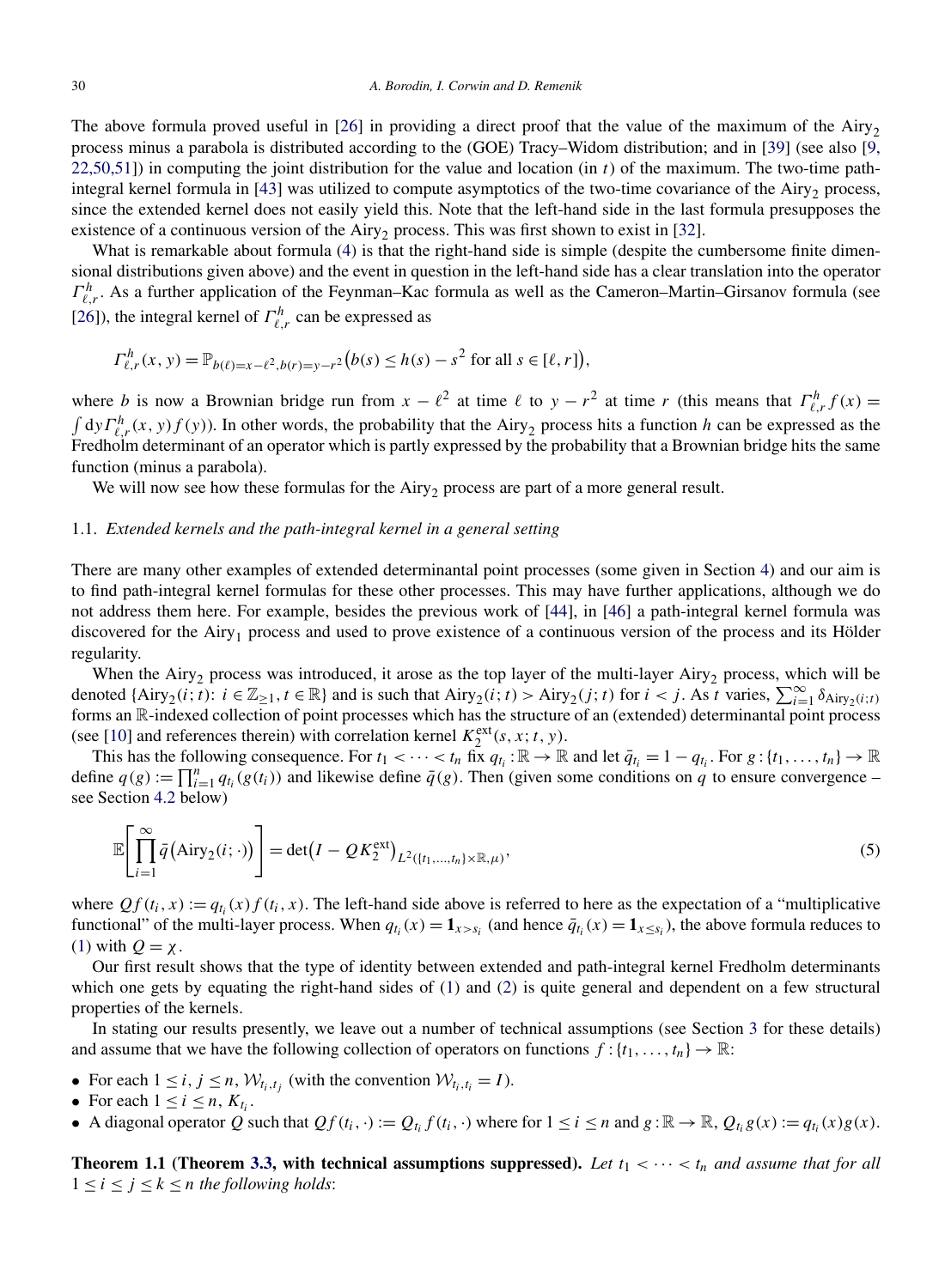- *Right-invertibility:*  $W_{t_i,t_i}W_{t_i,t_i}K_{t_i}=K_{t_i}$ .
- *Semigroup property:*  $W_{t_i,t_i}W_{t_i,t_k} = W_{t_i,t_k}$ .
- *Reversibility relation:*  $W_{t_i,t_j}K_{t_j}=K_{t_i}W_{t_i,t_j}$ .

*Then*

$$
\det(I-QK^{\text{ext}})_{L^2({t_1,...,t_n})\times\mathbb{R})}=\det(I-K_{t_1}+\overline{Q}_{t_1}\mathcal{W}_{t_1,t_2}\overline{Q}_{t_2}\cdots\mathcal{W}_{t_{n-1},t_n}\overline{Q}_{t_n}\mathcal{W}_{t_n,t_1}K_{t_1})_{L^2(\mathbb{R})},
$$

*where*

$$
K^{\text{ext}}(t_i, x; t_j, y) = \begin{cases} \mathcal{W}_{t_i, t_j} K_{t_j}(x, y) & \text{if } i \geq j, \\ -\mathcal{W}_{t_i, t_j}(I - K_{t_j})(x, y) & \text{if } i < j, \end{cases}
$$

*and*  $\overline{Q}_t = I - Q_t$ .

This is proved in Section [3.3](#page-13-0) essentially via linear algebra.

Letting  $W_{t_i,t_j} = e^{-(t_j-t_i)H}$ ,  $K_{t_i} = K_2$  and  $Q_{s_i} = P_{s_i}$  we recover the equality [\(2\)](#page-1-0) for the Airy<sub>2</sub> process. More generally, the result implies that the expectation of a multiplicative functional of the multi-layer Airy<sub>2</sub> process [\(5\)](#page-2-0) can be expressed in a similar way, by replacing each  $P_{s_i}$  by  $Q_{s_i}$  on the right-hand side of [\(2\)](#page-1-0).

In Section [4](#page-17-0) we apply this theorem to a variety of examples of extended determinantal point processes such as the stationary (GUE) Dyson Brownian motion, the Airy<sub>2</sub> process, the Pearcey process, and Markov processes on partitions related to the *z*-measures. We also show how the identity applies to signed extended determinantal point processes such as the Airy<sub>1</sub> and Airy<sub>2→1</sub> processes. In the case of the stationary (GUE) Dyson Brownian motion and the Airy<sub>2</sub> process, we also obtain the continuum limits of the corresponding path-integral kernel formulas (which is likely doable in other cases as well).

# 1.2. *Ensembles of non-intersecting paths and the path-integral kernel*

The multi-layer Airy<sub>2</sub> process arises as the scaling limit of a variety of ensembles of non-intersecting paths (see for instance [\[31\]](#page-29-0)). The occurrence of extended kernel determinants in such ensembles is a consequence of the Eynard– Mehta theorem, which implies the existence of an extended determinantal point process structure [\[20,27,32,40,54\]](#page-29-0). The equivalence of the extended kernel determinant formula with the path-integral kernel determinant formula which is given in Theorem [1.1](#page-2-0) (see also Theorem [3.3\)](#page-13-0) is via linear algebra, but does not indicate why such a path-integral kernel formula exists. Theorem [1.3](#page-5-0) below provides a direct link between ensembles of non-intersecting paths and pathintegral kernel determinant formulas, and its proof boils down to the Lindström–Gessel–Viennot Lemma (recorded below as Lemma [2.1\)](#page-7-0). By first proving the path-integral kernel determinant formula and then relating it to an extended kernel determinant formula, this provides another proof of the extended determinant point process structure for these ensembles (i.e., the Eynard–Mehta theorem), see Section [1.2.1.](#page-5-0)

Let us now introduce, for given  $T \in \mathbb{Z}_{\geq 0}$  and  $N \in \mathbb{Z}_{\geq 1}$ , the ensembles of *N* non-intersecting paths of length *T*. Let  $G = (V, E)$  be a finite directed acyclic planar graph with vertex set  $V = V_0 \sqcup V_1 \sqcup \cdots \sqcup V_T$  (here  $\sqcup$  represents the disjoint union of sets) and directed edge set  $E = E_{0\to 1} \sqcup E_{1\to 2} \sqcup \cdots \sqcup E_{T-1\to T}$  where  $E_{n\to n+1}$  only contains edges from  $x \to y$  with  $x \in V_n$  and  $y \in V_{n+1}$ . Here  $x \to y$  denotes an edge directed from x to y.

As an example, let  $V_n$  be vertices of  $\mathbb{Z}^2$  of the form  $(n, i)$  for  $n - i \equiv 0 \mod 2$  (and  $|i| \leq M$  for some *M*) and let  $E_n$  contain all directed edges from  $(x, n)$  to  $(x \pm 1, n + 1)$ . Paths in this directed graph are trajectories of simple symmetric random walks (constrained to stay within distance *M* from the origin), cf. Fig. [1.](#page-4-0)

We define a *path*  $\pi$  as a sequence of edges  $(e_0 = x_0 \rightarrow x_1, e_1 = x_1 \rightarrow x_2, \ldots, e_{T-1} = x_{T-1} \rightarrow x_T)$  where  $x_i \in V_i$ for  $0 \le i \le T$ . For such a path, let  $\pi(n) = x_n$  denote the *n*th vertex in the path.

To edges  $e \in E$  we associate weights  $w_e \in \mathbb{R}$ , and to a path  $\pi$  we associate a weight  $w(\pi)$  given by the product of the weights  $w(e_n)$  along the edges  $e_n$  of  $\pi$ . For  $x \in V_0$  and  $y \in V_T$  we define a transition matrix

$$
\mathcal{W}(x, y) := \sum_{\pi: x \to y} w(\pi),
$$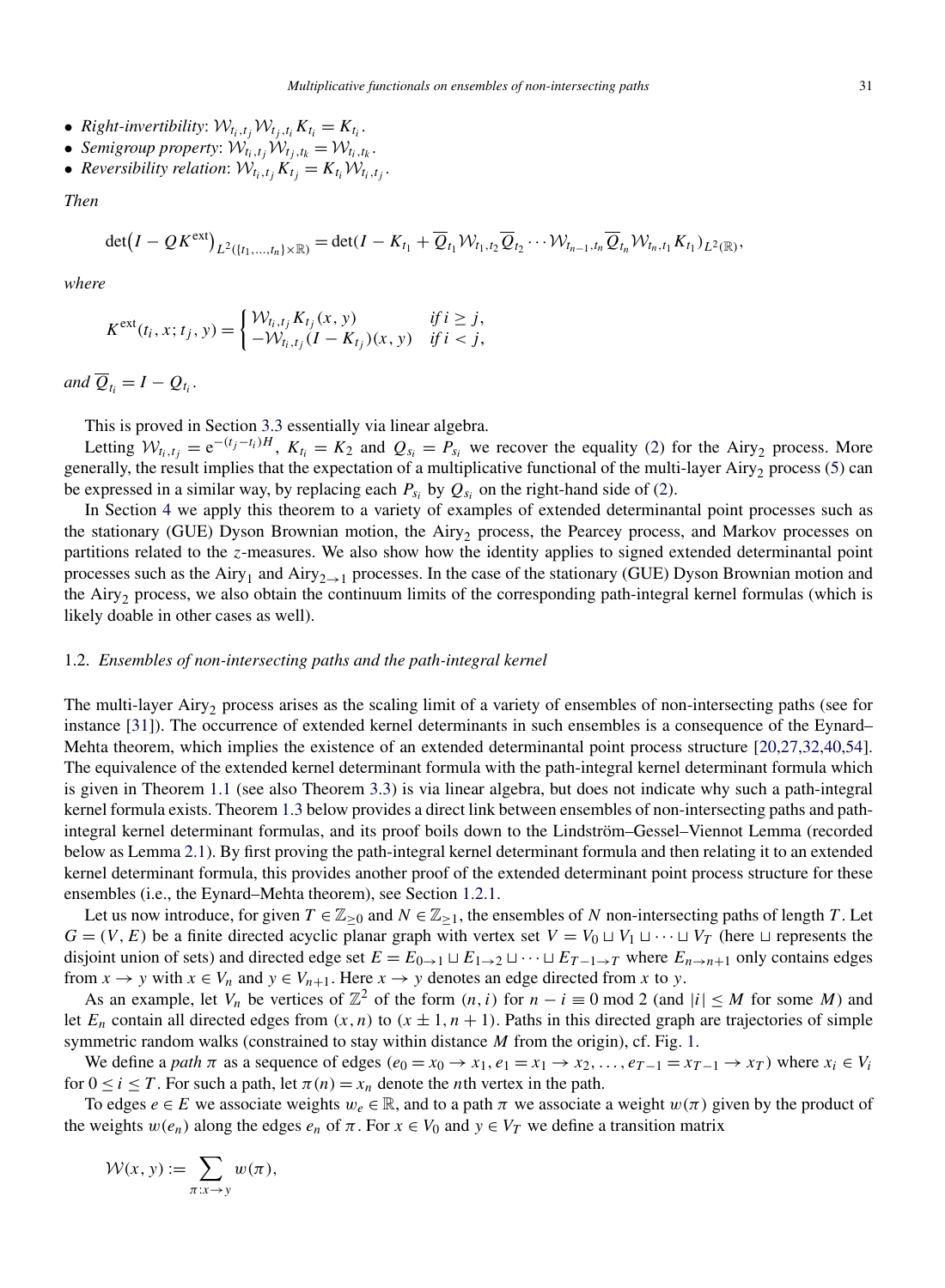<span id="page-4-0"></span>

Fig. 1. An example of a graph *G* with source vertices  $\mathcal X$  on the left-hand side and sink vertices  $\mathcal Y$  on the right-hand side. Here there are  $N = 3$ non-intersecting paths which are shown in grey, with starting points  $\pi_i(b)$  and ending points  $\pi_i(d)$  for  $i = 1, 2, 3$ .

where the summation is over all paths  $\pi$  from  $x$  to  $y$ . Instead of considering just a single path, we may consider ensembles of N non-intersecting paths from elements of  $V_0$  to elements of  $V_T$  (by which we mean paths which use disjoint collections of vertices). We define the collection of all such paths as

 $\mathcal{N}.I.(N) := \{ \Pi = \{ \pi_1, \ldots, \pi_N \}: \forall i, \pi_i \text{ goes from } V_0 \text{ to } V_T \text{ and no two paths intersect} \}.$ 

We will describe a measure on such an ensemble. This requires the introduction of two additional families of functions. For *N* fixed, consider functions  $\psi_i : V_0 \to \mathbb{R}$ ,  $1 \le i \le N$ , and  $\varphi_j : V_T \to \mathbb{R}$ ,  $1 \le j \le N$ . Define the weight of  $\Pi \in \mathcal{N}.\mathcal{I}.(N)$  as

$$
Wt(\Pi) := \det[\psi_i(\pi_j(0))]_{i,j=1}^N \left(\prod_{i=1}^N w(\pi_i)\right) \det[\varphi_i(\pi_j(T))]_{i,j=1}^N,
$$
\n(6)

and the partition function as

$$
Z = \sum_{\Pi \in \mathcal{N}.\mathcal{I}.\langle N\rangle} Wt(\Pi).
$$

If  $ψ<sub>i</sub>$  and  $φ<sub>j</sub>$  are *δ*-functions then the ends of the paths are fixed.

Assuming that  $Z \neq 0$  we may define a measure (not necessarily positive but with total integral 1) on  $\Pi \in \mathcal{N} \mathcal{I} \mathcal{I} \mathcal{N}$ as

$$
\nu(\Pi) = \frac{Wt(\Pi)}{Z}.
$$

When each of the three factors on the right-hand side of (6) are positive (and thus, in particular, *ν* is a probability measure), one may think of *ν* as follows. The determinants det $[\psi_i(\pi_j(0))]_{i,j=1}^N$  and det $[\phi_i(\pi_j(0))]_{i,j=1}^N$  define measures on the collections of *N* initial points in  $V_0$  and *N* final points in  $V_T$ . The weights  $w(\pi_i)$  in the middle factor in (6) describe the transition probabilities for *N* independent paths  $(\pi_1, \ldots, \pi_N)$  connecting these points. The measure *ν* is restricted to non-intersecting paths, and the division by the normalizing constant *Z* means that *ν* corresponds to a probability measure conditioned on the *N* paths not intersecting.

Define  $\varphi_j^{(0)}: V_0 \to \mathbb{R}$  by  $\varphi_j^{(0)}(x) := \sum_{y \in V_T} \mathcal{W}(x, y) \varphi_j(y)$ . Note that this implies that W has a right-inverse on  $\text{span}\{\varphi_i^{(0)}\}_{i=1}^N$  which is given by  $\mathcal{W}^{-1}\varphi_j^{(0)} = \varphi_j$ .

We will make the following *biorthogonality assumption* on the  $\{\psi_i\}_{i=1}^N$  and  $\{\varphi_j^{(0)}\}_{j=1}^N$ :

$$
\sum_{x \in V_0} \psi_i(x) \varphi_j^{(0)}(x) = \mathbf{1}_{i=j}.
$$

**Remark 1.2.** Assuming  $Z \neq 0$ , one can show that it is always possible to perform a linear transformation in  $\text{span}\{\psi_i\}_{i=1}^N$  *in such a way that the biorthogonality assumption is satisfied and v remains unchanged.*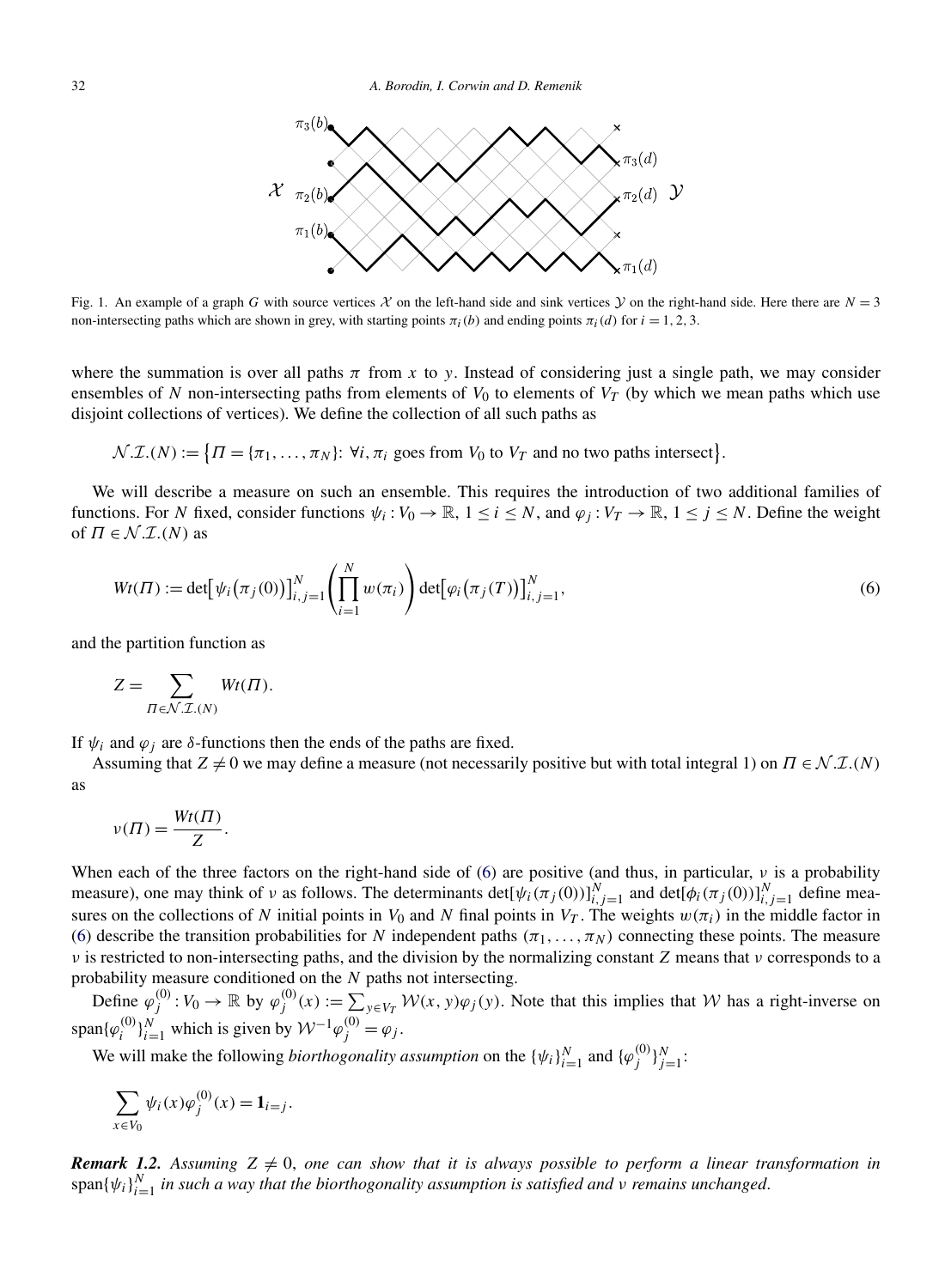<span id="page-5-0"></span>The final concept we introduce is that of a *path-integral functional*, which is any function

$$
f: E_{0\to 1} \times E_{1\to 2} \times \cdots \times E_{T-1\to T} \to \mathbb{R}
$$

such that

$$
f(e_0, e_1, \ldots, e_{T-1}) = \prod_{n=0}^{T-1} f_n(e_n)
$$

for functions  $f_n: E_{n\to n+1} \to \mathbb{R}$ . This definition extends to a directed path  $\pi$  from  $V_0$  to  $V_T$  by setting  $f(\pi)$  equal to  $f$ applied to the ordered sequence of edges in  $\pi$ . From the function f define a second set of edge weights  $\tilde{w}_e := f_n(e)w_e$ were *n* is such that  $e \in E_{n \to n+1}$ . With respect to these weights  $\{\tilde{w}_e\}_{e \in E}$  define a transition matrix

$$
\widetilde{\mathcal{W}}(x, y) = \sum_{\pi: x \to y} \widetilde{w}(\pi).
$$

The following theorem is a consequence of Theorem [2.2,](#page-8-0) which is a similar result for a more general graph setting. The theorem shows how the path-integral kernel determinant naturally arises from ensembles of non-intersecting paths. A proof of the below result appears in Section [2.](#page-6-0)

**Theorem 1.3.** *For any path-integral functional f as above*

$$
\sum_{\Pi = (\pi_1, ..., \pi_N) \in \mathcal{N}} \prod_{i=1}^N f(\pi_i) \nu(\Pi) = \det(I - K + \widetilde{\mathcal{W}} \mathcal{W}^{-1} K)_{L^2(V_0)},
$$

*where*  $K: L^2(V_0) \to L^2(V_0)$  *is given by its kernel* 

$$
K(x_1, x_2) = \sum_{i=1}^{N} \varphi_i^{(0)}(x_1) \psi_i(x_2).
$$

As we will explain in the proof of Corollary [1.4](#page-6-0) below, the above result can also be seen as a consequence of Theorem [1.1](#page-2-0) and the known determinantal structure for ensembles of non-intersecting paths. Instead, we provide a direct and simple linear algebraic proof of Theorem 1.3 using only the Lindström–Gessel–Viennot Lemma. This provides an explanation of the appearance of path-integral kernel formulas.

## 1.2.1. *Recovering the determinantal structure*

As an application of Theorems [1.1](#page-2-0) and 1.3, let us see how to recover the determinantal structure of the ensemble of non-intersecting paths associated to the measure *ν*. We would like to show that for any collection of vertices  ${x_1, \ldots, x_k} \in V$ , the *v*-measure of the set

 $\{ \Pi \in \mathcal{N}.\mathcal{I}.(N)$ : all of the *x<sub>i</sub>* are visited by paths in  $\Pi \}$ 

can be written as  $\det[K(x_i, x_j)]_{i,j=1}^k$  for some fixed matrix *K* with rows and columns indexed by the set of vertices *V*. This property can be seen as a consequence of Corollary [1.4](#page-6-0) below which we show.

Consider any collection of functions  $q_n: V_n \to \mathbb{R}$ ,  $0 \le n \le T - 1$ . Consider the space of matrices with rows and columns indexed by *V*, and for notational convenience denote  $x \in V_n$  as  $(n, x)$  so that matrix elements of a matrix *M* are written as  $M(n, x; m, y)$ . Define a matrix *Q* so that  $Qf(n, x) = q_n(x)f(n, x)$ . For  $m \le n$  and  $x \in V_m$ ,  $y \in V_m$ *V<sub>n</sub>* define  $W_{m,n}(x, y) := \sum_{\pi: x \to y} w(\pi)$  (for  $m = n$  let this be the identity matrix). For  $x \in V_n$  define  $\varphi_j^{(n)}(x) :=$  $\sum_{y \in V_T} W_{n,T}(x, y)\varphi_j(y)$ . For  $x_1, x_2 \in V_n$  define  $K_n(x_1, x_2) := \sum_{i=1}^N \varphi_i^{(n)}(x_1)\psi_i(x_2)$ . Note that for  $m \le n$ ,  $W_{m,n}$  has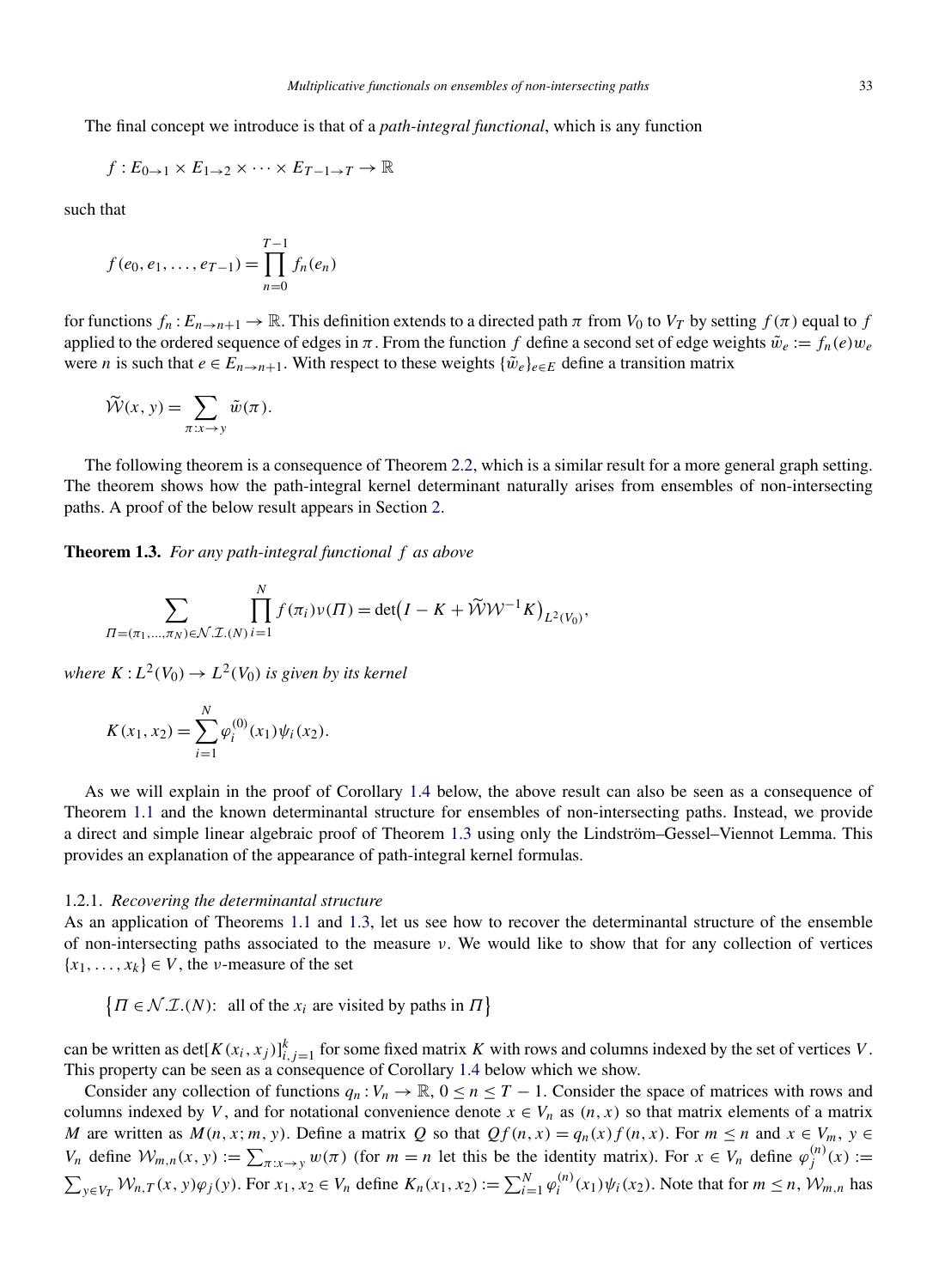<span id="page-6-0"></span>a right-inverse on span $\{\varphi_i^{(m)}\}_{i=1}^N$  which is given by  $\mathcal{W}_{m,n}^{-1}\varphi_j^{(m)} = \varphi_j^{(n)}$ . We will write this inverse as  $\mathcal{W}_{n,m}$ . On account of this we may define the following (extended kernel) matrix

$$
K^{\text{ext}}(m, x; n, y) = \begin{cases} \mathcal{W}_{m,n} K_n(x, y) & \text{if } m \ge n, \\ -\mathcal{W}_{m,n} (I - K_n)(x, y) & \text{if } m < n. \end{cases}
$$

**Corollary 1.4.** *For any collection of functions*  $q_n : V_n \to \mathbb{R}, 0 \le n \le T - 1$ 

$$
\sum_{\Pi = (\pi_1, \dots, \pi_N) \in \mathcal{N}} \prod_{i=1}^N \prod_{n=0}^{T-1} \bar{q}_n(\pi_i(n)) \nu(\Pi) = \det(I - QK^{\text{ext}})_{L^2(V)},\tag{7}
$$

*where we recall that*  $\pi(n)$  *denotes the vertex in*  $V_n$  *through which*  $\pi$  *passes and that*  $\bar{q}(x) = 1 - q(x)$ .

This result is essentially a version of the Eynard–Mehta Theorem.

**Proof of Corollary 1.4.** We use Theorem [3.3](#page-13-0) (the more general version of Theorem [1.1\)](#page-2-0). The technical assumptions are immediately satisfied since we are dealing with a finite vector space. The right-invertibility, semigroup property and reversibility relation are all readily checked from the definitions of the  $W_{m,n}$  and  $K_n$ . As a consequence of that theorem we find that we may rewrite the right-hand side of (7) as

$$
RHS(7) = det(I - K_0 + \overline{Q}_0 W_{0,1} \overline{Q}_1 W_{1,2} \cdots \overline{Q}_{T-1} W_{T-1,T} W_{T,0} K_0)_{L^2(V_0)},
$$
\n(8)

where for  $x \in V_n$ ,  $\overline{Q}_n f(n, x) := \overline{q}_n(x) f(n, x)$ .

Define a path-integral functional *f* so that for an edge  $e \in E_{n \to n+1}$  from  $x \in V_n$  to  $y \in V_{n+1}$ ,  $f_n(e) = \bar{q}_n(x)$ . As a consequence, for any path  $\pi$  from  $V_0$  to  $V_T$ ,  $f(\pi) = \prod_{n=0}^{T-1} \bar{q}_n(\pi(n))$ . This observation and Theorem [1.3](#page-5-0) then imply that we may rewrite the left-hand side of (7) as

$$
LHS(7) = det(I - K_0 + W_{0,T}W_{T,0}K_0)_{L^2(V_0)}.
$$
\n(9)

Note that we have introduced the subscripts on the right-hand side to be consistent with the notation introduced before the statement of the corollary. Due to the specific type of path-integral functional  $f$ , it is now straight-forward to see that

$$
\widetilde{\mathcal{W}}_{0,T} = \overline{Q}_0 \mathcal{W}_{0,1} \overline{Q}_1 \mathcal{W}_{1,2} \cdots \overline{Q}_{T-1} \mathcal{W}_{T-1,T}.
$$

This implies that the right-hand sides of Eqs. (8) and (9) match and therefore completes the proof of the corollary.  $\Box$ 

## 1.3. *Outline*

In Section 2 we prove a result about ensembles of non-intersecting paths on directed graphs (which implies Theorem [1.3](#page-5-0) above). In Section [3](#page-10-0) we prove a general result (which implies Theorem [1.1](#page-2-0) above) showing the equality between certain extended kernel and path-integral Fredholm determinants. In Section [4](#page-17-0) we apply this equality between Fredholm determinants to a variety of extended kernels from the literature, and in the [Appendix](#page-25-0) we check the technical assumptions necessary in order to do this.

## **2. Non-intersecting directed paths on weighted graphs**

## 2.1. *A general combinatorial result*

Let  $G = (V, E)$  be a finite directed acyclic planar graph with vertices V and edges E. Fix source vertices  $X =$  ${x_1, \ldots, x_N}$  and sink vertices  $Y = {y_1, \ldots, y_N}$ . Fix edge weights  $w_e$  for each directed edge  $e \in E$ .

A directed path  $\pi$  is a sequence of vertices connecting a vertex in *X* to a vertex in *Y* via directed edges in *E*. Denote the source vertex of  $\pi$  by  $\pi(b)$  and the sink vertex of  $\pi$  by  $\pi(d)$ .<sup>1</sup> We say that two paths *intersect* if their vertex sets

<sup>&</sup>lt;sup>1</sup>We use *b* to denote the source, or base vertex; and  $d$  to denote the sink, or destination vertex.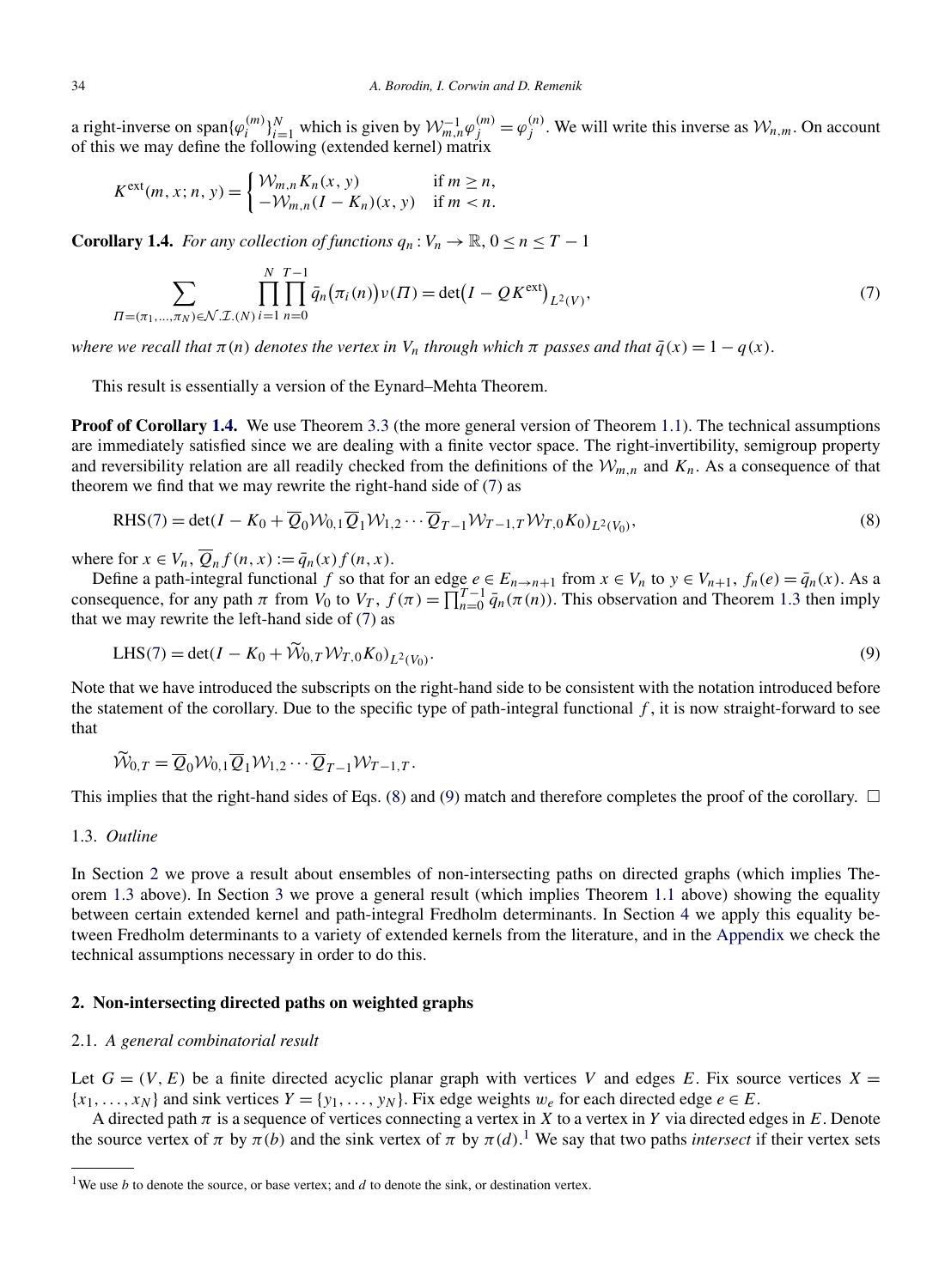<span id="page-7-0"></span>have non-empty intersection. To a directed path  $\pi$  we associate a weight  $w(\pi)$  which is given by the product of  $w_e$ over edges *e* of *π*. Define

$$
\mathcal{W}(x, y) = \sum_{\pi: x \to y} w(\pi), \tag{10}
$$

where the sum is over directed paths  $\pi$  from source vertex  $x$  to sink vertex  $y$ .

Define the ensemble of *N* directed non-intersecting paths from the elements of *X* to the elements of *Y* as

 $\mathcal{N}.\mathcal{I}.(N; X \to Y) = \big\{ \{\pi_1, \ldots, \pi_N\}: \forall i, \pi_i(b) \in X, \pi_i(d) \in Y \text{ and no two paths intersect} \big\}.$ 

Write  $\Pi = {\pi_1, \ldots, \pi_N}$  for an element of  $\mathcal{N} \mathcal{I} \mathcal{I} \mathcal{N}$ ;  $X \to Y$ ). Note that the non-intersection condition and the fact that *X* and *Y* have *N* elements ensures that  $\{\pi_1(b), \ldots, \pi_N(b)\} = X$  and  $\{\pi_1(d), \ldots, \pi_N(d)\} = Y$ .

**Lemma 2.1** ([\[30,36,38,53\]](#page-29-0)). *Fix*  $N \geq 1$ . *For any finite directed acyclic planar graph G with source vertices*  $X =$  ${x_1, \ldots, x_N}$ , *sink vertices*  $Y = {y_1, \ldots, y_N}$  *and edge weights*  $w_e$  *for each directed edge*  $e \in E$ ,

$$
\det[\mathcal{W}(x_i, y_j)]_{i,j=1}^N = \sum_{\Pi \in \mathcal{N}.\mathcal{I}.\langle N; X \rightarrow Y \rangle} \prod_{i=1}^N w(\pi_i).
$$

Consider now finite sets of source vertices  $X \subset V$  and sink vertices  $Y \subset V$  (with at least N vertices in each of X and Y). For such  $X$  and Y we can likewise define the ensemble of N directed non-intersecting paths from elements of X to elements of Y. Denote this ensemble  $\mathcal{N} \mathcal{I} \times (N; \mathcal{X} \rightarrow \mathcal{Y})$ .

Fix functions  $\psi_i : \mathcal{X} \to \mathbb{R}$  for  $1 \le i \le N$  and functions  $\varphi_i : \mathcal{Y} \to \mathbb{R}$  for  $1 \le i \le N$ . For  $\Pi = {\pi_1, \dots, \pi_N}$  with source vertices  $\{\pi_1(b), \ldots, \pi_N(b)\}\subset \mathcal{X}$  and sink vertices  $\{\pi_1(d), \ldots, \pi_N(d)\}\subset \mathcal{Y}$  we define the weight of *Π* as

$$
Wt(\Pi) := \det[\psi_i(\pi_j(b))]_{i,j=1}^N \left(\prod_{i=1}^N w(\pi_i)\right) \det[\varphi_i(\pi_j(d))]_{i,j=1}^N.
$$

Define a partition function for directed non-intersecting ensembles of *N* paths from  $X$  to  $Y$  with respect to weights  $\{w_e\}_{e \in E}$  and functions  $\{\psi_i\}_{i=1}^N$ ,  $\{\varphi_j\}_{j=1}^N$  as

$$
Z = Z(\mathcal{X}, \mathcal{Y}, \{w_e\}_{e \in E}, \{\psi_i\}_{i=1}^N, \{\varphi_j\}_{j=1}^N) := \sum_{\Pi \in \mathcal{N}, \mathcal{I}, (N; \mathcal{X} \to \mathcal{Y})} Wt(\Pi).
$$

For  $1 \leq j \leq N$  define  $\varphi_j^{(b)} : \mathcal{X} \to \mathbb{R}$  by

$$
\varphi_j^{(b)}(x) := \sum_{y \in \mathcal{Y}} \mathcal{W}(x, y)\varphi_j(y) \tag{11}
$$

and further define the operator  $K : L^2(\mathcal{X}) \to L^2(\mathcal{X})$  by its kernel (which is just an X-indexed matrix)

$$
K(x_1, x_2) = \sum_{i=1}^{N} \varphi_i^{(b)}(x_1) \psi_i(x_2).
$$
 (12)

Observe that W has a right-inverse on span $\{\varphi_i^{(b)}\}_{i=1}^N$ , which we will denote by  $\mathcal{W}^{-1}$ , given by

$$
W^{-1}\varphi_j^{(b)} = \varphi_j.
$$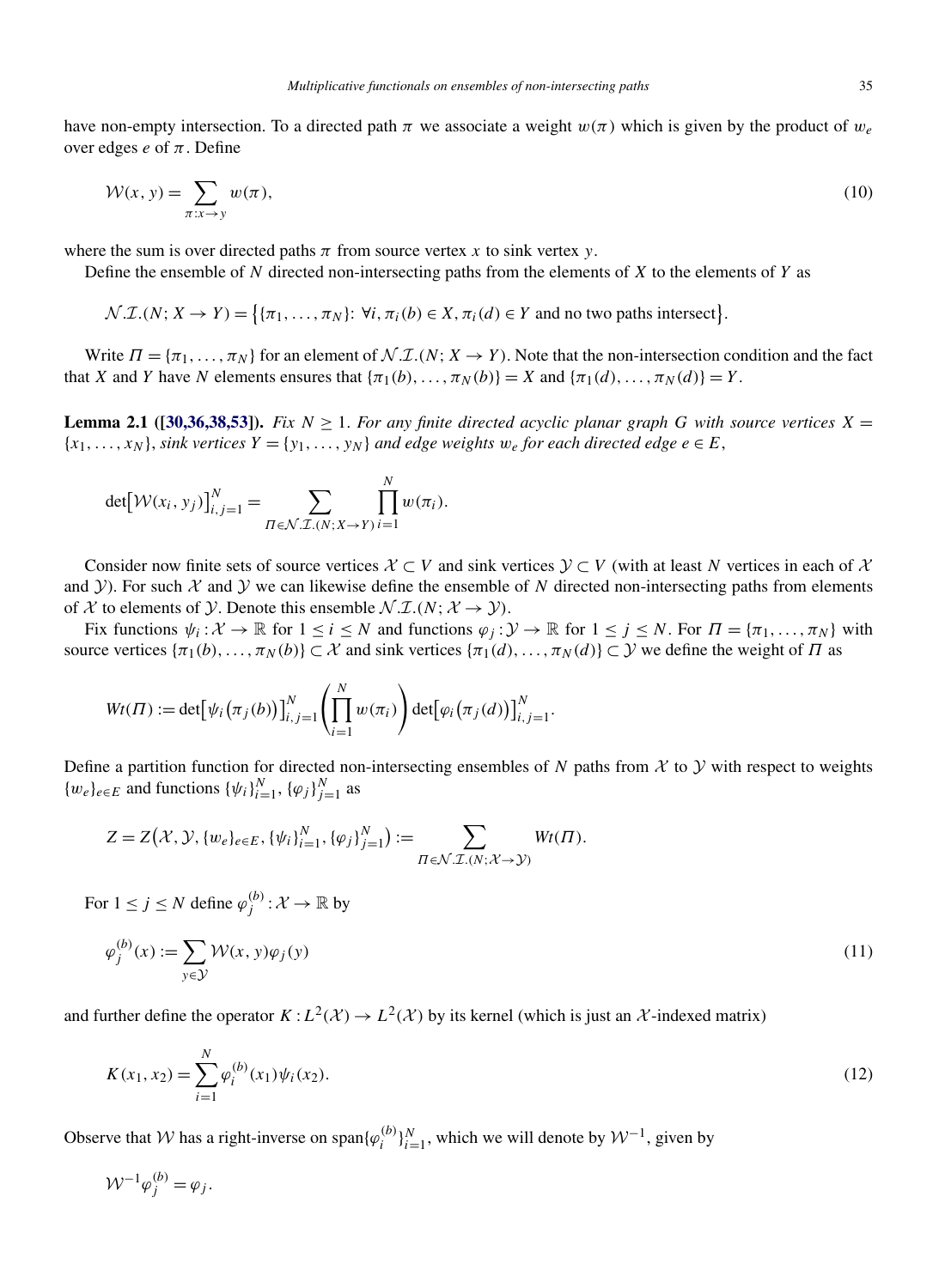<span id="page-8-0"></span>In particular, since the range of *K* is contained in span $\{\varphi_i^{(b)}\}_{i=1}^N$ ,  $\mathcal{W}^{-1}K$  is well defined as an operator mapping  $L^2(\mathcal{X})$ to  $L^2(Y)$ :

$$
\mathcal{W}^{-1} K f = \sum_{i=1}^{N} \langle \psi_i, f \rangle_{L^2(\mathcal{X})} \varphi_i,
$$
\n(13)

where  $\langle \cdot, \cdot \rangle_{L^2(\mathcal{X})}$  is the inner product in  $L^2(\mathcal{X})$ .

We say that the *biorthogonality assumption* is satisfied if

$$
\langle \psi_i, \varphi_j^{(b)} \rangle_{L^2(\mathcal{X})} = \mathbf{1}_{i=j}
$$
 for all  $1 \le i, j \le N$ .

**Theorem 2.2.** *Let*  $G = (V, E)$  *be a finite directed acyclic planar graph. Fix sets of source vertices*  $X \subset V$  *and sink vertices*  $\mathcal{Y} \subset V$ . Fix edge weights  $w_e$  and a second set of weights  $\tilde{w}_e$  for each directed edge  $e \in E$ . Fix functions  $\psi_i : \mathcal{X} \to \mathbb{R}$  *for*  $1 \le i \le N$  *and functions*  $\varphi_i : \mathcal{Y} \to \mathbb{R}$  *for*  $1 \le j \le N$  *which satisfy the biorthogonality assumption with ϕ(b) <sup>j</sup> defined via the we weights*. *Write*

$$
Z = Z(\mathcal{X}, \mathcal{Y}, \{w_e\}_{e \in E}, \{\psi_i\}_{i=1}^N, \{\varphi_j\}_{j=1}^N) \quad \text{and} \quad \widetilde{Z} = Z(\mathcal{X}, \mathcal{Y}, \{\tilde{w}_e\}_{e \in E}, \{\psi_i\}_{i=1}^N, \{\varphi_j\}_{j=1}^N).
$$

*Then*

$$
\frac{\widetilde{Z}}{Z} = \det(I - K + \widetilde{W}W^{-1}K)_{L^2(\mathcal{X})},
$$

where  $\widetilde{W}: L^2(\mathcal{Y}) \to L^2(\mathcal{X})$  is given by [\(10\)](#page-7-0) with w replaced by  $\tilde{w}$ , and  $W^{-1}K: L^2(\mathcal{X}) \to L^2(\mathcal{Y})$  is defined in (13).

*Remark 2.3.* As will be clear from the proof, the biorthogonality assumption implies that  $Z \neq 0$  (and, in fact, that  $Z = 1$ ). *Conversely, one can show that if*  $Z \neq 0$  *then there exists a linear change of basis in the space spanned by*  $\{\psi_i\}_{i=1}^N$  (or equally well the space spanned by  $\{\varphi_j\}_{j=1}^N$ ) which leads back to the biorthogonality assumption being *satisfied and does not change the ratio*  $\widetilde{Z}/Z$ .

Before turning to the proof of the theorem, let us check that it implies Theorem [1.3.](#page-5-0)

**Proof of Theorem [1.3.](#page-5-0)** Recall that for the path-integral functional *f*, we defined a set of weights  $\tilde{w}_e = f_n(e)w_e$ where  $e \in E_{n \to n+1}$ . Let  $Z = Z(V_0, V_T, \{w_e\}_{e \in E}, \{\psi_i\}_{i=1}^N, \{\varphi_j\}_{j=1}^N)$  and  $\widetilde{Z} = Z(V_0, V_T, \{\tilde{w}_e\}_{e \in E}, \{\psi_i\}_{i=1}^N, \{\varphi_j\}_{j=1}^N)$ . We claim that

$$
\int_{\Pi \in \mathcal{N}.\mathcal{I}.(N;V_0 \to V_T)} \mathrm{d}\nu(\Pi) \prod_{i=1}^N f(\pi_i) = \frac{\widetilde{Z}}{Z} = \det(I - K + \widetilde{\mathcal{W}}\mathcal{W}^{-1}K)_{L^2(V_0)}.
$$

The second equality is an immediate corollary of Theorem 2.2. To see the first equality above observe that

$$
\frac{\widetilde{Z}}{Z} = \sum_{\Pi \in \mathcal{N} : \mathcal{I} : (N; V_0 \to V_T)} \prod_{i=1}^N \prod_{n=0}^{T-1} f_n(\pi_i(n) \to \pi_i(n+1)) \frac{Wt(T)}{Z}
$$
\n
$$
= \int_{\Pi \in \mathcal{N} : \mathcal{I} : (N; V_0 \to V_T)} \mathrm{d}\nu(\Pi) \prod_{i=1}^N \prod_{n=0}^{T-1} f_n(\pi_i(n) \to \pi_i(n+1)) = \int_{\Pi \in \mathcal{N} : \mathcal{I} : (N; V_0 \to V_T)} \mathrm{d}\nu(\Pi) \prod_{i=1}^N f(\pi_i)
$$

as desired.  $\Box$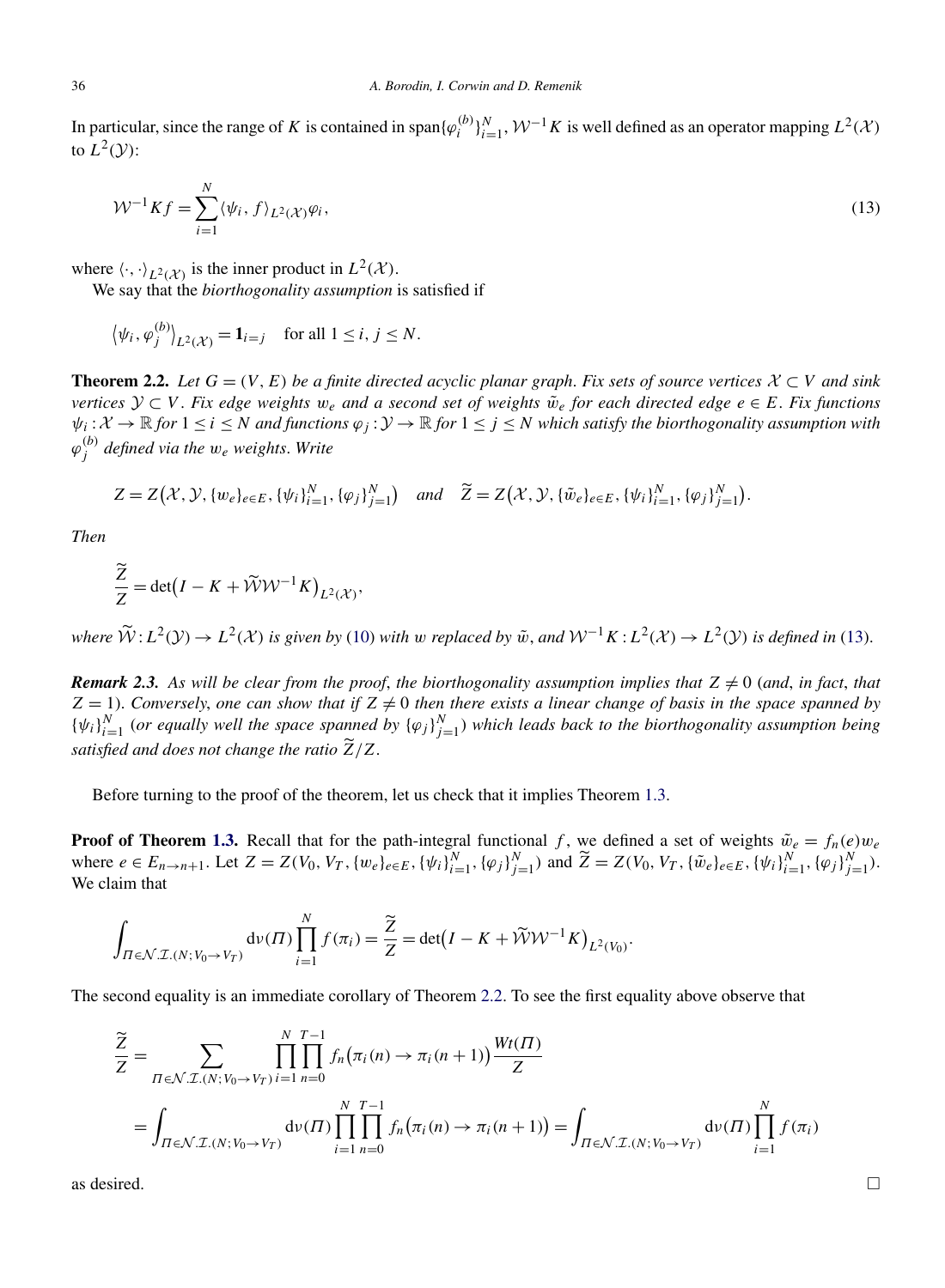<span id="page-9-0"></span>**Proof of Theorem [2.2.](#page-8-0)** The proof is linear algebra. We may rewrite *Z* by first summing over the subsets of  $\lambda$ and Y which host the source and sink vertices, and then considering all non-intersecting paths between these sets. Thus

$$
\widetilde{Z} = \sum_{\substack{X = \{x_1, x_2, \dots, x_N\} \subset \mathcal{X} \\ Y = \{y_1, y_2, \dots, y_N\} \subset \mathcal{Y}}} \det[\psi_i(x_j)]_{i,j=1}^N \left( \sum_{\substack{\Pi \in \mathcal{N} \mathcal{I} \cup \{X, Y, Y\} \\ \Pi \in \mathcal{N} \mathcal{I} \cup \{X\} \\ \{\{x_1, x_2, \dots, x_N\} \subset \mathcal{X}\}}} \prod_{i=1}^N \widetilde{w}(\pi_i) \right) \det[\varphi_i(y_j)]_{i,j=1}^N
$$
\n
$$
= \sum_{\substack{\{x_1, x_2, \dots, x_N\} \subset \mathcal{X} \\ \{y_1, y_2, \dots, y_N\} \subset \mathcal{Y}}} \det[\psi_i(x_j)]_{i,j=1}^N \det[\widetilde{\mathcal{W}}(x_i, y_j)]_{i,j=1}^N \det[\varphi_i(y_j)]_{i,j=1}^N.
$$

The second line follows by an application of Lemma [2.1.](#page-7-0)

We may now apply the Cauchy–Binet identity twice. The first application is with respect to the summation in the *x*'s, and it yields

$$
\sum_{\{x_1, x_2, \dots, x_N\} \subset \mathcal{X}} \det[\psi_i(x_j)]_{i,j=1}^N \det[\widetilde{\mathcal{W}}(x_i, y_j)]_{i,j=1}^N = \det \left[\sum_{x \in \mathcal{X}} \psi_i(x) \widetilde{\mathcal{W}}(x, y_j)\right]_{i,j=1}^N.
$$

The second application likewise is applied to the summation in *y*'s and yields that

$$
\widetilde{Z} = \det \Biggl[\sum_{\substack{x \in \mathcal{X} \\ y \in \mathcal{Y}}} \psi_i(x) \widetilde{\mathcal{W}}(x, y) \varphi_j(y) \Biggr]_{i,j=1}^N.
$$
\n(14)

Observe that by the same argument we can obtain an analogous expression for *Z* with  $\widetilde{W}$  replaced by *W*. However, by the definition of  $\varphi_j^{(b)}$  we find that

$$
Z = \det \left[ \sum_{x \in \mathcal{X}} \psi_i(x) \varphi_j^{(b)}(x) \right]_{i,j=1}^N.
$$

By the biorthogonality assumption,

$$
\sum_{x \in \mathcal{X}} \psi_i(x) \varphi_j^{(b)}(y) = \langle \psi_i, \varphi_j^{(b)} \rangle_{L^2(\mathcal{X})} = \mathbf{1}_{i=j},
$$

and hence  $Z = 1$ . Now observe that we can rewrite the kernel in appearing in (14) as

$$
\sum_{\substack{x \in \mathcal{X} \\ y \in \mathcal{Y}}} \psi_i(x) \widetilde{\mathcal{W}}(x, y) \varphi_j(y) = \langle \widetilde{\mathcal{W}} \varphi_i, \psi_j \rangle_{L^2(\mathcal{X})}
$$

by using the definition of the operator  $\widetilde{\mathcal{W}}$  and the inner product on  $L^2(\mathcal{X})$ .

Therefore, it remains to prove that

$$
\det(I - K + \widetilde{\mathcal{W}}\mathcal{W}^{-1}K)_{L^2(\mathcal{X})} = \det[\langle \widetilde{\mathcal{W}}\varphi_i, \psi_j \rangle_{L^2(\mathcal{X})}]_{i,j=1}^N.
$$
\n(15)

To prove the above statement we will write down the matrix for the operator  $I - K + \widetilde{W}W^{-1}K$  in the basis  $(\varphi_1^{(b)}, \ldots, \varphi_N^{(b)}, (\text{span}\{\psi_i\}_{i=1}^N)^{\perp})$ , where  $(\text{span}\{\psi_i\}_{i=1}^N)^{\perp}$  represents any basis of the orthogonal complement of span $\{\psi_i\}_{i=1}^N$  in  $L^2(\mathcal{X})$ . Let us consider the action of the operator *K* on the basis elements. On  $\varphi_j^{(b)}$  one sees that *K*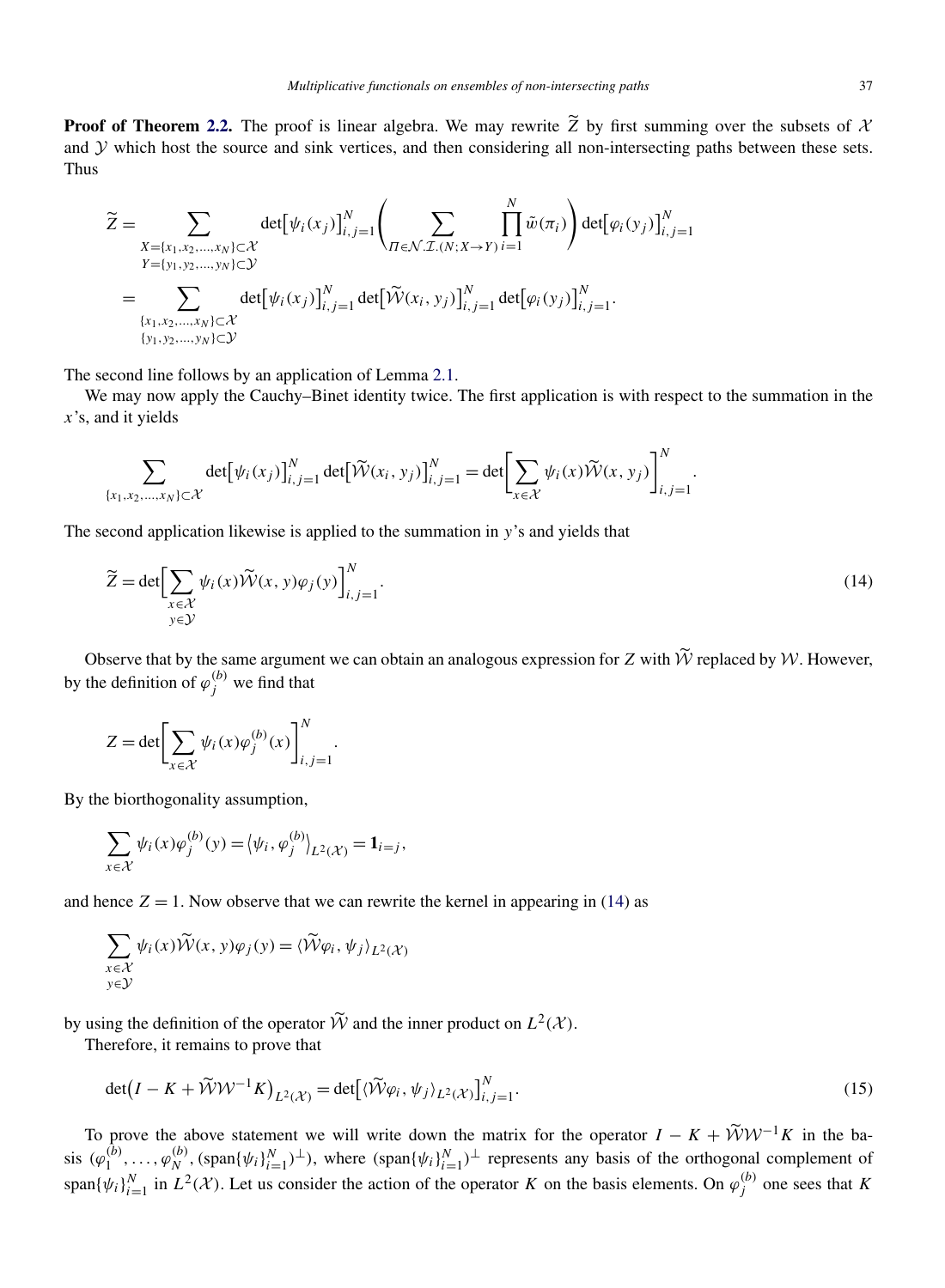<span id="page-10-0"></span>acts as the identity operator:

$$
(K\varphi_j^{(b)})(x_1) = \sum_{x_2 \in \mathcal{X}} \left( \sum_{i=1}^N \varphi_i^{(b)}(x_1) \psi_i(x_2) \right) \varphi_j^{(b)}(x_2) = \sum_{i=1}^N \varphi_i^{(b)}(x_1) \left( \sum_{x_2 \in \mathcal{X}} \psi_i(x_2) \varphi_j^{(b)}(x_2) \right)
$$
  
= 
$$
\sum_{i=1}^N \varphi_i^{(b)}(x_1) \left( \psi_i, \varphi_j^{(b)} \right)_{L^2(\mathcal{X})} = \sum_{i=1}^N \varphi_i^{(b)}(x_1) \mathbf{1}_{i=j} = \varphi_j^{(b)}(x_1).
$$

It is likewise clear that *K* acts on the basis elements of  $(\text{span}\{\psi_i\}_{i=1}^N)$ <sup>⊥</sup> by taking them all to zero. Thus we may write *K* as the matrix

$$
K = \left(\begin{array}{c|c} I & 0 \\ \hline 0 & 0 \end{array}\right),
$$

where the two blocks correspond to the basis elements  $\{\varphi_j^{(b)}\}_{j=1}^N$  and  $(\text{span}\{\psi_i\}_{i=1}^N)^\perp$ . This shows that

$$
I - K = \left(\begin{array}{c|c} 0 & 0 \\ \hline 0 & I \end{array}\right).
$$

The remaining operator to study is  $\widetilde{W}W^{-1}K$ . Writing the corresponding matrix in blocks as above we get from  $(13)$  that

$$
\widetilde{\mathcal{W}}\mathcal{W}^{-1}K = \left(\begin{array}{c|c} A & 0 \\ \hline \ast & 0 \end{array}\right),
$$

where the  $N \times N$  matrix *A* is yet to be determined. The value of the star is not important. To see this, write

$$
I - K + \widetilde{W}W^{-1}K = \left(\frac{A}{*} \left| \begin{array}{c} 0 \\ 1 \end{array} \right|\right)
$$

and observe then that

$$
\det(I - K + \widetilde{\mathcal{W}} \mathcal{W}^{-1} K)_{L^2(\mathcal{X})} = \det[A_{i,j}]_{i,j=1}^N.
$$
 (16)

The value of  $A_{i,j}$  can be found by using the inner product,

$$
A_{i,j} = \left\langle \widetilde{\mathcal{W}} \mathcal{W}^{-1} K \varphi_i^{(b)}, \psi_j \right\rangle_{L^2(\mathcal{X})}.
$$

Recalling that  $W^{-1}K\varphi_i^{(b)} = \varphi_i$  we deduce that

$$
A_{i,j} = \langle \widetilde{\mathcal{W}} \varphi_i, \psi_j \rangle_{L^2(\mathcal{X})}.
$$

Combining this with (16) proves [\(15\)](#page-9-0) and hence completes the proof of the theorem.  $\Box$ 

## **3. Equivalence of extended kernel and path-integral kernel Fredholm determinants**

There are various types of limits one can take of graph-based non-intersecting line ensembles. In this section we will show that formulas of the type given in the previous section survive these limits. We do not prove this directly via a limit transition, but rather show how such formulas arise via manipulations of the extended kernel Fredholm determinants which describe these limiting systems. The main result of this section is, therefore, the equality of two types of Fredholm determinants.

This equality will be stated in an abstract setting in this section, and later applied to several examples in Section [4.](#page-17-0) A concrete example to keep in mind is the Airy<sub>2</sub> process, which we will use throughout this section to illustrate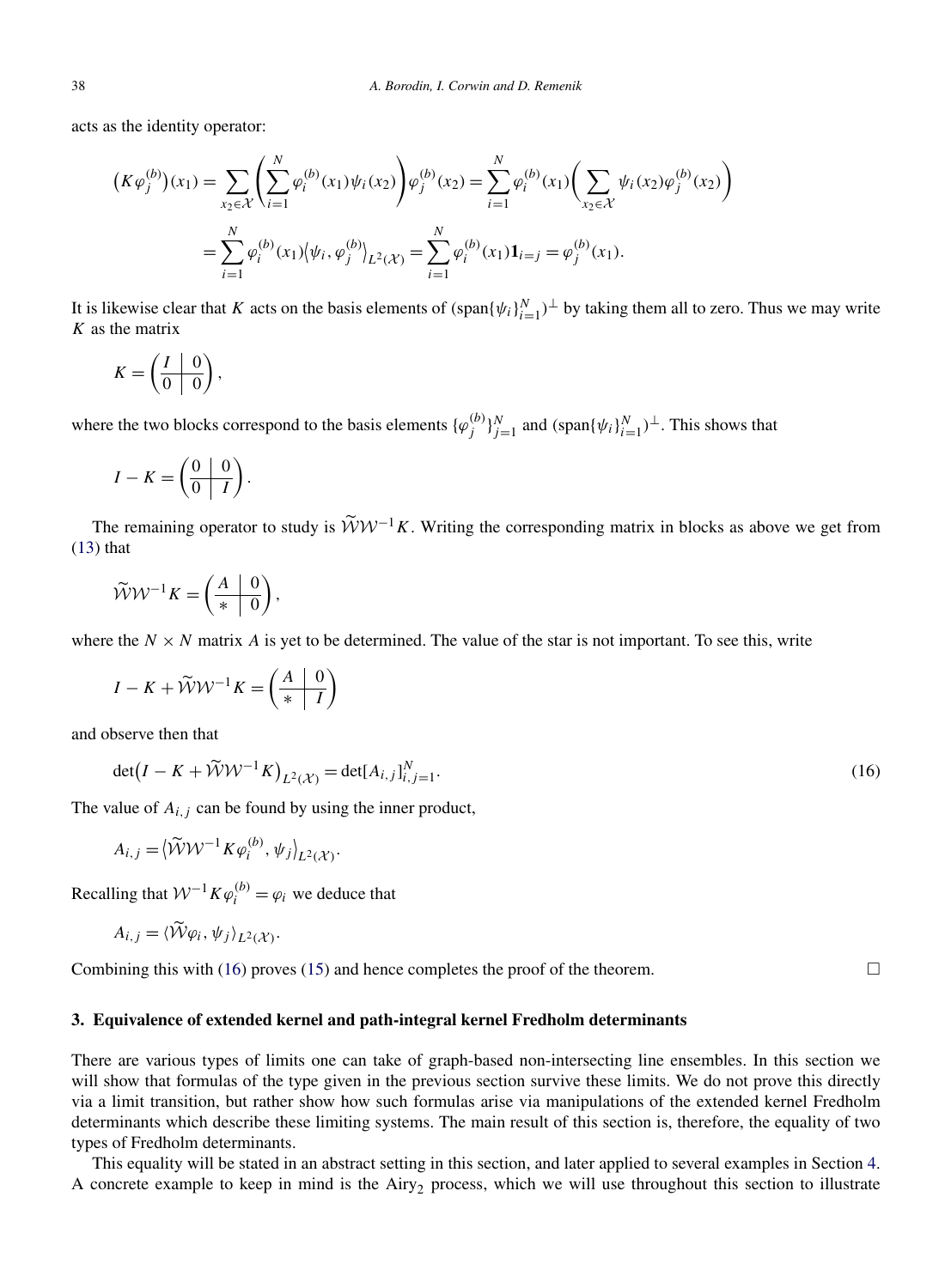<span id="page-11-0"></span>the objects we will introduce and the assumptions we will make on them. The Airy<sub>2</sub> process was introduced in the [Introduction](#page-0-0) and is discussed in further detail in Section [4.2,](#page-20-0) we refer the reader there for details and just recall the definitions of the Airy Hamiltonian  $H = -\Delta + x$  and the Airy kernel  $K_2(x, y) = \int_0^\infty d\lambda A i(x + \lambda) Ai(y + \lambda)$ .

#### 3.1. *Fredholm determinants*

Let us briefly introduce some of the basic notions related to Fredholm determinants (we refer the reader to [\[52\]](#page-30-0) for more details). Consider a separable Hilbert space H and let A be a bounded linear operator acting on H ( $H = L^2(\mathbb{R})$ ) in the Airy<sub>2</sub> case). Let  $|A| = \sqrt{A^*A}$  be the unique positive square root of the operator  $A^*A$ . The *trace norm* of *A* is defined as  $||A||_1 = \sum_{n=1}^{\infty} \langle e_n, |A|e_n \rangle$ , where  $\{e_n\}_{n\geq 1}$  is any orthonormal basis of  $\mathcal{H}$ . We say that  $A \in \mathcal{B}_1(\mathcal{H})$ , the family of *trace class operators*, if  $||A||_1 < \infty$ . For  $A \in \mathcal{B}_1(\mathcal{H})$ , one can define the trace  $tr(A) = \sum_{n=1}^{\infty} \langle e_n, Ae_n \rangle$ . For later use we also define the *Hilbert–Schmidt norm*  $||A||_2 = \sqrt{\text{tr}(|A|^2)}$  and say that  $A \in \mathcal{B}_2(\mathcal{H})$ , the family *Hilbert–Schmidt operators*, if  $||A||_2 < \infty$ . Given  $A \in \mathcal{B}_1(\mathcal{H})$  one can define a generalization of the finite-dimensional determinant, the *Fredholm determinant* det $(I + A)_{\mathcal{H}}$ . We refer the reader to [\[52\]](#page-30-0) for the details of the definition in this level of generality and just point out that, as expected,  $\det(I + A)_{\mathcal{H}} = \prod_n (1 + \lambda_n)$ , where  $\lambda_n$  are the eigenvalues of *A* (counted with algebraic multiplicity).

The result presented in this section (Theorem [3.3\)](#page-13-0) can be stated, under some conditions, for operators acting on a general separable Hilbert space. Nevertheless, in order to keep the presentation as simple as possible, and since it is the setting we need for the examples in Section [4,](#page-17-0) we will restrict ourselves to the case of integral operators on an *L*<sup>2</sup> space.

More precisely, we assume we are given a measure space  $(X, \Sigma, \mu)$  and consider the Hilbert space  $L^2(X, \mu)$ . For brevity we will drop  $\mu$  from the notation. We will also denote by  $\mathcal{M}(X)$  the space of real-valued measurable functions on *X*. By an *integral operator* we mean an operator  $A: D \subseteq \mathcal{M}(X) \longrightarrow \mathcal{M}(X)$  acting as  $Af(x) = \int_X \mu(dy)A(x, y)f(y)$ , where  $A: X \times X \longrightarrow \mathbb{R}$  is the *integral kernel* of *A*. We will often speak interchangeably of an integral operator and its kernel. In particular we have abused notation by using the same letter to denote an integral operator and its kernel. We recall that the product of two integral operators is defined by  $AB(x, y) = \int_X \mu(\mathrm{d}z) A(x, z) B(z, y).$ 

Though we will not appeal to this, we note that the Fredholm determinant det $(I - K)_{L^2(X)}$  of a trace class operator  $K: L^2(X) \to L^2(X)$  with continuous (in both *x* and *y*) integral kernel  $K(x, y)$  has the following (absolutely convergent) series expansion

$$
\det(I - K)_{L^2(X)} = 1 + \sum_{k \ge 1} \frac{(-1)^k}{k!} \int_X d\mu(x_1) \cdots \int_X d\mu(x_k) \det[K(x_i, x_j)]_{i,j=1}^k.
$$
 (17)

#### 3.2. *Assumptions for the theorem*

In order to state the main theorem of this section in a fairly broad context, we must introduce a few operators and impose certain assumptions upon them. Most of the assumptions are technical and intended to ensure well-definedness or finiteness of the various quantities involved in the statement of the theorem. The main (not just technical) assumption is given in Assumption [2.](#page-12-0)

Fix  $t_1 < \cdots < t_n$  for the duration of this section. We will be interested in comparing the Fredholm determinant of certain integral operators acting on the Hilbert spaces  $L^2(X)$  and  $L^2({t_1},...,t_n) \times X$ ) (the measure we use in the second space is the product of the counting measure on  $\{t_1, \ldots, t_n\}$  and  $\mu$ ). The operators we consider will be constructed from the following four families of operators:

- For each  $1 \le i < j \le n$ , an integral kernel  $W_{t_i,t_j}$  (for convenience we also introduce the notation  $W_{t_i,t_j} = I$ ).
- For each  $1 \le i \le n$ , an integral kernel  $K_{t_i}$ .
- For each  $1 \le i < j \le n$ , an integral kernel  $W_{t_i,t_i}K_{t_i}$  (for convenience we also introduce the notation  $W_{t_i,t_i}K_{t_i}$ *Kti*).
- For each  $1 \le i \le n$ , a multiplication operator  $Q_{t_i}$  acting on  $\mathcal{M}(X)$  as  $Q_{t_i} f(x) = q_{t_i}(x) f(x)$  for some  $q_{t_i} \in \mathcal{M}(X)$ .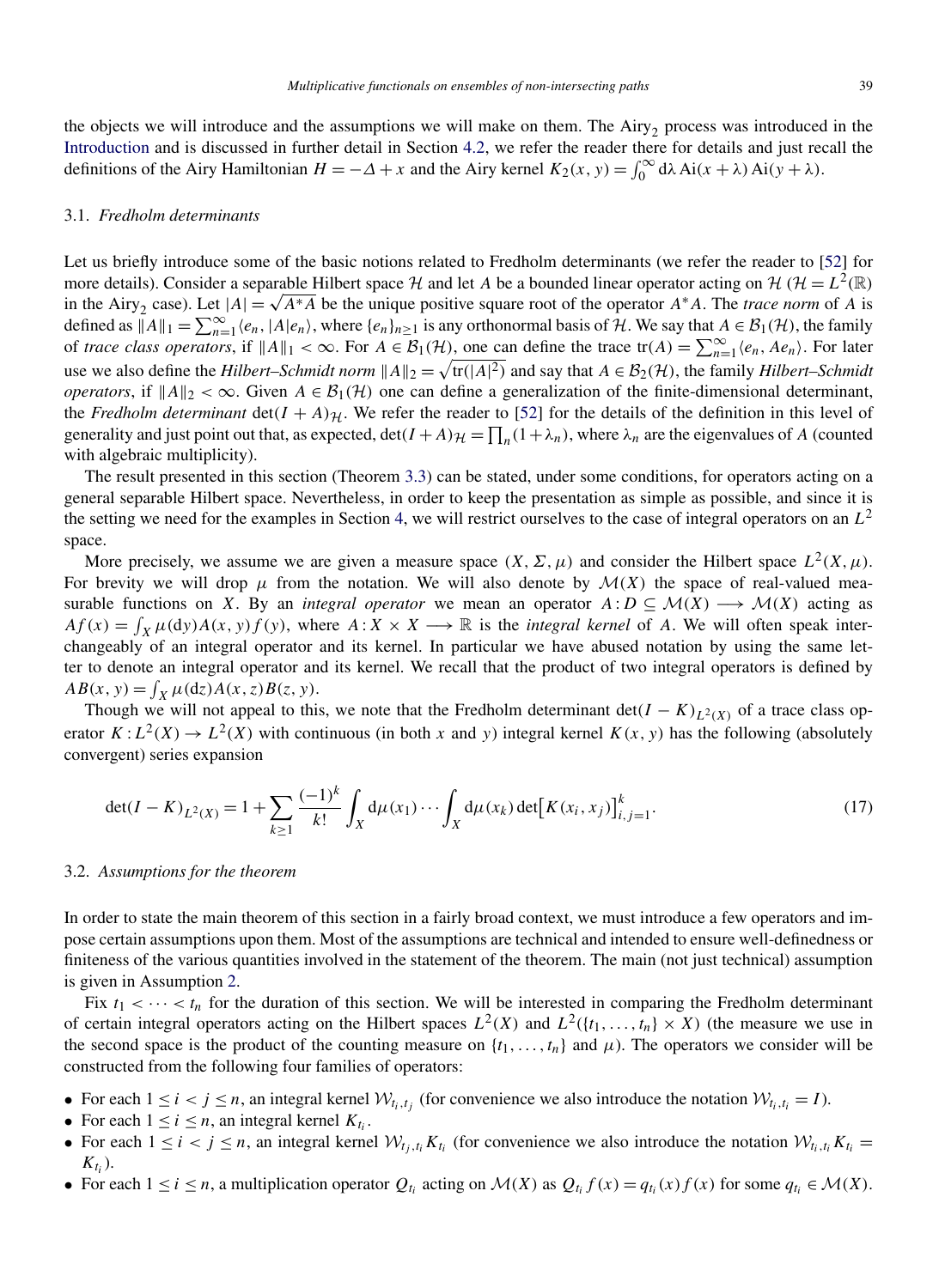<span id="page-12-0"></span>The reason for the choice of notation  $W_{t_i,t_i}K_{t_i}$  in the third family of operators is that we will assume below that  $W_{t_i,t_i}W_{t_i,t_i}K_{t_i}=K_{t_i}$  for  $i < j$  (so that even though it is not defined above as its own operator,  $W_{t_i,t_i}$  can be thought of as a right inverse of  $W_{t_i,t_j}$  on the range of  $K_{t_i}$ ).

We make the following (technical) assumption.

## *Assumption 1.*

- (i) The integral operators  $Q_{t_i}W_{t_i,t_j}$ ,  $Q_{t_i}K_{t_i}$ ,  $Q_{t_i}W_{t_i,t_j}K_{t_j}$  and  $Q_{t_j}W_{t_j,t_i}K_{t_i}$  for  $1 \leq i < j \leq n$  are all bounded *operators mapping*  $L^2(X)$  *to itself.*
- (ii) *The operator*

$$
K_{t_1}-\overline{Q}_{t_1}\mathcal{W}_{t_1,t_2}\overline{Q}_{t_2}\cdots \mathcal{W}_{t_{n-1},t_n}\overline{Q}_{t_n}\mathcal{W}_{t_n,t_1}K_{t_1},
$$

*where*  $\overline{Q}_t = I - Q_t$ , *is a bounded operator mapping*  $L^2(X)$  *to itself.* 

The last operator in the assumption will appear in the formula provided in Theorem [3.3.](#page-13-0) An alternative expression for this operator, which is in some cases more convenient for checking the assumption, is given in Lemma [3.1.](#page-13-0)

In the case of the Airy<sub>2</sub> process we take  $X = \mathbb{R}$ , choose  $\mu$  to be the Lebesgue measure and set  $\mathcal{W}_{t_i,t_j} = e^{(t_i - t_j)H}$ ,  $K_{t_i} = K_2$ , and  $W_{t_j,t_i} K_{t_i} = e^{(t_j-t_i)H} K_2$  for  $1 \le i \le j \le n$ . One can take for example the operators  $Q_{t_i}$  to be projections on intervals  $(a_i, \infty)$ , that is,  $Q_{t_i} f(x) = \mathbf{1}_{x>a_i} f(x)$ , which corresponds to studying the finite dimensional distributions of the Airy<sub>2</sub> process (we will make a more general choice in Section [4.2\)](#page-20-0).

Going back to the general setting, we will make a certain algebraic assumption on the operators  $W_{t_i,t_j}$ ,  $K_{t_i}$  and  $W_{t_i,t_i}K_{t_i}$ .

**Assumption 2.** For each  $i \leq j \leq k$  the following hold:

- (i) Right-invertibility:  $W_{t_i, t_j} W_{t_j, t_i} K_{t_i} = K_{t_i}$ .
- (ii) Semigroup property:  $W_{t_i,t_j}W_{t_j,t_k} = W_{t_i,t_k}$ .
- (iii) Reversibility relation:  $W_{t_i,t_j}K_{t_j} = K_{t_i}W_{t_i,t_j}$ .

The second property is clear in the Airy<sub>2</sub> case, while (i) and (iii) follow from the fact that  $K_2$  is the projection operator into the negative (generalized) eigenspace of the Airy Hamiltonian *H* (see Section [4.2\)](#page-20-0).

Let us now explain how these operators will be used. Using the kernels introduced above we define an *extended kernel*  $K^{\text{ext}}$  as follows: for  $1 \le i, j \le n$  and  $x, y \in X$ ,

$$
K^{\text{ext}}(t_i, x; t_j, y) = \begin{cases} \mathcal{W}_{t_i, t_j} K_{t_j}(x, y) & \text{if } i \geq j, \\ -\mathcal{W}_{t_i, t_j}(I - K_{t_j})(x, y) & \text{if } i < j. \end{cases} \tag{18}
$$

This definition coincides with the usual notion of extended correlation kernels of determinantal point processes, cf. [\[10,20,27,32,40,54\]](#page-29-0). In the case of the Airy<sub>2</sub> process, it coincides with the definition given in the [Introduction](#page-0-0) and in [\(40\)](#page-20-0). As an operator,  $K^{\text{ext}}$  acts on  $f \in L^1_{\text{loc}}(\{t_1, \ldots, t_n\} \times X)$  as

$$
K^{\text{ext}} f(t_i, x) = \sum_{j=1}^{n} \int_{X} d\mu(y) K^{\text{ext}}(t_i, x; t_j, y) f(t_j, y).
$$

See Section [4](#page-17-0) for concrete examples.

We also need to make the following (technical) analytical assumption.

*Assumption 3.* One can choose multiplication operators  $V_{t_i}$ ,  $V'_{t_i}$ ,  $U_{t_i}$  and  $U'_{t_i}$  acting on  $\mathcal{M}(X)$ , for  $1 \le i \le n$ , in such *a way that*:

- (i)  $V'_{t_i}V_{t_i}Q_{t_i} = Q_{t_i}$  and  $K_{t_i}U'_{t_i}U_{t_i} = K_{t_i}$ , for all  $1 \leq i \leq n$ .
- (i)  $v_{t_i}v_{t_i} \nabla_{t_i} \nabla_{t_i}$  and  $K_{t_i}v_{t_i} \nabla_{t_i} K_{t_i}$ , for all  $1 \leq t \leq n$ .<br>
(ii) The operators  $V_{t_i} Q_{t_i} K_{t_i} V'_{t_i}$ ,  $V_{t_i} Q_{t_i} W_{t_i, t_j} V'_{t_j}$ ,  $V_{t_i} Q_{t_i} W_{t_i, t_j} K_{t_j} V'_{t_j}$  and  $V_{t_j} Q_{t_j} W_{t_j, t_i} K_{t_i} V$ *trace class in*  $L^2(X)$ *, for all*  $1 \le i \le j \le n$ *.*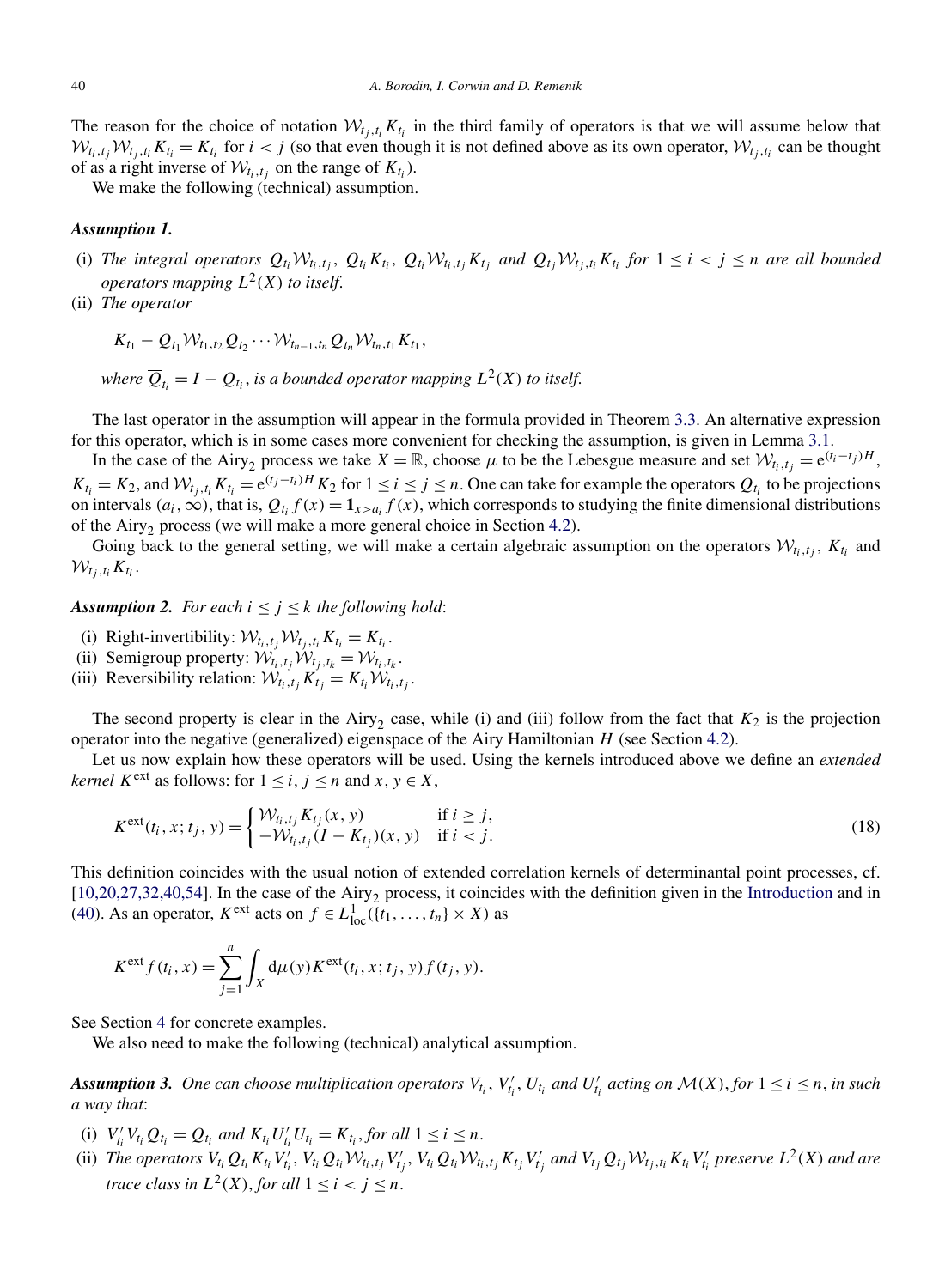<span id="page-13-0"></span>(iii) The operator  $U_{t_i}[W_{t_i,t_1}K_{t_1}-\overline{Q}_{t_i}W_{t_i,t_{i+1}}\cdots\overline{Q}_{t_{n-1}}W_{t_{n-1},t_n}\overline{Q}_{t_n}W_{t_n,t_1}K_{t_1}]U'_{t_1}$  preserves  $L^2(X)$  and is trace class *in*  $L^2(X)$ *, for all*  $1 ≤ i ≤ n$ *, where*  $\overline{Q}_t = I - Q_t$ *.* 

The primes in  $U'_{t_i}$  and  $V'_{t_i}$  mean that these are almost (left) inverses of the operators  $U_{t_i}$  and  $V_{t_i}$ , and hence the multiplication by these operators in (ii) and (iii) should be thought of as a conjugation. The distinction is because in many cases it will be necessary to let  $V_{t_i}$  be multiplication by a function which is 0 where  $q_{t_i}$  is 0, in which case  $V_{t_i}$  is not invertible, with an analogous situation for  $U_{t_i}$  and  $U'_{t_i}$ .

Before stating the main result of this section, Theorem 3.3, let us state a formula which reexpresses the operator appearing in Assumption [3\(](#page-12-0)iii). Besides being used in the proof of the below theorem, this formula is often useful in checking the assumption (for example, as in Remark 3.2).

**Lemma 3.1.** *Writing*  $\overline{Q}_t = I - Q_t$ , *we have, for any*  $1 \le i \le n$ ,

$$
\mathcal{W}_{t_i,t_1} K_{t_1} - \overline{Q}_{t_i} \mathcal{W}_{t_i,t_2} \overline{Q}_{t_2} \cdots \mathcal{W}_{t_{n-1},t_n} \overline{Q}_{t_n} \mathcal{W}_{t_n,t_1} K_{t_1}
$$
\n
$$
= \sum_{j=i}^{n} \sum_{k=0}^{n-j} (-1)^k \sum_{j=a_0 < a_1 < \dots < a_k \le n} \mathcal{W}_{t_i,t_j} Q_{t_j} \mathcal{W}_{t_j,t_{a_1}} Q_{t_{a_1}} \mathcal{W}_{t_{a_1},t_{a_2}} Q_{t_{a_{k-1}}} \mathcal{W}_{t_{a_{k-1}},t_{a_k}} Q_{t_{a_k}} \mathcal{W}_{t_{a_k},t_1} K_{t_1}.
$$

We postpone the proof of this lemma until the end of this section.

**Remark 3.2.** Suppose that there exist multiplication operators  $\widetilde{V}_{t_i}$  and  $\widetilde{V}'_{t_i}$  acting on  $\mathcal{M}(X)$ , for  $1 \le i \le n$ , in such a *way that*:

- (i)  $\widetilde{V}'_i \widetilde{V}_{i_i} Q_{t_i} = Q_{t_i}$  and  $K_{t_i} \widetilde{V}_{t_i} \widetilde{V}'_{t_i} = K_{t_i}$ , for all  $1 \leq i \leq n$ .
- (ii) The operators  $\widetilde{V}_{t_i}Q_{t_i}K_{t_i}\widetilde{V}'_{t_i}, \widetilde{V}_{t_i}Q_{t_i}\mathcal{W}_{t_i,t_j}\widetilde{V}'_{t_j}, \widetilde{V}_{t_i}Q_{t_i}\mathcal{W}_{t_i,t_j}K_{t_j}\widetilde{V}'_{t_j}$  and  $\widetilde{V}_{t_j}Q_{t_j}\mathcal{W}_{t_j,t_i}K_{t_i}\widetilde{V}'_{t_i}$  preserve  $L^2(X)$  and are *trace class in*  $L^2(X)$ *, for all*  $1 \leq i < j \leq n$ *.*

*Then it is not hard to check, using the formula given in Lemma [3](#page-12-0).1, <i>that Assumption* 3 *holds, taking*  $U_{t_i} = V'_{t_i} = \widetilde{V}'_{t_i}$ *and*  $U'_{t_i} = V_{t_i} = \widetilde{V}_{t_i}$  (see the end of the proof of Corollary [4.6](#page-20-0) in the [Appendix](#page-25-0) for more details). In the case of the Airy<sub>2</sub> process, when the operators  $Q_{t_i}$  are of the form  $Q_{t_i} f(x) = 1_{x \ge a_i} f(x)$  as discussed above, both  $\widetilde{V}_{t_i}$  and  $\widetilde{V}'_{t_i}$  can *be taken to be the identity. If, on the other hand, one assumes*  $q_t(x)$  *to be* 0 *for*  $x < a_i$  *but to grow at a certain rate for*  $x \ge a_i$ , *as we will in Section* [4.2,](#page-20-0) *then it is necessary to choose these operators more carefully (see the proof of Corollary* [4.6\)](#page-20-0).

## 3.3. *Identity between extended and path-integral kernel Fredholm determinants*

Define a diagonal operator *Q* acting on  $f \in \mathcal{M}(\lbrace t_1, \ldots, t_n \rbrace \times X)$  as

$$
Qf(t_i, \cdot) = Q_{t_i} f(t_i, \cdot). \tag{19}
$$

Note that, by Assumption [1,](#page-12-0)  $QK^{\text{ext}}$  preserves  $L^2({t_1,\ldots,t_n} \times X)$ . The following result expresses the Fredholm determinant of  $I - QK^{\text{ext}}$  on  $L^2({t_1, \ldots, t_n} \times X)$  as a Fredholm determinant on  $L^2(X)$ . The first example of such a formula was provided by [\[43\]](#page-29-0) for the case of the Airy<sub>2</sub> process (see also [\[44\]](#page-30-0)). This was later extended to the Airy<sub>1</sub> process in [\[46\]](#page-30-0). This type of formulas have recently been found to be very useful in the study of these processes, see for example [\[26,39,45–47\]](#page-29-0).

**Theorem 3.3.** *With the above notation*, *and under Assumptions* [1,](#page-12-0) [2](#page-12-0) *and* [3,](#page-12-0) *we have*

$$
\det(I - QK^{\text{ext}})_{L^2([t_1, ..., t_n] \times X)} = \det(I - K_{t_1} + \overline{Q}_{t_1} \mathcal{W}_{t_1, t_2} \overline{Q}_{t_2} \cdots \mathcal{W}_{t_{n-1}, t_n} \overline{Q}_{t_n} \mathcal{W}_{t_n, t_1} K_{t_1})_{L^2(X)},
$$
\n(20)

*where*  $\overline{Q}_t = I - Q_t$ .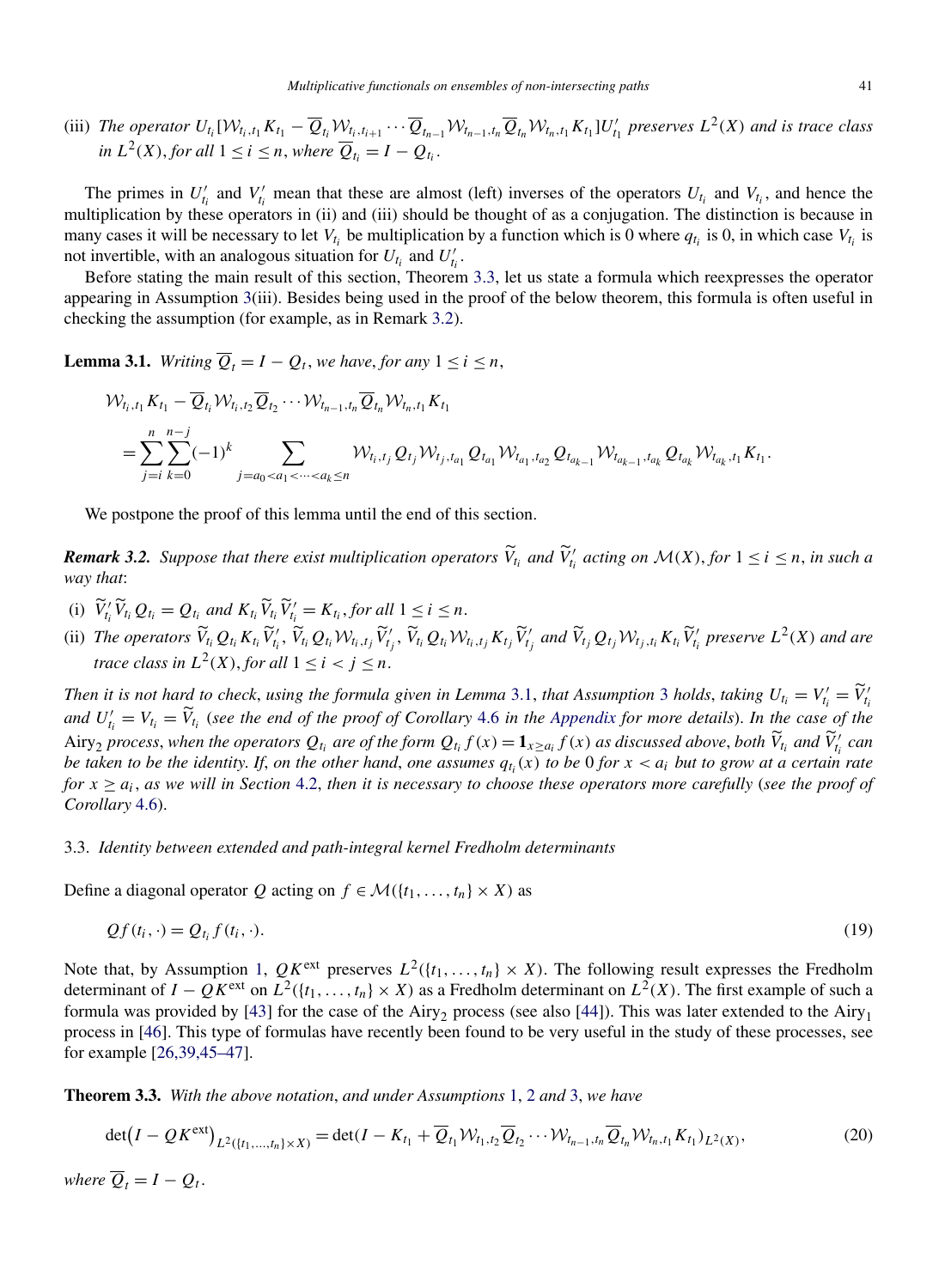<span id="page-14-0"></span>*Remark 3.4. The operators appearing in both Fredholm determinants preserve* $L^2(X)$ *by Assumption [1.](#page-12-0) Moreover, the Fredholm determinants are well-defined thanks to Assumption* [3,](#page-12-0) *even though the operators appearing there are not necessarily trace class. In fact, if we define the diagonal operator V* acting on  $u \in L^2({t_1,\ldots,t_n} \times X)$  as  $(Vu)_{t_i} =$  $V_{t_i}u_{t_i}$ , and similarly define V<sup>'</sup>, then  $VQK^{ext}V'$  is trace class by Assumption [3\(](#page-12-0)ii) and by the cyclic property of the de*terminant and the fact that*  $V'VQ = Q$  *it leads to the same Fredholm expansion for*  $det(I - VQK^{ext}V')_{L^2(\{t_1,...,t_n\}\times X)}$ *and for* det $(I-QK^{\text{ext}})_{L^2(\{t_1,\ldots,t_n\}\times X)}$ . The same argument applies to the Fredholm determinant on the right-hand side *of* [\(20\)](#page-13-0) by Assumption [3\(](#page-12-0)iii), if we multiply it on the left by  $U_{t_1}$  and on the right by  $U'_{t_1}$ . Hence both sides of (20) are *well-defined and one should really read the equality as*

$$
\det(I - VQK^{\text{ext}}V')_{L^2({t_1,\ldots,t_n}) \times X)}
$$
  
= det $(I - U_{t_1}(K_{t_1} - \overline{Q}_{t_1}W_{t_1,t_2}\cdots W_{t_{n-1},t_n}\overline{Q}_{t_n}W_{t_n,t_1}K_{t_1})U'_{t_1})_{L^2(X)}.$ 

**Proof of Theorem [3.3.](#page-13-0)** The proof of this result is a generalization of the proof of Theorem 1 of [\[46\]](#page-30-0) (see also the Appendix of [\[44\]](#page-30-0)). We will retain most of the notation of [\[44,46\]](#page-30-0), and as in those papers we use sans-serif fonts (e.g. W) for operators on  $L^2({t_1, ..., t_n} \times X)$ . This space can be identified with the space  $\bigoplus_{t \in {t_1, ..., t_n}} L^2(X)$ , and hence we may (and will) think of an operator W on  $L^2({t_1,\ldots,t_n} \times X)$  as an operator-valued  $n \times n$  matrix. We will use serif fonts for the matrix entries (e.g.  $W_{i,j} = W$  for some *W* acting on  $L^2(X)$ ). All determinants throughout this proof are computed on  $L^2({t_1, \ldots, t_n} \times X)$  unless otherwise indicated.

We will use repeatedly the following facts about trace class operators and Fredholm determinants on a separable Hilbert space  $H$ :

(i) If  $A, B \in \mathcal{B}_1(\mathcal{H})$  then  $AB \in \mathcal{B}_1(\mathcal{H})$  and

$$
\det((I + A)(I + B))_{\mathcal{H}} = \det(I + A)_{\mathcal{H}} \det(I + B)_{\mathcal{H}}.
$$

Moreover, if *A* and *B* are bounded linear operators on *H* and both *AB*,  $BA \in \mathcal{B}_1(\mathcal{H})$  then

$$
\det(I + AB)\mathcal{H} = \det(I + BA)\mathcal{H}.
$$
\n(21)

(ii) An operator acting on  $\bigoplus_{t \in \{t_1, \ldots, t_n\}} \mathcal{H}$  is trace class if and only if all of its matrix entries are trace class.

To simplify notation throughout the proof we will replace subscripts of the form  $t_i$  by *i*, so for example  $W_{i,j} = W_{t_i,t_j}$ . Recall that we are assuming  $t_1 < t_2 < \cdots < t_n$ . Let  $K = QK^{\text{ext}}$ . Then K can be written as

$$
K = Q(W^-K^d + W^+(K^d - I)),
$$
\n(22)

where

$$
\mathsf{K}_{ij}^{\mathrm{d}} = K_i \mathbf{1}_{i=j}, \qquad \mathsf{Q}_{i,j} = Q_i \mathbf{1}_{i=j}
$$

and W−, W<sup>+</sup> are lower triangular, respectively strictly upper triangular, and defined by

$$
\mathsf{W}_{ij}^- = \mathcal{W}_{i,j} \mathbf{1}_{i \geq j}, \qquad \mathsf{W}_{ij}^+ = \mathcal{W}_{i,j} \mathbf{1}_{i < j}.
$$

Here we are slightly abusing notation, because  $W_{i,j}$  is not defined for *i > j*. However, since W<sup>−</sup> appears applied after K<sup>d</sup>, the formula makes sense, with  $[W-K^d]_{i,j} = W_{i,j}K_j$  for  $i > j$ . We also define the diagonal operators V, V', U and  $U'$  by

$$
V_{i,j} = V_i \mathbf{1}_{i=j}, \qquad V'_{i,j} = V'_i \mathbf{1}_{i=j}, \qquad U_{i,j} = U_i \mathbf{1}_{i=j} \quad \text{and} \quad U'_{i,j} = U'_i \mathbf{1}_{i=j}.
$$

In order to manipulate the Fredholm determinant of I−K we will need to make sure at each step that the appropriate operators preserve  $L^2(X)$  and are trace class in  $L^2(X)$  as needed. As a consequence, the proof is slightly cumbersome, so we will first briefly explain the main idea, ignoring some details and all analytical issues.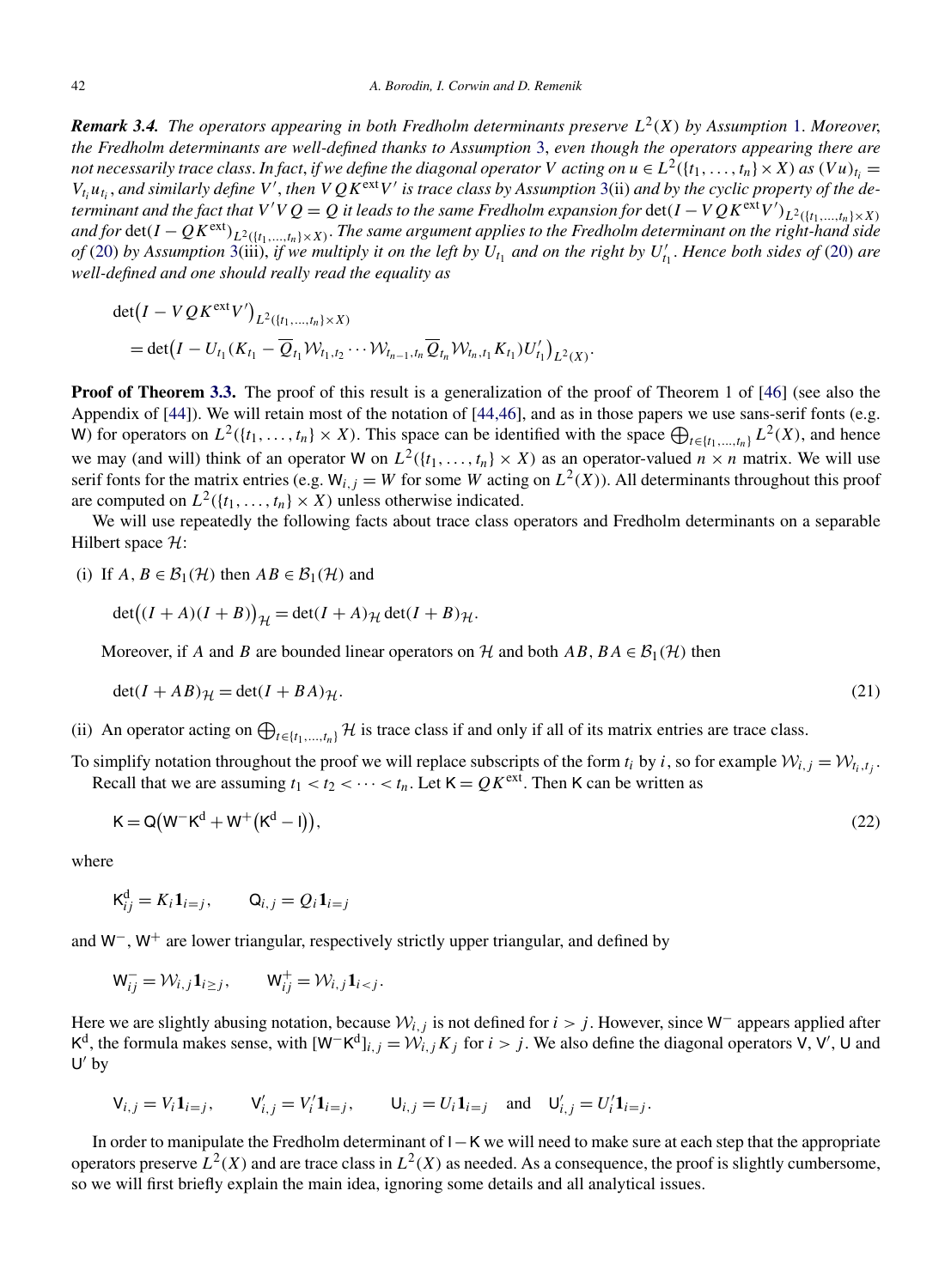<span id="page-15-0"></span>Our goal is to manipulate the determinant of  $I - K$  in such a way that we end up with the determinant of an operator-valued matrix  $I - \widetilde{K}$  where only the first column of  $\widetilde{K}$  is non-zero. If we achieve this, then we will have  $\det(I - K) = \det(I - \widetilde{K}_1 - \widetilde{K}_{1,1})$ <sub>L</sub><sub>2</sub>(x)</sub>, and all we will need to do is compute K<sub>1,1</sub>. The key to obtain such an identity is the following observation. Using the semigroup property in Assumption [2\(](#page-12-0)ii) one can check directly that

$$
\left[ \left( \mathbf{I} + \mathbf{W}^+ \right)^{-1} \right]_{i,j} = I \mathbf{1}_{j=i} - \mathcal{W}_{i,i+1} \mathbf{1}_{j=i+1}.
$$
\n(23)

This identity is meant in the sense of products of integral kernels, where the product of the identity operator with an integral kernel is defined in the obvious way. Now using the identity  $W_{i,j-1}K_{j-1}W_{j-1,j} = W_{i,j}K_j$  from Assumptions [2\(](#page-12-0)ii) and [2\(](#page-12-0)iii) we get that

$$
[(W^- + W^+)K^d (I + W^+)^{-1}]_{i,j} = \mathcal{W}_{i,j} K_j - \mathcal{W}_{i,j-1} K_{j-1} \mathcal{W}_{j-1,j} \mathbf{1}_{j>1} = \mathcal{W}_{i,1} K_1 \mathbf{1}_{j=1}.
$$
 (24)

Note that only the first column of this matrix has non-zero entries. To take advantage of this fact we rewrite K as

$$
K = Q(W^{-} + W^{+})K^{d}(I + W^{+})^{-1}(I + W^{+}) - QW^{+},
$$
\n(25)

so that

$$
I - K = (I + QW^{+})[I - (I + QW^{+})^{-1}Q(W^{-} + W^{+})K^{d}(I + W^{+})^{-1}(I + W^{+})].
$$

The invertibility of  $I + QW^+$  follows from the fact that  $QW^+$  is strictly upper triangular. This fact also implies that  $det(I + QW^+) = 1$ , and hence

$$
det(I - K) = det(I - (I + QW^{+})^{-1}Q(W^{-} + W^{+})K^{d}(I + W^{+})^{-1}(I + W^{+}))
$$
  
= det(I - (I + W^{+})(I + QW^{+})^{-1}Q(W^{-} + W^{+})K^{d}(I + W^{+})^{-1}),

where we have used the cyclic property of the determinant. Recalling that only the first column of  $(W^- + W^+)K^d(1 +$ W+*)*−<sup>1</sup> is non-zero we deduce that

$$
\widetilde{K} = (I + W^{+})(I + QW^{+})^{-1}Q(W^{-} + W^{+})K^{d}(I + W^{+})^{-1}
$$

has the same property and hence det $(I - K) = \det(I - \widetilde{K}) = \det(I - \widetilde{K}_{1,1})_{L^2(X)}$  as desired.

The rest of the proof will consist in making the above argument rigorous and precise and then computing the resulting  $\widetilde{K}_{1,1}$ . Recall that, by Assumption [3\(](#page-12-0)ii), each entry in the operator-valued matrix VKV' is trace class in  $L^2(X)$ . Let

$$
W_1 = VQW^+V' \quad \text{and} \quad W_2 = VQ(W^- + W^+)K^dV'. \tag{26}
$$

Since VQW<sup>+</sup>V' is strictly upper triangular, we have  $(VQW^+V')^{n+1} = 0$ , so  $I + W_1$  is invertible:

$$
(I + W_1)^{-1} = \sum_{k=0}^{n} (-1)^k (VQW^+V')^k.
$$
\n(27)

Therefore we can write

$$
\det(I - VKV') = \det((I + W_1)(I - (I + W_1)^{-1}W_2)).
$$

We remark that W<sub>1</sub>, W<sub>2</sub> and  $(I + W_1)^{-1}$  are trace class in  $L^2(X)$  by Assumption [3\(](#page-12-0)ii) and (27), and thus from the last identity we deduce that

$$
\det(I - VKV') = \det(I + W_1) \det(I - (I + W_1)^{-1}W_2) = \det(I - (I + W_1)^{-1}W_2),
$$
\n(28)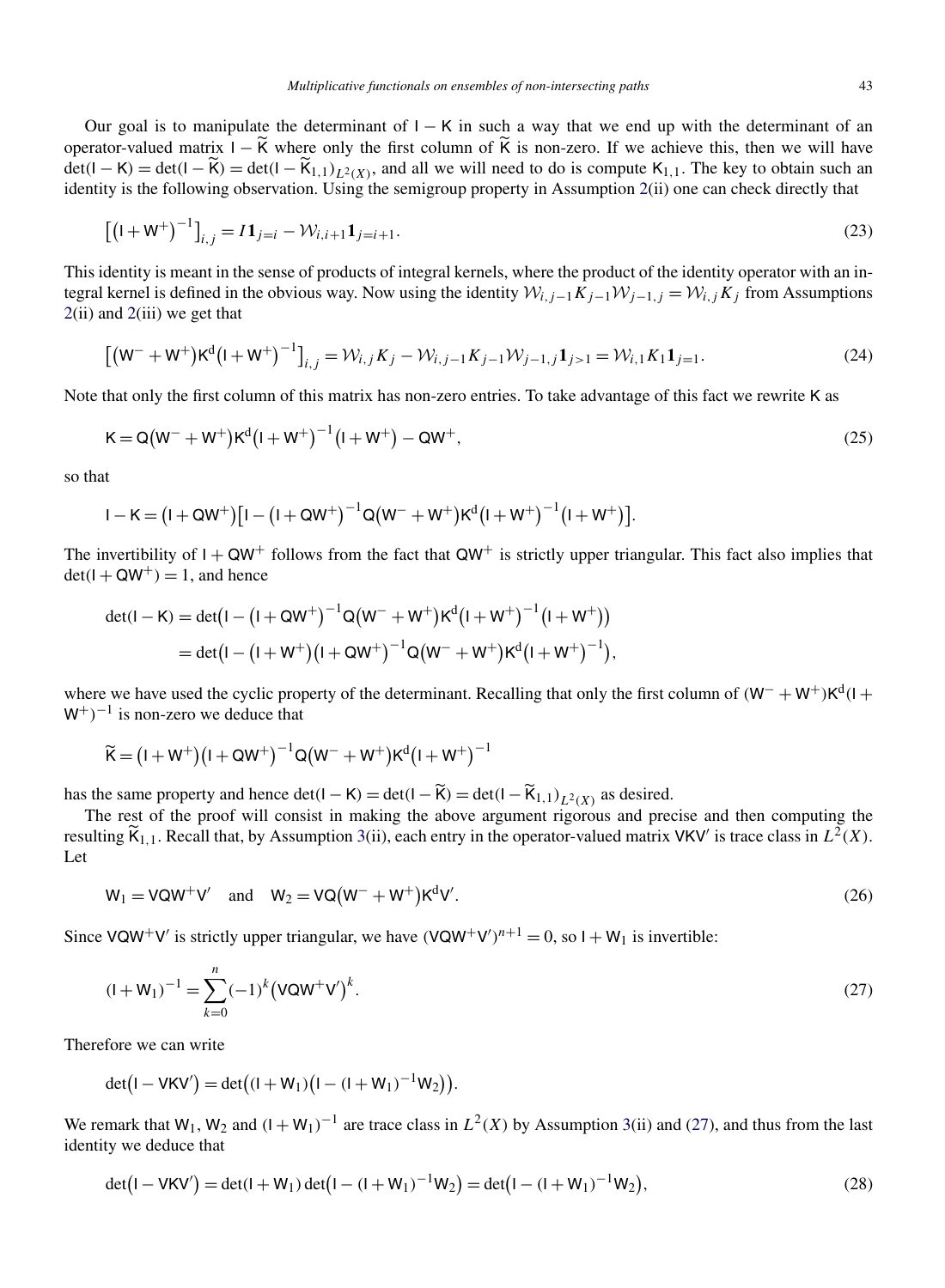where the second equality follows from the fact that, since  $W_1$  is strictly upper triangular, its only eigenvalue is 0, so  $det(I + W_1) = 1.$ 

Write

$$
(1 + W_1)^{-1}W_2 = W_3W_4
$$
 (29)

with

 $W_3 = (I + W_1)^{-1} V Q (W^- + W^+) K^d (I + W^+)^{-1} U'$  and  $W_4 = U (I + W^+) V'.$ 

Here we are using [\(24\)](#page-15-0) and the identity  $KUU' = K$ . We have already checked that  $W_3W_4$  is trace class in  $L^2(X)$ . Thus if we prove that  $W_4W_3$  is also trace class we can deduce from [\(21\)](#page-14-0), [\(28\)](#page-15-0) and (29) that

$$
\det(\mathbf{I} - \mathbf{V}\mathbf{K}\mathbf{V}') = \det(\mathbf{I} - \mathbf{W}_4\mathbf{W}_3). \tag{30}
$$

We want to obtain an explicit expression for the kernel  $W_4W_3$ . Note that, in view of [\(27\)](#page-15-0) and the fact that  $V'VQ = Q$ ,  $V'(I + W_1)^{-1}VQ = (I + QW^+)^{-1}Q$ , so all the factors V and V' cancel in W<sub>4</sub>W<sub>3</sub>:

$$
W_4 W_3 = U (I + W^+)(I + Q W^+)^{-1} Q (W^- + W^+) K^d (I + W^+)^{-1} U'.
$$

From [\(24\)](#page-15-0) and the semigroup property we deduce that, for  $0 \le k \le n - i$ ,

$$
\begin{aligned} & \left[ \left( \mathsf{Q}\mathsf{W}^+ \right)^k \mathsf{Q} \left( \mathsf{W}^- + \mathsf{W}^+ \right) \mathsf{K}^d \left( \mathsf{I} + \mathsf{W}^+ \right)^{-1} \right]_{i,1} \\ &= \sum_{i < a_1 < \dots < a_k \leq n} Q_i \mathcal{W}_{i,a_1} Q_{a_1} \mathcal{W}_{a_1,a_2} \cdots Q_{a_{k-1}} \mathcal{W}_{a_{k-1},a_k} Q_{a_k} \mathcal{W}_{a_k,1} K_1, \end{aligned}
$$

while for  $k > n - i$  the left-hand side above equals 0 (the case  $k = 0$  is interpreted as  $Q_i \mathcal{W}_{i,1} K_1$ ). Summing the above times  $(-1)^k$  from  $k = 0$  to  $k = n - i$  we get directly from the last formula and [\(27\)](#page-15-0) that

$$
\begin{aligned}\n\left[ (1 + \mathsf{Q} W^+)^{-1} \mathsf{Q} (W^- + W^+) K^d (1 + W^+)^{-1} \right]_{i,j} \\
= \mathbf{1}_{j=1} \Bigg[ Q_i \mathcal{W}_{i,1} K_1 + \sum_{k=1}^{n-i} (-1)^k \sum_{i < a_1 < \dots < a_k \le n} Q_i \mathcal{W}_{i,a_1} Q_{a_1} \mathcal{W}_{a_1,a_2} \cdots Q_{a_{k-1}} \mathcal{W}_{a_{k-1},a_k} Q_{a_k} \mathcal{W}_{a_k,1} K_1 \Bigg].\n\end{aligned} \tag{31}
$$

Note that only the first column of the above matrix contains non-zero entries. Since  $U(1 + W^+)$  is upper triangular and U' is diagonal, the same is true for  $W_4W_3$ . Pre-multiplying (31) by  $U(1+W^+)$  we get

$$
(\mathsf{W}_{4}\mathsf{W}_{3})_{i,1} = \sum_{j=i}^{n} \sum_{k=0}^{n-j} (-1)^{k} \sum_{j=a_{0} < a_{1} < \cdots < a_{k} \leq n} U_{i} \mathcal{W}_{i,j} Q_{j} \mathcal{W}_{j,a_{1}} Q_{a_{1}} \mathcal{W}_{a_{1},a_{2}} Q_{a_{k-1}} \mathcal{W}_{a_{k-1},a_{k}} Q_{a_{k}} \mathcal{W}_{a_{k},1} K_{1} U'_{1}.
$$
 (32)

By Lemma [3.1](#page-13-0) we deduce that

$$
(\mathsf{W}_{4}\mathsf{W}_{3})_{i,1} = U_{i}[\mathcal{W}_{i,1}K_{1} - \overline{Q}_{i}\mathcal{W}_{i,2}\overline{Q}_{2}\cdots\mathcal{W}_{n-1,n}\overline{Q}_{n}\mathcal{W}_{n,1}K_{1}]U'_{1}.
$$
\n(33)

By Assumption [3\(](#page-12-0)iii) this operator is trace class, which provides the needed justification for writing (30), and then since only the first column of  $W_4W_3$  is non-zero we deduce that

$$
\det(I - VKV') = \det(I - (W_4W_3)_{1,1})_{L^2(\mathbb{R})}.
$$

Setting  $i = 1$  in (33) yields the result.  $\Box$ 

In order to finish the proof of Theorem [3.3](#page-13-0) it remains to prove Lemma [3.1.](#page-13-0)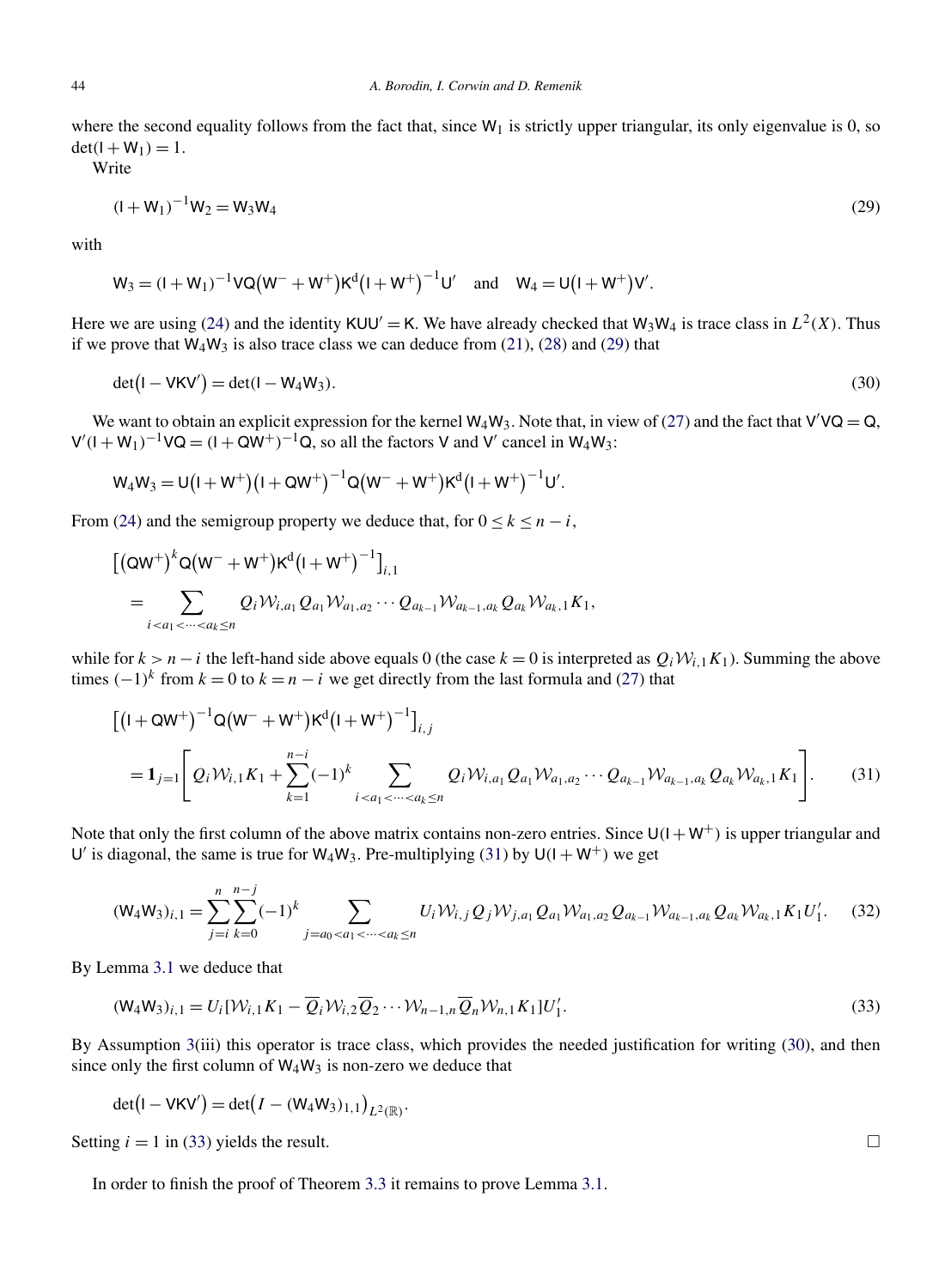<span id="page-17-0"></span>**Proof of Lemma [3.1.](#page-13-0)** We start with the right-hand side of the identity. Replace each  $Q_i$  by  $I - \overline{Q}_i$  except for the first one to get

$$
\sum_{j=i}^{n} \sum_{k=0}^{n-j} (-1)^k \sum_{m=0}^k {n-j-m \choose k-m} (-1)^m \sum_{j=b_0
$$

where, as in the above proof, we have written  $i$  instead of  $t_i$  in the subscripts. Interchanging the order of summation leads to  $\sum_{j=i}^{n} \sum_{m=0}^{n-j} \sum_{k=m}^{n-j} (-1)^{k+m} {n-j-m \choose k-m} (\star)$ , where  $(\star)$  represents the last sum above, and is independent of k. Noting that  $\sum_{k=m}^{n-j} \binom{n-j-m}{k-m} (-1)^{k+m} = \mathbf{1}_{m=n-j}$ , the above expression can be rewritten as

$$
\sum_{j=i}^{n} \sum_{j=b_0\n
$$
=\sum_{j=i}^{n} W_{i,j}(I-\overline{Q}_j)W_{j,j+1}\overline{Q}_{j+1}\cdots W_{b_{n-1},b_n}\overline{Q}_{b_n}W_{n,1}K_1
$$
\n
$$
=\sum_{j=i}^{n} [W_{i,j+1}\overline{Q}_{j+1}W_{j+1,j+2}\overline{Q}_{j+2}\cdots W_{b_{n-1},b_n}\overline{Q}_{b_n}W_{n,1}K_1
$$
\n
$$
-W_{i,j}\overline{Q}_jW_{j,j+1}\overline{Q}_{j+1}\cdots W_{b_{n-1},b_n}\overline{Q}_{b_n}W_{n,1}K_1]
$$
\n
$$
=W_{i,1}K_1-\overline{Q}_iW_{i,2}\overline{Q}_2\cdots W_{n-1,n}\overline{Q}_nW_{n,1}K_1,
$$
$$

where the last equality follows by telescoping.  $\Box$ 

#### **4. A few examples**

We will now show how to apply Theorem [3.3](#page-13-0) to a few examples of Fredholm determinants which arise in describing objects of interest in random matrix theory, growth processes, particle systems, tilings and representation theory. Our examples include extended determinantal point processes such as the stationary (GUE) Dyson Brownian motion, the Airy<sub>2</sub> process, and the Pearcey process; all of which are limits of ensembles of non-intersecting directed paths on weights graphs. We also include an extended determinant point process given by Markov processes on partitions related to the *z*-measures; this ensemble is *not* a limit of a graph-based ensemble of non-intersecting directed paths. We also show how the identity applies to signed extended determinantal point processes such as the Airy<sub>1</sub> and Airy<sub>2→1</sub> processes.

The proofs of the results in this section are postponed to the [Appendix.](#page-25-0)

## 4.1. *Stationary* (*GUE*) *Dyson Brownian motion*

Consider the eigenvalues of an  $N \times N$  Hermitian matrix with each (algebraically independent) entry diffusing according to a stationary Ornstein–Uhlenbeck process (real valued on the diagonal and complex valued off the diagonal). The eigenvalues of this process are real valued and themselves form a Markov process, called the stationary Dyson Brownian motion. Its stationary marginal distribution is the  $N \times N$  Gaussian Unitary Ensemble (GUE) eigenvalue distribution, that is, the distribution of the (real) eigenvalues  $\lambda_1 \leq \cdots \leq \lambda_N$  of an  $N \times N$  Hermitian matrix with entries which are independent, up to the Hermitian condition, with  $N(0, 1)$  entries on the diagonal, and independent real and imaginary parts above the diagonal, each with N $(0, 1/2)$  distribution (here N $(\mu, \sigma)$ ) denotes a normal random variable with mean  $\mu$  and variance  $\sigma^2$ ). This distribution is absolutely continuous with respect to the Lebesgue measure, with density given by

$$
C_N \mathbf{1}_{\lambda_1 \leq \cdots \leq \lambda_N} \prod_{i < j} |\lambda_i - \lambda_j|^2 \prod_i e^{-\lambda_i^2/2},
$$

where  $C_N$  is an explicit normalizing constant. See [\[6\]](#page-29-0) or [\[33\]](#page-29-0) for more details.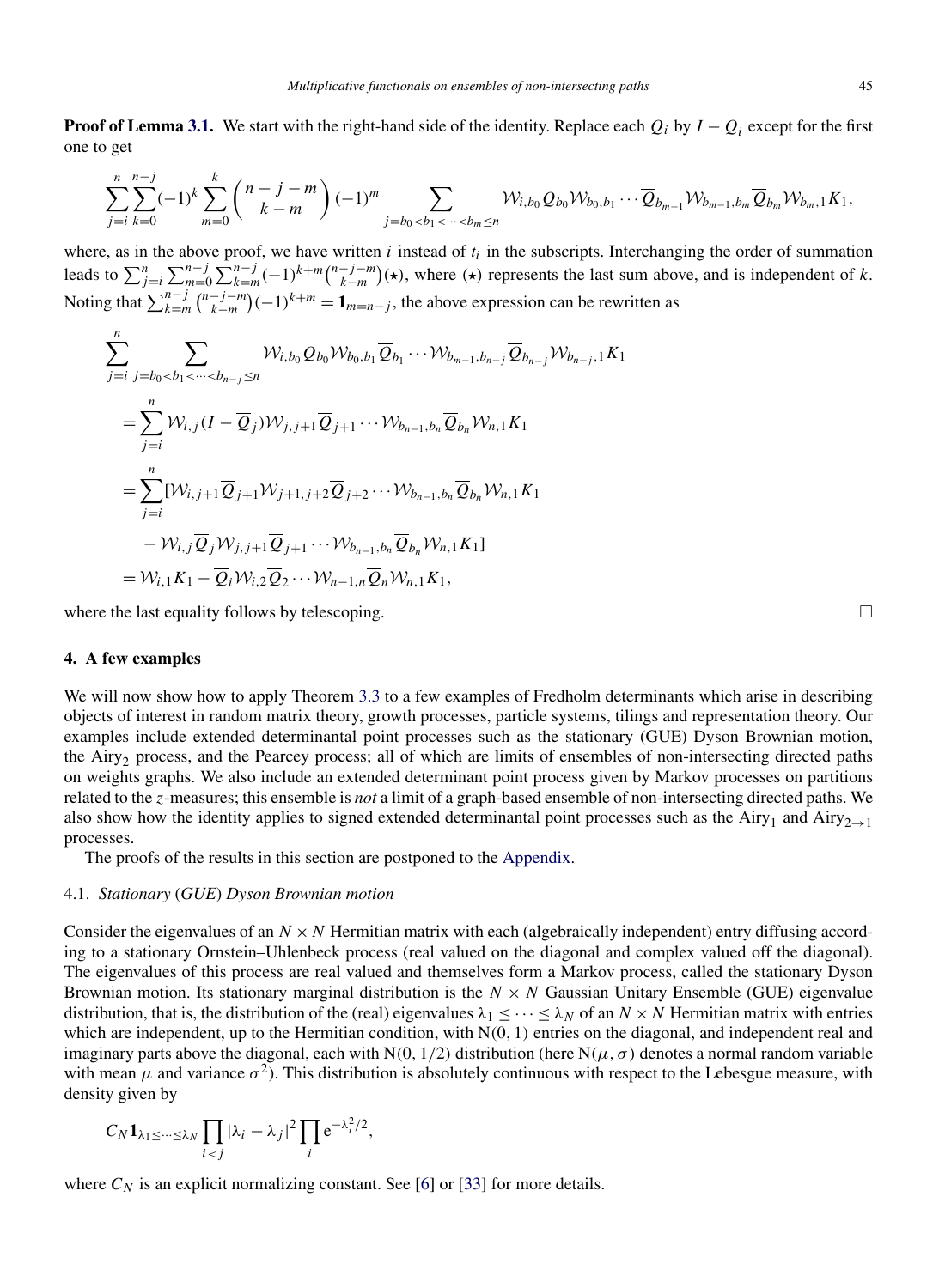<span id="page-18-0"></span>We will consider this Dyson Brownian motion process in stationarity and write the *i*th largest eigenvalue at time *t* as  $\lambda_N(i; t)$ . The collection of eigenvalues at time *t* is written  $\lambda_N(\cdot; t) = (\lambda_N(1; t), \dots, \lambda_N(N; t))$  and the curve traced out by the *i*th eigenvalue over time is written as  $λ_N(i; \cdot)$ . Then the graphs of  $λ_N(1; \cdot), \ldots, λ_N(N; \cdot)$  form an ensemble of non-intersecting curves (see, for example, Section 4.3.1 of [\[6\]](#page-29-0)). This ensemble of curves is indexed by time *t* and curve label *i* and hence can be thought of as a random variable taking values in the space of continuous curves from  $\{1,\ldots,N\}\times\mathbb{R}$  to  $\mathbb{R}$ . We will write  $\mathbb{E}$  as the expectation operator for this random variable.

*Definition 4.1. For times*  $t_1 < t_2 < \cdots < t_n$  consider functions  $q_{t_i} : \mathbb{R} \to \mathbb{R}$  and let  $\overline{q}_{t_i}(x) = 1 - q_{t_i}(x)$ . For a *curve*  $g: \mathbb{R} \to \mathbb{R}$  *define the functional*  $\bar{q}$  *by*  $\bar{q}(g) = \prod_{i=1}^{n} \bar{q}_{t_i}(g(t_i))$ . One likewise defines the functional  $q(g) = \prod_{i=1}^{n} q_{t_i}(g(t_i))$  $\prod_{i=1}^{n} q_{t_i}(g(t_i)).$ 

The stationary (GUE) Dyson Brownian motion is an extended determinantal point process. In particular this means that for any functions  $q_t$ ; (as above),

$$
\mathbb{E}\left[\prod_{j=1}^{N}\bar{q}(\lambda_{N}(j;\cdot))\right]=\det(I-QK_{\text{GUE},N}^{\text{ext}})_{L^{2}(\lbrace t_{1},...,t_{n}\rbrace\times\mathbb{R})}
$$
(34)

as long as both sides are well-defined, where  $Q$  is defined as in [\(19\)](#page-13-0) and  $K_{\text{GUE},N}^{\text{ext}}$  is the *extended Hermite kernel* (see e.g. [\[54\]](#page-30-0)):

$$
K_{\text{GUE},N}^{\text{ext}}(s,x;t,y) = \begin{cases} \sum_{k=0}^{N-1} e^{k(s-t)} \varphi_k(x) \varphi_k(y) & \text{if } s \ge t, \\ -\sum_{k=N}^{\infty} e^{k(s-t)} \varphi_k(x) \varphi_k(y) & \text{if } s < t. \end{cases}
$$

Here  $\varphi_k(x) = e^{-x^2/2} p_k(x)$  and  $p_k$  is the *k*th normalized Hermite polynomial (so that  $\|\varphi_k\|_2 = 1$ ). Writing

$$
D = -\frac{1}{2}(\Delta - x^2 + 1),
$$

the *harmonic oscillator functions*  $\varphi_k$  satisfy  $D\varphi_k = k\varphi_k$ . Then the *Hermite kernel* 

$$
K_{\text{GUE},N}(x, y) = K_{\text{GUE},N}(0, x; 0, y) = \sum_{k=0}^{N-1} \varphi_k(x) \varphi_k(y)
$$

acts as the projection operator onto span $\{\varphi_0, \ldots, \varphi_{N-1}\}\$ . In the notation of Theorem [3.3](#page-13-0) we are taking  $X = \mathbb{R}, \mu$  the Lebesgue measure, and for  $1 \le i < j \le n$ 

$$
\mathcal{W}_{t_i, t_j}(x, y) = e^{-(t_j - t_i)D}(x, y) = \sum_{k=0}^{\infty} e^{-(t_j - t_i)k} \varphi_k(x) \varphi_k(y), \qquad K_{t_i} = K_{\text{GUE}, N},
$$
  

$$
\mathcal{W}_{t_j, t_i} K_{t_i}(x, y) = e^{(t_j - t_i)D} K_{\text{GUE}, N}(x, y) = \sum_{k=0}^{N-1} e^{(t_j - t_i)k} \varphi_k(x) \varphi_k(y).
$$

Applying Theorem [3.3](#page-13-0) we conclude:

**Corollary 4.2.** Fix  $t_1 < \cdots < t_n$  and write  $\tau = \min_{i=1,\ldots,n-1} |t_{i+1} - t_i|$ . For each  $1 \le i \le n$  choose a function  $q_{t_i} \in$ *L*<sub>1</sub><sub>0</sub>. *CA l***<sub>1</sub><sup>2</sup>.** *LA*  $\iota_1$   $\leq$   $\cdots \leq \iota_n$  *and write*  $\iota = \min_{l=1,\dots,n-1} |\iota_{l+1} - \iota_{l}|$ . *For each*  $\iota_1$   $\leq$   $L$ <sub>1</sub><sub>0</sub>*c*( $\mathbb{R}$ ) *satisfying* sup<sub>*x*∈ $\mathbb{R}$ </sub>  $e^{-\kappa x^2} |q_{t_i}(x)| < \infty$  *for s* 

$$
\mathbb{E}\Bigg[\prod_{j=1}^N q\big(\lambda_j^N\big)\Bigg] = \det(I - K_{\text{GUE},N} + Q_{t_1}e^{(t_1-t_2)D}Q_{t_2}\cdots Q_{t_n}e^{(t_n-t_1)D}K_{\text{GUE},N}\big)_{L^2(\mathbb{R})}.
$$

Note that we have removed the bars over *q* and *Q* by replacing  $q_{t_i}$ 's by  $(1 - q_{t_i})$ 's.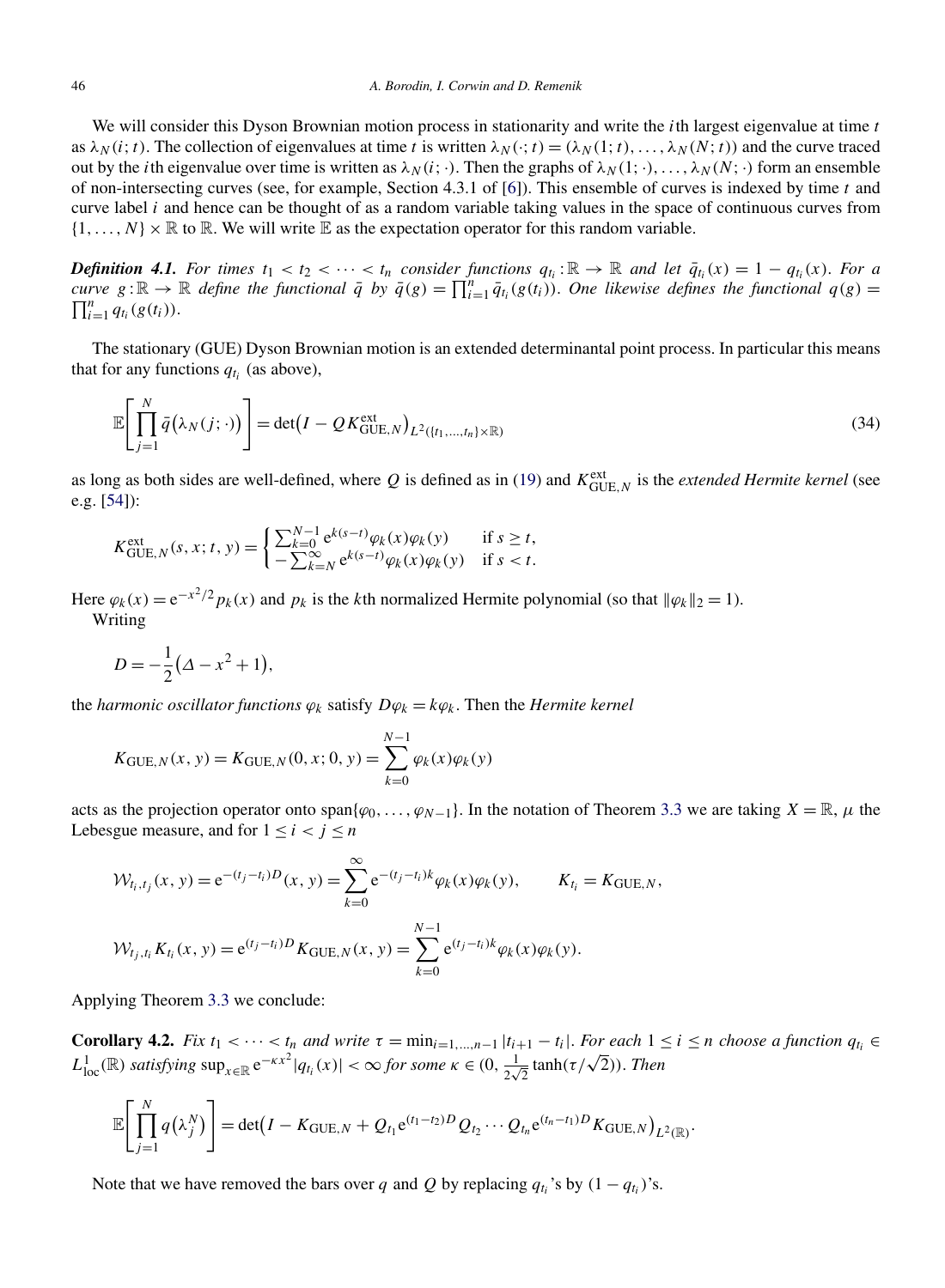#### <span id="page-19-0"></span>4.1.1. *Continuum statistics*

We may now take a continuous time limit of the above formula (in the style of [\[26\]](#page-29-0)). Consider a function  $h:\mathbb{R}\times\mathbb{R}\to\mathbb{R}$ [0,  $\infty$ ] and  $\ell < r$ . Define an operator  $\Gamma^h_{\ell,r}$  acting on  $L^2(\mathbb{R})$  as follows:  $\Gamma^h_{\ell,r} f(\cdot) = u(r, \cdot)$ , where  $u(r, \cdot)$  is the solution at time *r* of

$$
\partial_t u = -Du - hu \tag{35}
$$

with initial data  $u(\ell, x) = f(x)$ . By the Feynman–Kac formula we may also express the action of this operator in terms of a path-integral through a potential *h* as

$$
\Gamma_{\ell,r}^h f(x) = \mathbb{E}_{b(\ell)=x} \Big[ f\big(b(r)\big) e^{-(1/2)\int_{\ell}^r (2h(s,b(s))+b(s)^2-1) \,ds} \Big],\tag{36}
$$

where the expectation is over a (standard) Brownian motion  $b(\cdot)$  started at time  $\ell$  with  $b(\ell) = x$  and run until time *r*.

Let  $t_1 = \ell$ ,  $t_n = r$  and the  $t_i$  be spaced equally in between with step size  $\delta = (r - \ell)/(n - 1)$ . Then letting  $q_t(x) =$  $1 - \delta h(t_i, x)$  and taking  $n \to \infty$  the above formula yields:

**Proposition 4.3.** *For any interval* [ $\ell, r$ ] *and continuous bounded function*  $h : \mathbb{R} \times \mathbb{R} \to [0, \infty]$ 

$$
\mathbb{E}\Bigg[\prod_{j=1}^N \exp\Bigg(-\int_{\ell}^r h\big(t,\lambda_N(j;t)\bigg)\,\mathrm{d}t\Bigg)\Bigg] = \det\big(I - K_{\text{GUE},N} + \Gamma_{\ell,r}^h e^{(t_n - t_1)D} K_{\text{GUE},N}\big)_{L^2(\mathbb{R})}.\tag{37}
$$

*Remark 4.4. The condition on h is not optimal*, *but it makes the arguments simpler*. *A different class of functions h for which the result holds is the following. Fix a function*  $g \in H^1([\ell, r])$  *and set*  $h(t, x) = 0$  *for*  $x < g(t)$  *and infinity otherwise. Then the left-hand side of* (37) *becomes*  $\mathbb{P}[\bigcap_{j=1}^N \{\lambda_N(j;t) < g(t) \ \forall t \in [\ell,r]\}]$  and the right-hand side *makes perfect sense as well, with*  $\Gamma^h_{\ell,r}$  *now being the solution operator of a certain boundary operator involving*  $g$ . *This case corresponds to calculating the probability that on the entire interval*  $[\ell, r]$ *, the top curve of the Dyson Brownian motion remains below the function*  $g(t)$ . *This is the same type of result shown in* [\[26\]](#page-29-0) *for the* Airy<sub>2</sub> *process*, *and the proof for this case can be easily adapted from the arguments in that paper*.

#### 4.1.2. *Rescaled process*

Now introduce the rescaled process

$$
\widetilde{\lambda}_N(i;t) = \sqrt{2}N^{1/6}(\lambda_N(i;N^{-1/3}t) - \sqrt{2N}).
$$

Changing variables  $x \mapsto \frac{1}{\sqrt{2}N^{1/6}}x + \sqrt{2N}$ ,  $y \mapsto \frac{1}{\sqrt{2}N^{1/6}}y + \sqrt{2N}$  in the kernel accordingly, we immediately obtain:

**Corollary 4.5.** *For any*  $t_1 < \cdots < t_n$  *and functions*  $q_{t_i}$ :  $\mathbb{R} \to \mathbb{R}$ ,  $1 \le i \le n$ , *satisfying the same conditions as in Corollary* [4.2,](#page-18-0) *we have*

$$
\mathbb{E}\Bigg[\prod_{j=1}^{N}q(\widetilde{\lambda}_{N}(j;\cdot))\Bigg]=\det(I-\widetilde{K}_{\text{GUE},N}+Q_{t_{1}}e^{(t_{1}-t_{2})H_{N}}Q_{t_{2}}\cdots Q_{t_{n}}e^{(t_{n}-t_{1})H_{N}}\widetilde{K}_{\text{GUE},N}\big)_{L^{2}(\mathbb{R})},\tag{38}
$$

*where the kernel of*  $\widetilde{K}_{\text{GUE},N}$  *is given by* 

$$
\widetilde{K}_{\text{GUE},N}(x, y) = \frac{1}{\sqrt{2}N^{1/6}} K_{\text{GUE},N} \left( \frac{x}{\sqrt{2}N^{1/6}} + \sqrt{2N}, \frac{y}{\sqrt{2}N^{1/6}} + \sqrt{2N} \right)
$$

*and the operator*

$$
H_N = -\Delta + x + \frac{x^2}{2N^{2/3}}.
$$

The above rescaling corresponds to focusing in on the top curves of the Dyson Brownian motion. In the limit *N* goes to infinity,  $\tilde{K}_{GUE,N}$  converges to the Airy<sub>2</sub> kernel  $K_2$  and  $H_N$  converges to the Airy Hamiltonian *H* (defined in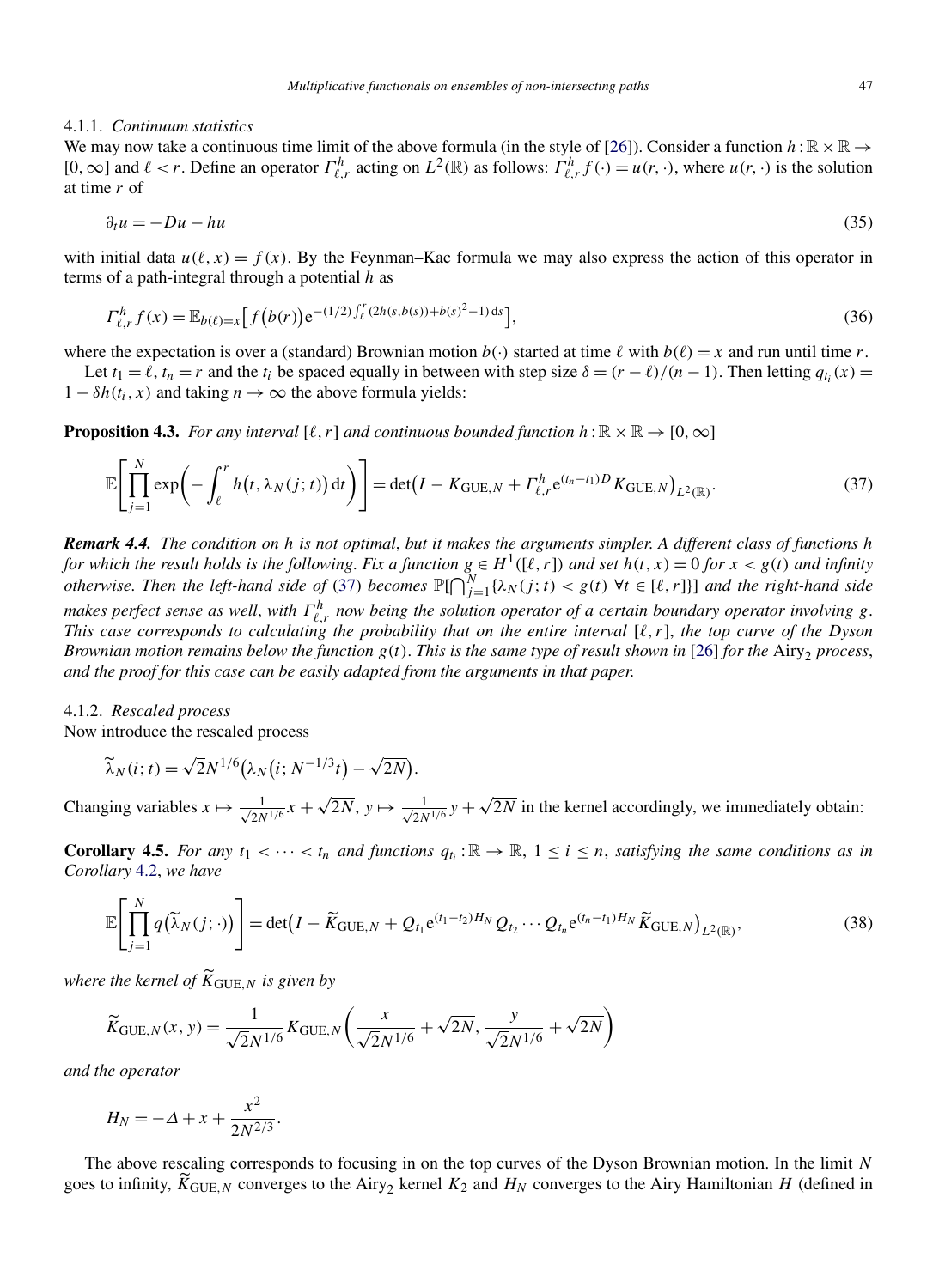<span id="page-20-0"></span>the [Introduction](#page-0-0) and below in Section 4.2). So in the limit as  $N$  goes to infinity we recover the formula for the Airy<sub>2</sub> process as expected. The operator in the Fredholm determinant in the right-hand side of [\(38\)](#page-19-0) converges in trace class to the corresponding one with  $K_2$  and  $H$ , which means that all of the left-hand side probabilities have limits. This can certainly be proved under some additional (though not optimal) assumptions on the  $q_t$  as in Corollary 4.6, but we choose to treat the Airy<sub>2</sub> process independently.

## 4.2. *The Airy<sub>2</sub> line ensemble*

The multi-layer Airy<sub>2</sub> process [\[32,43\]](#page-29-0) is the limit of the stationary (GUE) Dyson Brownian motion under the scaling of Section [4.1.2.](#page-19-0) In particular for  $t \in \mathbb{R}$  consider the point process corresponding to  $\{\lambda_N(i; t): 1 \le i \le N\}$ . As N goes to infinity, this point process converges in the vague topology to a limiting point process with an infinite number of simple points which we write as  $\{Airy_2(i; t): i \in \mathbb{Z}_{\ge 1}\}$  (labeled so that  $Airy_2(i; t) > Airy_2(j; t)$  for  $i < j$ ). This convergence can be strengthened so that for any fixed set  $t_1 < t_2 < \cdots < t_n$ , the *n*-tuple of  $\lambda$ -point processes has a limit  $\{\text{Airy}_2(i; t): i \in \mathbb{Z}_{\geq 1}, t \in \{t_1, \ldots, t_n\}\}.$  This limiting collection of point processes is consistent and can be completed to a point process valued stochastic process indexed by  $t \in \mathbb{R}$ . This process is called the multi-layer Airy<sub>2</sub> process. As it is the limit of a stationary (in *t*) process, it is also stationary.

There exists a continuous version of this process  $[25]$  so that Airy<sub>2</sub> can be thought of as a random variable taking values in the space of  $\mathbb{Z}_{\geq 1}$  indexed, continuous and non-intersecting curves from R to R. The convention is that Airy<sub>2</sub>(1; ·) represents the top curve (i.e., the limit of  $\lambda_N(1; \cdot)$ ). The continuous version of the multi-layer Airy<sub>2</sub> process is called the  $Airy<sub>2</sub>$  line ensemble.

Since the Dyson Brownian motion was an extended determinantal point process [\(34\)](#page-18-0), so too is the multi-layer Airy<sub>2</sub> process. Analogous to [\(34\)](#page-18-0), and with the functional  $\bar{q}$  given in Definition [4.1](#page-18-0) and operator  $Q$  given in [\(19\)](#page-13-0),

$$
\mathbb{E}\left[\prod_{j=1}^{\infty}\bar{q}(\text{Airy}_{2}(j; \cdot))\right] = \det(I - QK_{2}^{\text{ext}})_{L^{2}(\lbrace t_{1}, \ldots, t_{n}\rbrace \times \mathbb{R})},\tag{39}
$$

where  $K_2^{\text{ext}}$  is the *extended* Airy<sub>2</sub> *kernel* 

$$
K_2^{\text{ext}}(s, x; t, y) = \begin{cases} \int_0^\infty \mathrm{d}\lambda e^{-\lambda(s-t)} \, \mathrm{Ai}(x+\lambda) \, \mathrm{Ai}(y+\lambda) & \text{if } s \ge t, \\ -\int_{-\infty}^0 \mathrm{d}\lambda e^{-\lambda(s-t)} \, \mathrm{Ai}(x+\lambda) \, \mathrm{Ai}(y+\lambda) & \text{if } s < t, \end{cases} \tag{40}
$$

and Ai*(*·*)* is the Airy function. In order for the above expectation to make sense, one has to impose conditions on the functions  $q_t$ , such as in Corollary 4.6.

To put this example in the setting of Theorem [3.3](#page-13-0) we take *X* = R, *μ* the Lebesgue measure, and consider the *Airy Hamiltonian* defined as

$$
H = -\Delta + x.
$$

*H* has the shifted Airy functions  $Ai_\lambda(x) = Ai(x - \lambda)$  as its generalized eigenfunctions:  $H Ai_\lambda(x) = \lambda Ai_\lambda(x)$ . Define the Airy<sub>2</sub> kernel  $K_2$  as the projection of  $H$  onto its negative generalized eigenspace:

$$
K_2(x, y) = \int_0^\infty d\lambda \, Ai(x + \lambda) Ai(y + \lambda).
$$

Then it is not hard to check that, in the notation of Theorem [3.3,](#page-13-0) (40) corresponds to taking, for  $1 \le i < j \le n$ ,

$$
\mathcal{W}_{t_i,t_j}(x, y) = e^{-(t_j - t_i)H}(x, y) = \int_{-\infty}^{\infty} d\lambda e^{\lambda(t_j - t_i)} Ai(x + \lambda) Ai(y + \lambda), \qquad K_{t_i} = K_2,
$$
  

$$
\mathcal{W}_{t_j,t_i} K_{t_i}(x, y) = e^{(t_j - t_i)H} K_2(x, y) = \int_0^{\infty} d\lambda e^{-\lambda(t_j - t_i)} Ai(x + \lambda) Ai(y + \lambda).
$$

Note that  $W_{t_i,t_j}$  is only well-defined on the range of  $K_2$ . Applying Theorem [3.3](#page-13-0) allows to conclude:

**Corollary 4.6.** Fix  $t_1 < \cdots < t_n$  and let  $\tau = \min_{i=1,\ldots,n-1} \{|t_{i+1} - t_i|\}$ . Choose functions  $q_{t_i} \in L^1_{loc}(\mathbb{R})$ ,  $1 \le i \le n$ ,  $such that \sup_{x>0} e^{-rx} |q_{t_i}(x)| < \infty$  *for some*  $0 < r < \tau$  *and*  $\sup_{x<0} \varphi(x)|1 - q_{t_i}(x)| < \infty$  *for some function*  $\varphi(x)$  *such*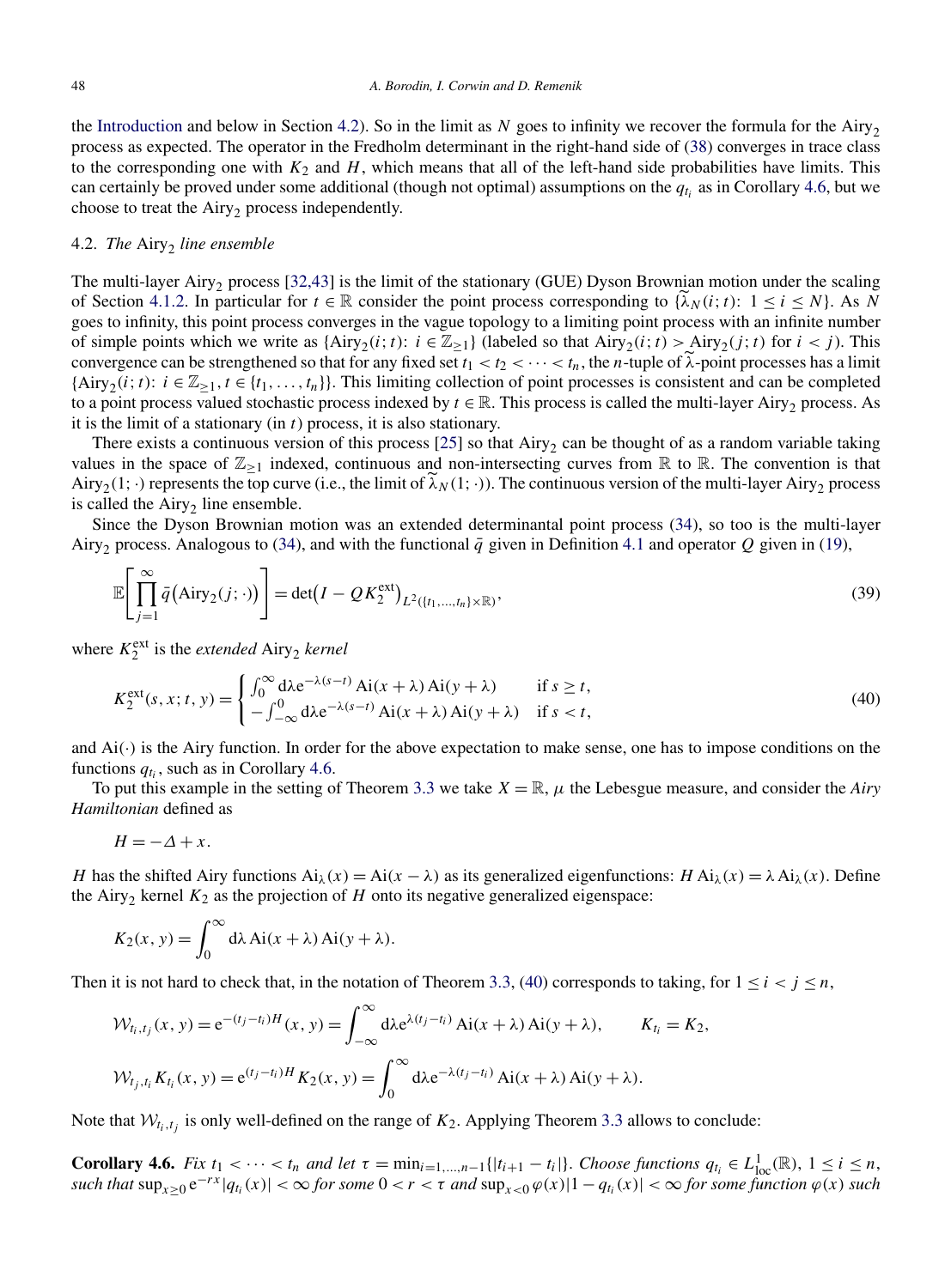<span id="page-21-0"></span>that 
$$
\int_{-\infty}^{0} dx e^{-2(t_n - t_1)x} \varphi(x)^{-2} < \infty, 1 \le i \le n. \text{ Then}
$$

$$
\mathbb{E}\Bigg[\prod_{j=1}^{\infty} q\big(\text{Airy}_2(j; \cdot)\big)\Bigg] = \det(I - K_2 + Q_{t_1}e^{(t_1 - t_2)H} Q_{t_2} \cdots Q_{t_n}e^{(t_n - t_1)H} K_2\big)_{L^2(\mathbb{R})}
$$

This formula is also the limit of the right-hand side of [\(38\)](#page-19-0) as *N* goes to infinity.

Since the Airy line ensemble is a continuous version of the multi-layer Airy<sub>2</sub> process, we may take a continuum limit of the above formula, in the same manner as done in Section [4.1.1.](#page-19-0) The PDE which  $\Gamma^h_{\ell,r}$  is solving is now  $\partial_t u = -Hu - hu$  (corresponding to replacing *D* by *H* in [\(35\)](#page-19-0)) and the result is that for any interval [ $\ell, r$ ] and suitable function  $h:\mathbb{R}\times\mathbb{R}\to [0,\infty]$  (for example h can be taken to be bounded, continuous, and such that  $h(t,x)=0$  for any  $t \in [\ell, r]$  and  $x < M$  for some  $M \in \mathbb{R}$ ),

$$
\mathbb{E}\Bigg[\prod_{j=1}^{\infty}\exp\bigg(-\int_{\ell}^{r}h\big(t,\mathrm{Airy}_{2}(j;t)\bigg)\mathrm{d}t\bigg)\Bigg]=\det\big(I-K_{2}+\Gamma_{\ell,r}^{h}e^{(r-\ell)H}K_{2}\big)_{L^{2}(\mathbb{R})}.\tag{41}
$$

We will omit the proof of this statement, which can be adapted from the proofs of Proposition [4.3](#page-19-0) and Corollary [4.6](#page-20-0) together with the proof of Proposition 3.2 in [\[26\]](#page-29-0). Taking  $h(t, x)$  to be 0 for  $x < g(t)$  and infinity otherwise we recover Theorem 2 of [\[26\]](#page-29-0).

## 4.3. *The Pearcey process*

There are many other multi-layer processes which arise as scaling limits of non-intersecting ensembles of Brownian motions (or similar diffusions) for which we can apply Theorem [3.3](#page-13-0) (see for instance Airy-like processes [\[2,3,8,19\]](#page-28-0); bulk limits such as the Sine process [\[54\]](#page-30-0), Pearcey process [\[55\]](#page-30-0) or Tacnode process [\[3–5,11,29,34\]](#page-28-0); hard edge limits like the Bessel process [\[37\]](#page-29-0)).

To illustrate this point we will show how a Fredholm determinant involving the Pearcey kernel can be rewritten via Theorem [3.3.](#page-13-0)

Let us briefly and informally recall one way the Pearcey process arises as a scaling limit of Brownian bridges. Consider 2*N* Brownian bridges on the time interval  $[-N, N]$  such that all 2*N* of them start at height 0 and *N* of them end at height *b* and the other *N* end at height −*b*. Condition these Brownian bridges not to intersect (as can be done by spacing their starting and ending points by  $\varepsilon$  and letting  $\varepsilon$  go to zero). When  $b = 0$  the limit shape of the ensemble of conditioned Brownian bridges has a limit shape which is elliptical (and the ensemble is sometimes called a watermelon) and the fluctuations around the top of this limit shape are described (in the limit as *N* goes to infinity) by the Airy<sub>2</sub> line ensemble minus a parabolic shift.

When the endpoints parameter  $b = cN$ , the limit shape has a cusp at some time  $t = c'N$ , where  $c' \in (-1, 1)$  is a function of c. For  $t_1 < t_2 < \cdots < t_n$ , the *N*-tuple of point processes formed by the heights (properly centered and normalized by  $N^{1/4}$  near the height of the cusp) of the Brownian bridges at times  $c'N + t_iN^{1/2}$ ,  $1 \le i \le n$ , converges in the vague topology as *N* goes to infinity to a limit which is called the *Pearcey process*, P, see [\[7,23,24,41,55\]](#page-29-0). It is a point process valued stochastic process indexed by  $t \in \mathbb{R}$ . At each time *t* the point process can be indexed by  $\mathbb{Z}$  as  $\{\mathcal{P}(j; t): j \in \mathbb{Z}\}.$ 

Analogously to [\(34\)](#page-18-0), and with the functional  $\bar{q}$  given in Definition [4.1](#page-18-0) and operator Q given in [\(19\)](#page-13-0),

$$
\mathbb{E}\left[\prod_{j=-\infty}^{\infty}\bar{q}\left(\mathcal{P}(j;\cdot)\right)\right]=\det\left(I-\mathcal{Q}K_{\text{Pre}}^{\text{ext}}\right)_{L^{2}(\lbrace t_{1},...,t_{n}\rbrace\times\mathbb{R})},\tag{42}
$$

where  $K_{\text{Pre}}^{\text{ext}}$  is the *extended Pearcey kernel* 

$$
K_{\text{Pro}}^{\text{ext}}(s, x; t, y) = -\frac{1}{\sqrt{4\pi(t - s)}} \exp\left(-\frac{(y - x)^2}{4(t - s)}\right) \mathbf{1}_{t > s} + \frac{1}{(2\pi i)^2} \int_C du \int_{-i\infty}^{i\infty} dv \frac{e^{-v^4/4 + tv^2/2 - yv}}{e^{-u^4/4 + su^2/2 - xu}} \frac{1}{v - u},
$$
(43)

*.*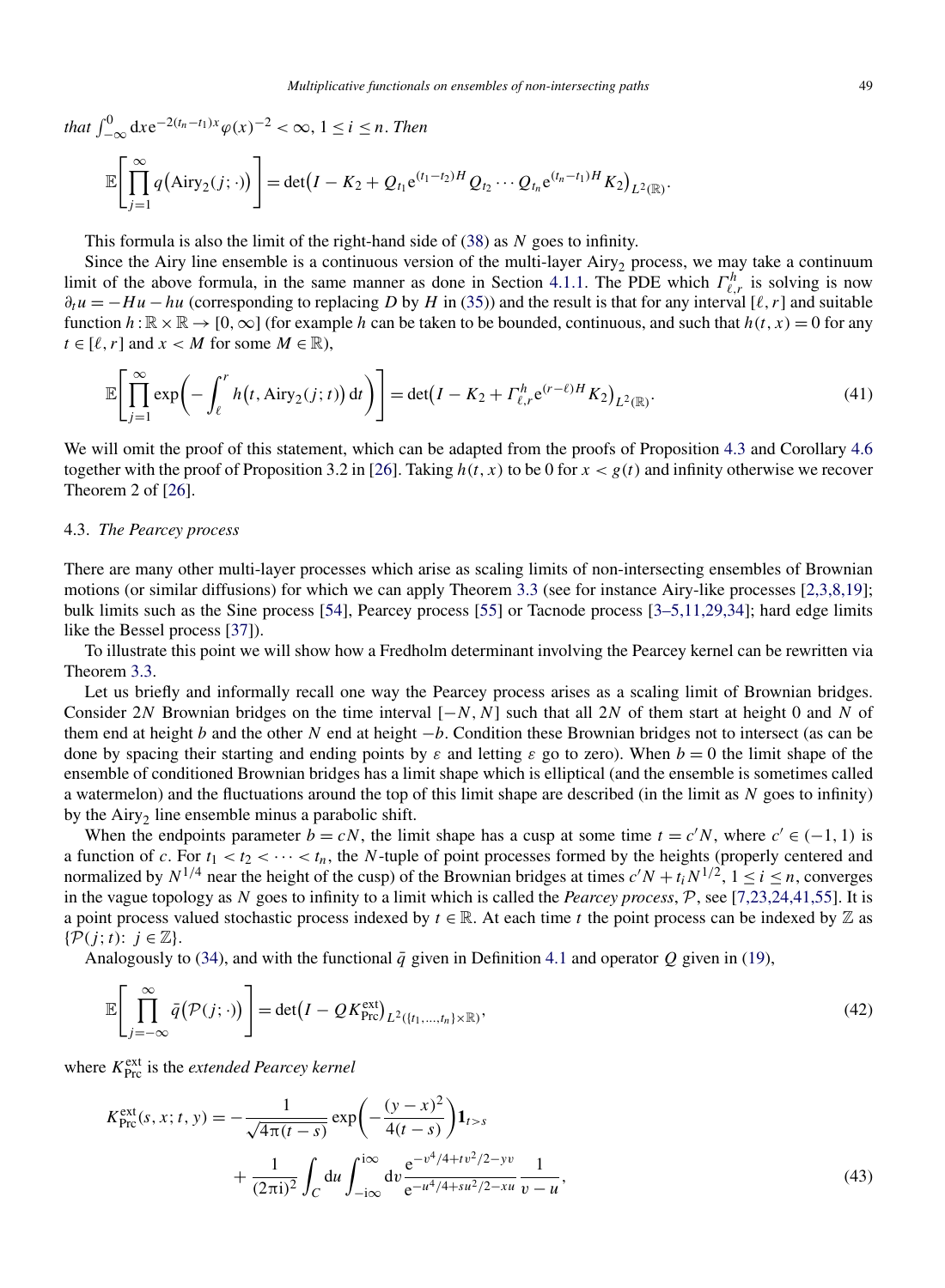<span id="page-22-0"></span>and where *C* is the contour consisting of the rays going from  $\pm \infty e^{i\pi/4}$  to 0 and from 0 to  $\pm \infty e^{-i\pi/4}$ . In the setting of Theorem [3.3](#page-13-0) we take  $X = \mathbb{R}$ ,  $\mu$  the Lebesgue measure, and for  $t_i < t_j$  define

$$
\mathcal{W}_{t_i, t_j} = e^{(1/2)(t_j - t_i)\Delta}, \qquad K_{t_i}(x, y) = K_{\text{Pro}}^{t_i}(x, y) := K_{\text{Pro}}^{\text{ext}}(t_i, x; t_i, y), \mathcal{W}_{t_j, t_i} K_{t_i}(x, y) = K_{\text{Pro}}^{\text{ext}}(t_j, x; t_i, y).
$$

The semigroup property is obviously satisfied, while for  $i < j$ 

$$
\mathcal{W}_{t_i, t_j} K_{\text{Pre}}^{t_j}(x, y) = \int_{-\infty}^{\infty} dz \frac{1}{\sqrt{2\pi(t_j - t_i)}} e^{-(x-z)^2/(2(t_j - t_i))} \frac{1}{(2\pi i)^2} \int_C du \int_{-i\infty}^{i\infty} dv \frac{e^{-v^4/4 + t_j(v^2/2) - yv}}{e^{-u^4/4 + t_j(u^2/2) - zu}} \frac{1}{v - u}
$$
  
\n
$$
= \frac{1}{(2\pi i)^2} \int_C du \int_{-i\infty}^{i\infty} dv \frac{e^{-v^4/4 + t_j(v^2/2) - yv}}{e^{-u^4/4 + t_i(u^2/2) - xu}} \frac{1}{v - u}
$$
  
\n
$$
= K_{\text{Pre}}^{\text{ext}}(t_i, x; t_j, y) + \mathcal{W}_{t_i, t_j} = K_{\text{Pre}}^{t_i} \mathcal{W}_{t_i, t_j}(x, y),
$$

where the second equality follows from computing a simple Gaussian integral and the last equality is obtained similarly. Likewise one can check that for  $i < j$  we have  $W_{t_i,t_j}W_{t_j,t_i}K_{\text{Pre}}^{t_i} = K_{\text{Pre}}^{t_i}$ . Hence Assumption [2](#page-12-0) is satisfied, and from Theorem [3.3](#page-13-0) we deduce the following:

**Corollary 4.7.** For any  $t_1 < t_2 < \cdots < t_n$  $t_1 < t_2 < \cdots < t_n$  $t_1 < t_2 < \cdots < t_n$  and functions  $q_{t_i} : \mathbb{R} \to \mathbb{R}$ ,  $1 \le i \le n$  so that Assumptions 1 and [3](#page-12-0) are *satisfied*, *we have*

$$
\mathbb{E}\left[\prod_{j=-\infty}^{\infty} q(\mathcal{P}(j; \cdot))\right]
$$
  
= det $(I - K_{\text{Pro}}^{t_1} + Q_{t_1}e^{(1/2)(t_2 - t_1)\Delta}Q_{t_2}\cdots e^{(1/2)(t_n - t_{n-1})\Delta}Q_{t_n}e^{(1/2)(t_1 - t_n)\Delta}K_{\text{Pro}}^{t_1})_{L^2(\mathbb{R})}.$  (44)

*In particular, the formula holds for the case*  $q_{t_i}(x) = \mathbf{1}_{x \leq a_i}$ .

We do not attempt here to provide more general conditions on the functions  $q_{t_i}$  so that the formula holds.

4.4. *The* Airy<sub>1</sub> and Airy<sub>2→1</sub> *processes* 

All of the examples considered thus far have involved probability measures on ensembles of non-intersecting paths or their scaling limits. Going back to the discrete setting of Theorem [2.2,](#page-8-0) there was no condition that the measure on nonintersecting paths be positive. This condition is not met, for example, in the case of the Airy<sub>1</sub> and Airy<sub>2→1</sub> processes. These are real valued stochastic processes which are the scaling limits of marginals of measures (not entirely positive) on non-intersecting paths [\[12–14,49\]](#page-29-0). Even though the ensemble measure is not entirely positive, the marginal is a probability measure.

We will focus on the Airy<sub>2→1</sub> process obtained in [\[14\]](#page-29-0), since a similar result to that which we now state has already shown up in [\[46\]](#page-30-0). The Airy<sub>2→1</sub> process is a continuous time (non-stationary) real valued process Airy<sub>2→1</sub> :  $\mathbb{R} \to \mathbb{R}$ given by its finite-dimensional distributions

$$
\mathbb{P}\left(\bigcap_{k=1}^{n} \{\text{Airy}_{2\to 1}(t_k) \le x_k\}\right) = \det(I - \chi K_{2\to 1})_{L^2(\{t_1, ..., t_n\} \times \mathbb{R})}
$$
(45)

for  $t_1 < \cdots < t_n$ , where  $\chi f(t_i, x) = \mathbf{1}_{x > x_i} f(x)$  and

$$
K_{2\to 1}^{\text{ext}}(s, x; t, y) = -\frac{1}{\sqrt{4\pi(t - s)}} \exp\left(-\frac{(\tilde{y} - \tilde{x})^2}{4(t - s)}\right) \mathbf{1}_{t > s} + \frac{1}{(2\pi i)^2} \int_{\gamma_+} dw \int_{\gamma_-} dz \frac{e^{w^3/3 + tw^2 - \tilde{y}w}}{e^{z^3/3 + sz^2 - \tilde{x}z}} \frac{2w}{(z - w)(z + w)}
$$
(46)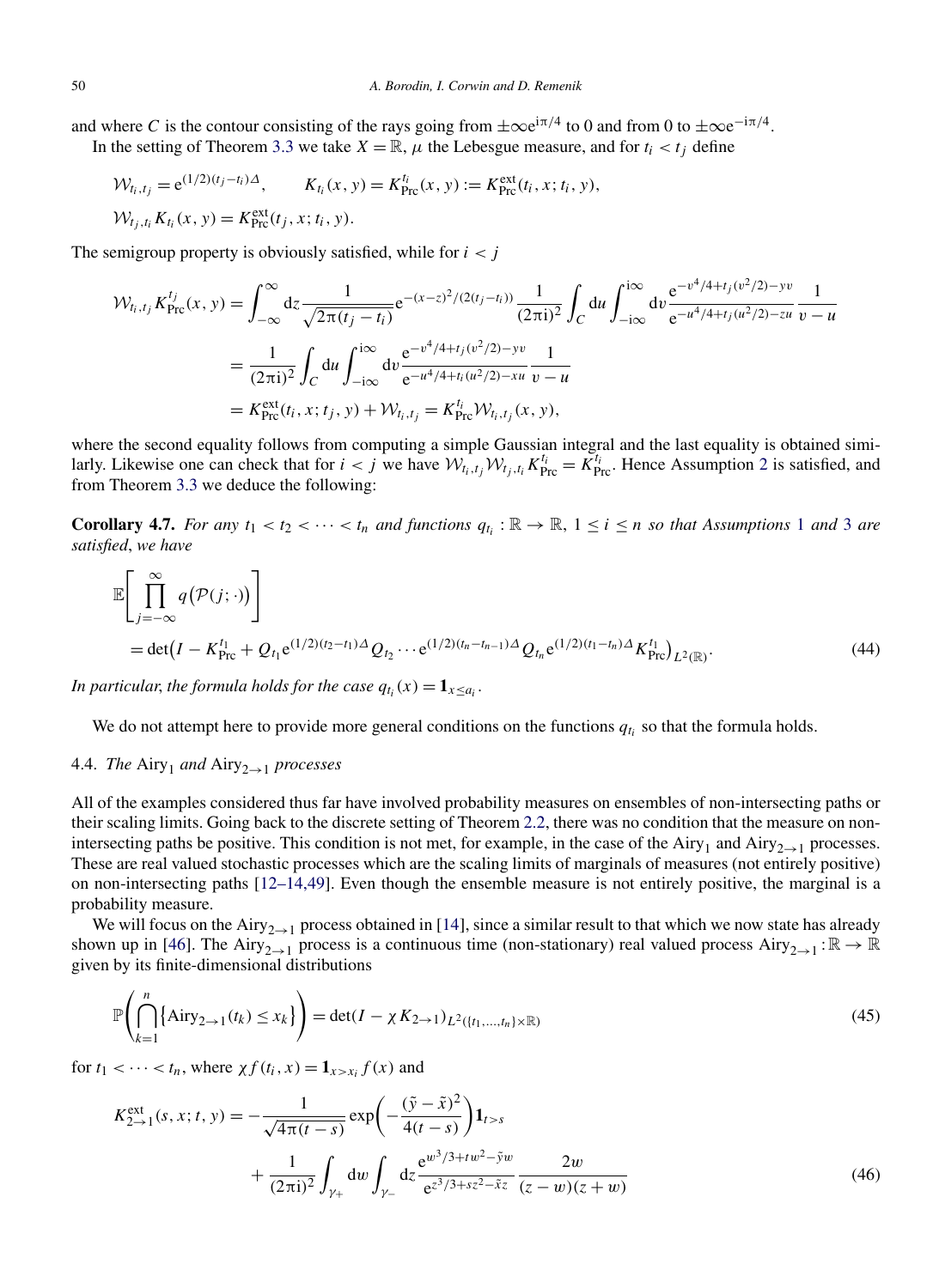<span id="page-23-0"></span>with

$$
\tilde{x} = x - (s^{-})^{2}, \qquad \tilde{y} = y - (t^{-})^{2},
$$

notation  $r^-$  = min{0*,r*}, and the paths  $\gamma_+$ ,  $\gamma_-$  satisfying  $-\gamma_+ \subseteq \gamma_-$  with  $\gamma_+$ :  $e^{i\phi_+}\infty \to e^{-i\phi_+}\infty$ ,  $\gamma_-$ :  $e^{-i\phi_-}\infty \to$  $e^{i\phi}$ − $\infty$  for some  $\phi_+ \in (\pi/3, \pi/2)$ ,  $\phi_- \in (\pi/2, \pi - \phi_+)$ . The Airy<sub>2→1</sub> process crosses over between the Airy<sub>2</sub> and the Airy<sub>1</sub> processes in the sense that Airy<sub>2→1</sub> $(t + \tau)$  converges to  $2^{1/3}$  Airy<sub>1</sub> $(2^{-2/3}t)$  as  $\tau \to \infty$  and to Airy<sub>2</sub>(1; t) (the Airy<sub>2</sub> process, i.e. the top line of the multi-layer Airy<sub>2</sub> process) when  $\tau \to -\infty$  (in the sense of finite dimensional distributions). It is expected to govern the asymptotic spatial fluctuations in random growth models when the initial conditions are deterministic near the point where the hydrodynamic profile changes from flat to curved. In particular, it is shown in [\[14\]](#page-29-0) that it governs the asymptotic fluctuations near the profile switch point for the totally asymmetric simple exclusion process starting with particles only at the even negative integers.

We take again  $X = \mathbb{R}$  and  $\mu$  the Lebesgue measure, and for  $i < j$  we define

$$
\mathcal{W}_{t_i,t_j}(x, y) = e^{(t_j - t_i)\Delta} (x - (t_i^{-})^2, y - (t_j^{-})^2), \qquad K_{t_i}(x, y) = K_{2 \to 1}^{t_i}(x, y) := K_{2 \to 1}^{\text{ext}}(t_i, x; t_i, y),
$$
  

$$
\mathcal{W}_{t_j,t_i} K_{t_i}(x, y) = K_{2 \to 1}^{\text{ext}}(t_j, x; t_i, y).
$$

Proceeding as in Section [4.3](#page-21-0) one checks that these choices satisfy Assumption [2,](#page-12-0) and hence (under the additional assumptions) we may apply Theorem [3.3.](#page-13-0) Using the translation invariance of the heat kernel to rearrange the shifts appearing in the resulting formula we get:

**Corollary 4.8.** *For any*  $t_1 < t_2 < \cdots < t_n$ , *we have* 

$$
\mathbb{P}\left(\bigcap_{k=1}^{n} \{\text{Airy}_{2\to 1}(t_k) \leq x_k\}\right)
$$
\n
$$
= \det(I - K_{2\to 1}^{t_1} + \bar{P}_{\tilde{x}_1}e^{(t_2 - t_1)\Delta}\bar{P}_{\tilde{x}_2}\cdots e^{(t_n - t_{n-1})\Delta}\bar{P}_{\tilde{x}_n}e^{(t_1 - t_n)\Delta}K_{2\to 1}^{t_1}\big)_{L^2(\mathbb{R})},
$$
\n(47)

where  $\tilde{x}_i = x_i - (t_i^{-})^2$ ,  $\bar{P}_a f(x) = \mathbf{1}_{x \le a} f(x)$  and  $K_{2 \to 1}^{t_1}(x, y) = K_{2 \to 1}^{\text{ext}}(t_1, x + (t_1^{-})^2; t_1, y + (t_1^{-})^2)$ .

In the formula,  $e^{(t_1 - t_n)\Delta} K_{2 \to 1}^{t_1}$  should be interpreted as  $K_{2 \to 1}^{\text{ext}}(t_n, x + (t_n^{-})^2; t_1, y + (t_1^{-})^2)$ . One can use this formula directly to recover the analogous path-integral kernel formulas for the Airy<sub>1</sub> and Airy<sub>2</sub> processes in the appropriate limits, and thus show that  $Airy_{2\rightarrow 1}$  interpolates between these two processes.

## 4.5. *Markov processes on partitions and z-measures*

The *z*-measures are a remarkable family of probability distributions on partitions that arise in representation theory of the infinite-symmetric group. They can be viewed as determinantal point processes on the one-dimensional lattice with infinite many particles, and they degenerate to a variety of well-known discrete and continuous determinantal point processes, see [\[15,16,42\]](#page-29-0) and references therein.

In [\[18\]](#page-29-0), a Markov process on partitions that preserves the *z*-measures was constructed. Its dynamical correlation functions are determinantal, and they can be described via the corresponding extended kernel, see Section 6 of [\[18\]](#page-29-0). One particular limit of this Markov process can be seen as 'space-like' space–time sections of the multilayer polynuclear growth process of [\[43\]](#page-29-0), see [\[17\]](#page-29-0).

Note that it is not known how to obtain the *z*-measures and the corresponding Markov processes as a limit of an ensemble of non-intersecting paths. However, these objects can be viewed as an *analytic continuation* of an ensemble of non-intersecting birth-and-death processes *in the number of paths*, see Section 6.5 of [\[18\]](#page-29-0).

By encoding a partition  $\lambda = (\lambda_1 \ge \lambda_2 \ge \cdots)$  by the point configuration  $\{\lambda_i - i + \frac{1}{2}\}_{i \ge 1}$ , the Markov process can be written as  $\{\mathcal{Z}(j; t): j \in \mathbb{Z}_{\geq 1}, t \in \mathbb{R}\}$ . Here  $\mathcal{Z}(j; t)$  takes values in  $\mathbb{Z}' = \mathbb{Z} + \frac{1}{2}$ .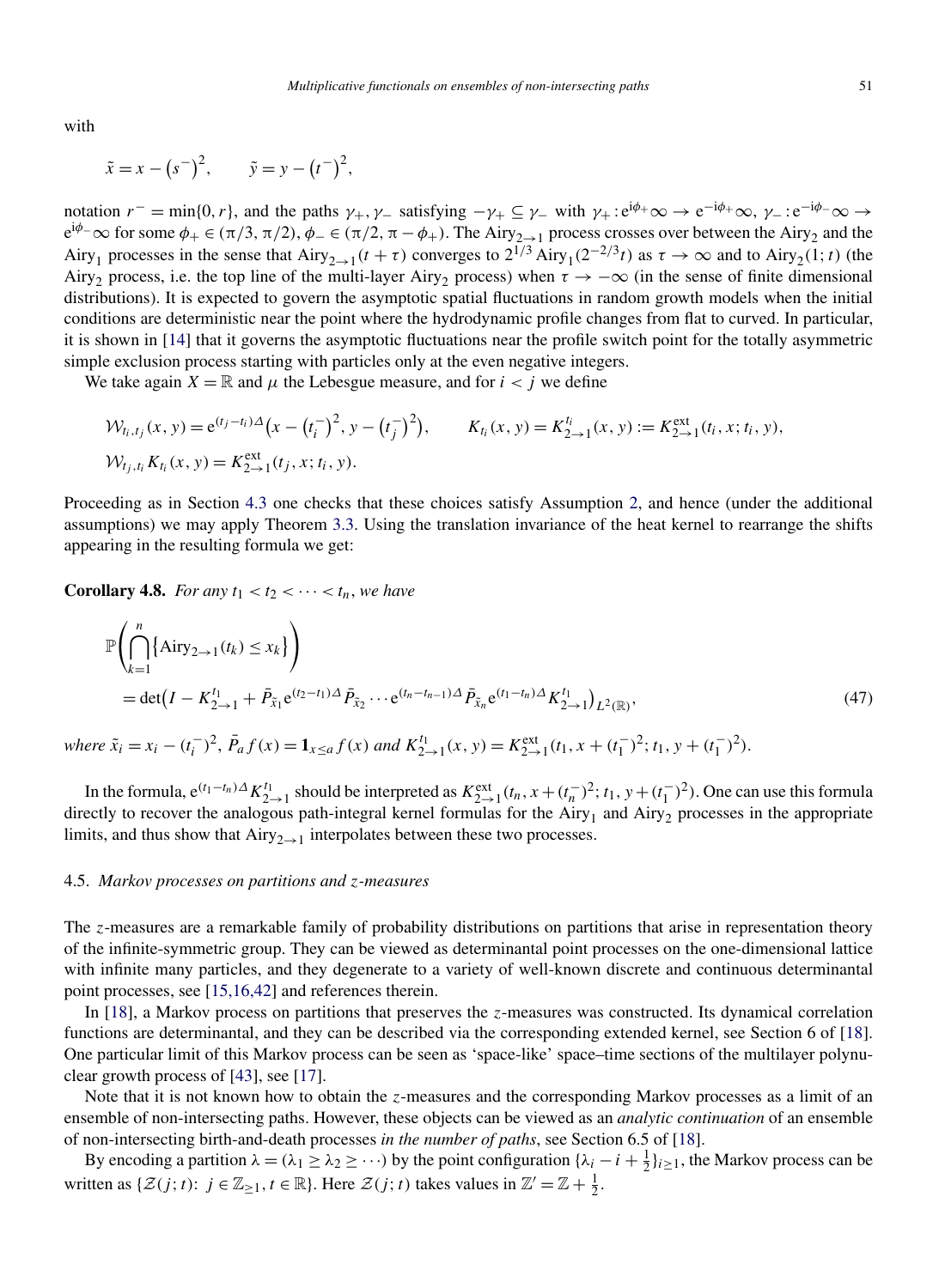Similarly to [\(34\)](#page-18-0), and with the functional  $\bar{q}$  given in Definition [4.1](#page-18-0) and operator  $Q$  given in [\(19\)](#page-13-0),

$$
\mathbb{E}\left[\prod_{j=1}^{\infty}\bar{q}\left(\mathcal{Z}(j;\cdot)\right)\right]=\det\left(I-\mathcal{Q}K_{z,z',\xi}^{\text{ext}}\right)_{L^{2}(\lbrace t_{1},...,t_{n}\rbrace\times\mathbb{Z}')},\tag{48}
$$

where  $K_{z, z', \xi}^{\text{ext}}$  is the *extended hypergeometric kernel* which we will now define.

For parameters  $z, z' \in \mathbb{C}$  such that either  $z' = \overline{z} \in \mathbb{C} \setminus \mathbb{Z}$  or  $m < z, z' < m + 1$  for a  $m \in \mathbb{Z}$ , and  $\xi \in (0, 1)$  define a second order difference operator  $D_{z,z',\xi}$  on  $\mathbb{Z}'$ , depending on  $(z,z',\xi)$  and acting on functions  $f(\cdot) \in \ell^2(\mathbb{Z}')$  as follows

$$
(D_{z,z',\xi}f)(x) = \sqrt{\xi \left(z + x + \frac{1}{2}\right) \left(z' + x + \frac{1}{2}\right)} f(x+1)
$$
  
+ 
$$
\sqrt{\xi \left(z + x - \frac{1}{2}\right) \left(z' + x - \frac{1}{2}\right)} f(x-1) - \left(x + \xi \left(z + z' + x\right)\right) f(x).
$$
 (49)

This is a self-adjoint operator with discrete simple spectrum  $(1 - \xi) \mathbb{Z}'$ . Its eigenfunctions  $\psi_a$ ,

$$
D_{z,z',\xi}\psi_a=(1-\xi)a\psi_a,
$$

are explicitly written through the Gauss hypergeometric function (see [\[18\]](#page-29-0), Eq. (5.1)). We normalize them by the condition  $\|\psi_a\|_{\ell^2(\mathbb{Z}')} = 1$ . Then

$$
K_{z,z',\xi}^{\text{ext}}(s,x;t,y) = \begin{cases} \sum_{a \in \mathbb{Z}_+'} e^{-a(s-t)} \psi_a(x) \psi_a(y) & \text{if } s \ge t, \\ -\sum_{a \in \mathbb{Z}_-'} e^{-a(s-t)} \psi_a(x) \psi_a(y) & \text{if } s < t, \end{cases}
$$
(50)

where  $\mathbb{Z}'_{\pm} = {\{\pm \frac{1}{2}, \pm \frac{3}{2}, \pm \frac{5}{2}, \ldots\}}.$ 

Let  $D'_{z,z',\xi} = -(1-\xi)^{-1}D_{z,z',\xi}$ . Then in the setting of Theorem [3.3,](#page-13-0) (50) corresponds to taking  $X = \mathbb{Z}'$ ,  $\mu$  the counting measure and, for  $i < j$ ,

$$
\mathcal{W}_{t_i,t_j} = e^{(t_j - t_i)D'_{z,z',\xi}}, \qquad K_{t_i}(x,y) = K_{z,z',\xi}(x,y) := K_{z,z',\xi}^{\text{ext}}(0,x;0,y) = \sum_{a \in \mathbb{Z}'_+} \psi_a(x)\psi_a(y),
$$
  

$$
\mathcal{W}_{t_j,t_i}K_{t_i}(x,y) = K_{z,z',\xi}^{\text{ext}}(t_j,x;t_i,y) = \sum_{a \in \mathbb{Z}'_+} e^{-a(t_j - t_i)} \psi_a(x)\psi_a(y).
$$

Thus from Theorem [3.3](#page-13-0) we deduce the following:

**Corollary 4.9.** For any  $t_1 < t_2 < \cdots < t_n$  $t_1 < t_2 < \cdots < t_n$  $t_1 < t_2 < \cdots < t_n$  and functions  $q_{t_i} : \mathbb{Z}' \to \mathbb{R}$ ,  $1 \le i \le n$ , so that Assumptions 1 and [3](#page-12-0) are *satisfied*, *we have*

$$
\mathbb{E}\left[\prod_{j=1}^{\infty} q(\mathcal{Z}(j; \cdot))\right]
$$
  
= det $(I - K_{z,z',\xi} + Q_{t_1}e^{(t_2 - t_1)D'_{z,z',\xi}}Q_{t_2}\cdots e^{(t_n - t_{n-1})D'_{z,z',\xi}}Q_{t_n}e^{(t_1 - t_n)D'_{z,z',\xi}}K_{z,z',\xi})_{L^2(\mathbb{Z}')}.$  (51)

Let us remark that if all the functions  $q_{t_i}$  have finite support then all the needed analytic assumptions are automatically satisfied because we are working in an *L*<sup>2</sup> space on a finite set. Of course, such a restriction is unnecessarily harsh, but we will not pursue this issue here any further.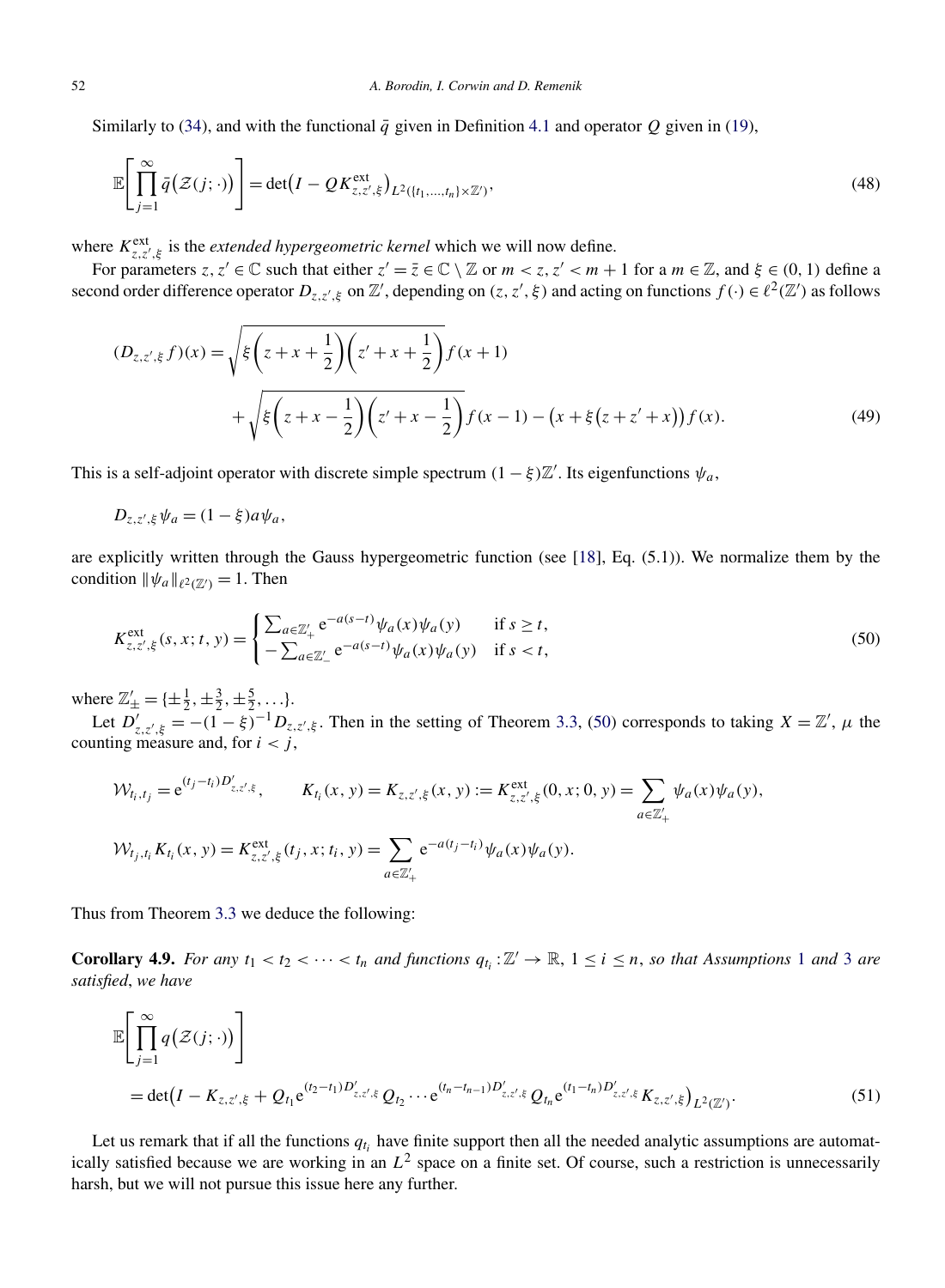#### <span id="page-25-0"></span>**Appendix: Proofs of the results from Section [4](#page-17-0)**

We recall the following facts about trace class and Hilbert–Schmidt norms (see e.g. [\[52\]](#page-30-0)) of operators in  $L^2(X)$  for some measurable space  $(X, \Sigma, \mu)$ , which we will use repeatedly without reference:

$$
||AB||_1 \le ||A||_2 ||B||_2, \qquad ||AB||_1 \le ||A||_{op} ||B||_1,
$$

and if *A* has integral kernel *A(x,y)*,

$$
||A||_2 = \left(\int \mu(dx)\mu(dy)|A(x, y)|^2\right)^{1/2}
$$

for each *A*, *B* in the appropriate space, where  $\|\cdot\|_{op}$  denotes the operator norm in  $L^2(X)$ .

Throughout this section *c* and *c* will denote positive constants whose value may change from line to line.

**Proof of Corollary [4.2.](#page-18-0)** Checking Assumption [2](#page-12-0) is straightforward. We will take in this case  $V_{t_i} = V'_{t_i} = U'_{t_i} = U'_{t_i}$ *I* , and thus Assumption [1](#page-12-0) is contained in Assumption [3,](#page-12-0) which we check next.

Condition (i) is trivial. Given functions  $\psi_1$  and  $\psi_2$  write  $\psi_1 \otimes \psi_2$  for the kernel  $\psi_1(x)\psi_2(y)$  and let  $\phi$  be any function with  $\int \phi^2 = 1$ . Then we can write  $\overline{Q}_{t_i}(\varphi_k \otimes \varphi_k) = (\overline{Q}_{t_i} \varphi_k \otimes \phi)(\phi \otimes \varphi_k)$ , so that  $\|\overline{Q}_{t_i}(\varphi_k \otimes \varphi_k)\|_1 \leq$  $\|\overline{Q}_{t_i}\varphi_k\otimes\varphi\|_2\|\varphi\otimes\varphi_k\|_2$  (note that we need to consider the operators with the bars because of the remark following the statement of the corollary). Now slightly abusing notation to write  $\|\cdot\|_2$  both for the Hilbert–Schmidt norm of operators in  $L^2(\mathbb{R})$  and for the norm of this last space, we have

$$
\|\overline{Q}_{t_i}\varphi_k \otimes \phi\|_2 = \|(1-q_{t_i})\varphi_k\|_2 \|\phi\|_2 = \|(1-q_{t_i})\varphi_k\|_2 \text{ and } \|\varphi_k \otimes \phi\|_2 = \|\varphi_k\|_2 \|\phi\|_2 = 1,
$$

so for  $1 \leq i, j \leq n$  we have

$$
\|\overline{Q}_{t_i}e^{(t_j-t_i)D}K_{\text{GUE},N}\|_1 \leq \sum_{k=0}^{N-1} e^{(t_j-t_i)k}\|\overline{Q}_{t_i}(\varphi_k \otimes \varphi_k)\|_1 \leq \sum_{k=0}^{n-1} e^{(t_j-t_i)k}\|\overline{q}_{t_i}\varphi_k\|_2 < \infty,
$$

since  $|\varphi_k(x)| \leq cx^k e^{-x^2/2}$  and  $|\bar{q}_{t_i}(x)| \leq ce^{\kappa x^2}$  where  $\kappa < \frac{1}{2\sqrt{2}} \tanh(\tau/\sqrt{2}) < \frac{1}{2}$ . Hence the only thing left to check in (ii) is that  $\|\overline{Q}_{t_i}e^{-(t_j-t_i)D}\|_1 < \infty$  for *i* < *j*. To that end we use the Feynman–Kac representation to write (setting  $t = \frac{1}{2}(t_j - t_i)$ 

$$
e^{-tD}(x, y) = \frac{1}{\sqrt{2\pi t}} e^{-(x-y)^2/2t} \mathbb{E}_{b(0)=x, b(t)=y} \left[ e^{-(1/2)\int_0^t (b(s)^2 - 1) \, ds} \right],\tag{52}
$$

where  $b(s)$  denotes a standard Brownian motion and the subscript in the expectation means that it is conditioned (in the sense of a Brownian bridge) to go from  $x$  at time 0 to  $y$  at time  $t$ . Then

$$
\|\overline{Q}_{t_i} e^{-tD}\|_2^2 = \int_{\mathbb{R}^2} dx \, dy \bar{q}_{t_i}(x)^2 \frac{1}{2\pi t} e^{-(x-y)^2/t} \mathbb{E}_{b(0)=x, b(t)=y} [e^{-(1/2) \int_0^t (b(s)^2 - 1) ds}]^2
$$
  
\n
$$
\leq \int_{\mathbb{R}^2} dx \, dy c e^{2\kappa x^2} \frac{1}{2\pi t} e^{-(x-y)^2/2t} \mathbb{E}_{b(0)=x, b(t)=y} [e^{-\int_0^t (b(s)^2 - 1) ds}]
$$
  
\n
$$
\leq \int_{-\infty}^{\infty} dx c \frac{e^{2\kappa x^2 + t}}{\sqrt{2\pi t}} \mathbb{E}_{b(0)=x} [e^{-\int_0^t b(s)^2 ds}] \leq c' \int_{-\infty}^{\infty} dx e^{2\kappa x^2 - \tanh(\sqrt{2}t)x^2/\sqrt{2}} < \infty
$$

by our assumption on *κ*, where in the last inequality we have used (1.9.3) in [\[21\]](#page-29-0). In the same way we have  $\|e^{-tD}\|_2 <$  $\infty$  and then  $\|\overline{Q}_{t_i}e^{-(t_j-t_i)D}\|_1 \leq \|\overline{Q}_{t_i}e^{-tD}\|_2\|e^{-tD}\|_2 < \infty$ .

Finally, Assumption [3\(](#page-12-0)iii) follows from Assumption 3(ii) thanks to the observation in Remark [3.2.](#page-13-0)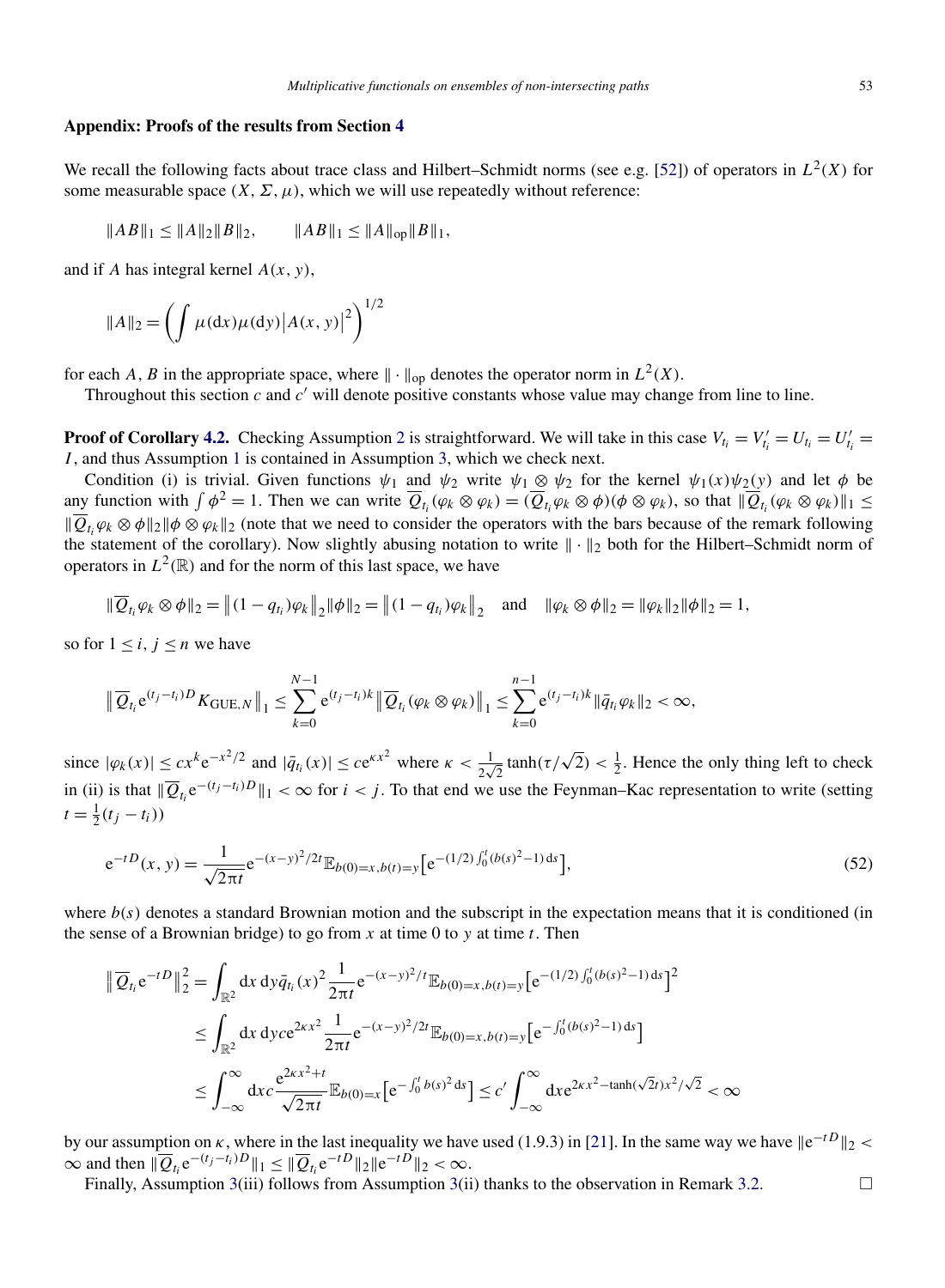<span id="page-26-0"></span>**Proof of Proposition [4.3.](#page-19-0)** Using the notation introduced before the statement of the result, it is clear that the functions  $q_{t_i}$  satisfy the assumptions appearing in Corollary [4.2,](#page-18-0) so that

$$
\mathbb{E}\Bigg[\prod_{j=1}^{N}\prod_{i=1}^{n}\big(1-\delta h(t_j,\lambda_j^N(t_i))\big)\Bigg]=\det\big(I-K_{\text{GUE},N}+Q_{t_1}e^{(t_1-t_2)D}\cdots Q_{t_n}e^{(t_n-t_1)D}K_{\text{GUE},N}\big)_{L^2(\mathbb{R})}.\tag{53}
$$

The left-hand side equals

$$
\mathbb{E}\Bigg[\prod_{j=1}^{N}\exp\Bigg(\sum_{i=1}^{n}\log\big(1-\delta h(t_{i},\lambda_{j}^{N}(t_{i})\big)\big)\Bigg)\Bigg] = \mathbb{E}\Bigg[\prod_{j=1}^{N}\exp\Bigg(-\delta\sum_{i=1}^{n}h(t_{i},\lambda_{j}^{N}(t_{i}))+n\mathcal{O}(\delta^{2})\Bigg)\Bigg]
$$

$$
\xrightarrow[n\to\infty]{}\mathbb{E}\Bigg[\prod_{j=1}^{N}\exp\Bigg(-\int_{\ell}^{r}h(t,\lambda_{j}^{N}(t))\,dt\Bigg)\Bigg]
$$
(54)

by the dominated convergence theorem.

For the right-hand side of (53), writing  $\Gamma_{\ell,r}^{h,n} = Q_{t_1} e^{(t_1-t_2)D} Q_{t_2} \cdots e^{(t_{n-1}-t_n)D} Q_{t_n}$  one can use the Feynman–Kac representation on each interval  $[t_i, t_{i+1}]$  as in [\(52\)](#page-25-0) (see also [\(3\)](#page-1-0)) to deduce that  $\Gamma^{h,n}_{\ell,r}$  has kernel

$$
\Gamma_{\ell,r}^{h,n}(x,y) = \frac{1}{\sqrt{2\pi(r-\ell)}} e^{-(x-y)^2/2(r-\ell)} \mathbb{E}_{b(\ell)=x,b(r)=y} \Big[ e^{\sum_{i=0}^n \log(1-\delta h(t_i,b(t_i)))-(1/2)\int_{\ell}^r (b(s)^2-1) \,ds} \Big],
$$

where  $b(s)$  is a Brownian bridge (with diffusion coefficient 2) run from *x* at time  $\ell$  to *y* at time *r*. Then using [\(36\)](#page-19-0) we deduce that

$$
\left[\Gamma_{\ell,r}^{h,n} - \Gamma_{\ell,r}^{h}\right](x,y) = \frac{1}{\sqrt{2\pi(r-\ell)}} e^{-(x-y)^2/2(r-\ell)} \mathbb{E}_{b(r)=x,b(\ell)=y} \left[e^{-(1/2)\int_{\ell}^{r} (2h(s,b(s))+b(s)^2-1) ds}\right.
$$

$$
\cdot \left(e^{\sum_{i=0}^{n} \log(1-\delta h(t_i,b(t_i))) + \int_{\ell}^{r} h(s,b(s)) ds} - 1\right)
$$

for small enough *δ*. Since *h* is bounded and continuous, the random variable inside the expectation goes to 0 almost surely as *n* → ∞ using a similar argument as in (54), and thus since this random variable is bounded by  $ce^{-\int_{\ell}^{r} b(s)^2 ds}$ the whole expected value goes to 0 as  $n \to \infty$  by the dominated convergence theorem. If we now define the multiplication operator  $Mf(x) = \phi(x)f(x)$  with  $\phi(x) = (1+x^2)^{-1/2}$  then the above argument gives  $(\Gamma^{h,n}_{\ell,r} - \Gamma^{h}_{\ell,r})M(x, y) \to 0$ as  $n \to \infty$  for all *x*, *y*. To deduce that  $\|( \Gamma_{\ell,r}^{h,n} - \Gamma_{\ell,r}^h)M\|_2 \to 0$  as  $n \to \infty$  we use the dominated convergence theorem again together with the fact that  $(\Gamma^{h,n}_{\ell,r} - \Gamma^{h}_{\ell,r})M$  satisfies

$$
\int_{\mathbb{R}^2} dx dy \left[ \left( \Gamma_{\ell,r}^{h,n} - \Gamma_{\ell,r}^h \right) M(x,y) \right]^2
$$
\n
$$
\leq c \int_{\mathbb{R}^2} dx dy e^{-(x-y)^2/(r-\ell)} \mathbb{E}_{b(\ell)=x,b(r)=y} \left[ e^{-(1/2) \int_{\ell}^r b(s)^2 ds} \right]^2 \phi(y)^2
$$
\n
$$
\leq c \left[ \int_{-\infty}^{\infty} dy \phi(y)^4 \right]^{1/2} \int_{-\infty}^{\infty} dx \left[ \int_{-\infty}^{\infty} dy e^{-2(x-y)^2/(r-\ell)} \mathbb{E}_{b(\ell)=x,b(r)=y} \left[ e^{-2 \int_{\ell}^r b(s)^2 ds} \right] \right]^{1/2}
$$
\n
$$
\leq c \|\phi\|_4^2 \int_{-\infty}^{\infty} dx \left[ \int_{-\infty}^{\infty} dy e^{-(x-y)^2/(2(r-\ell))} \mathbb{E}_{b(\ell)=x,b(r)=y} \left[ e^{-2 \int_{\ell}^r b(s)^2 ds} \right] \right]^{1/2}
$$
\n
$$
\leq c \|\phi\|_4^2 \int_{-\infty}^{\infty} dx \mathbb{E}_{b(\ell)=x} \left[ e^{-2 \int_{\ell}^r b(s)^2 ds} \right]^{1/2} = c' \|\phi\|_4^2 \left[ \int_{-\infty}^{\infty} dx e^{-\tanh(2(r-\ell))x^2} \right]^{1/2} < \infty,
$$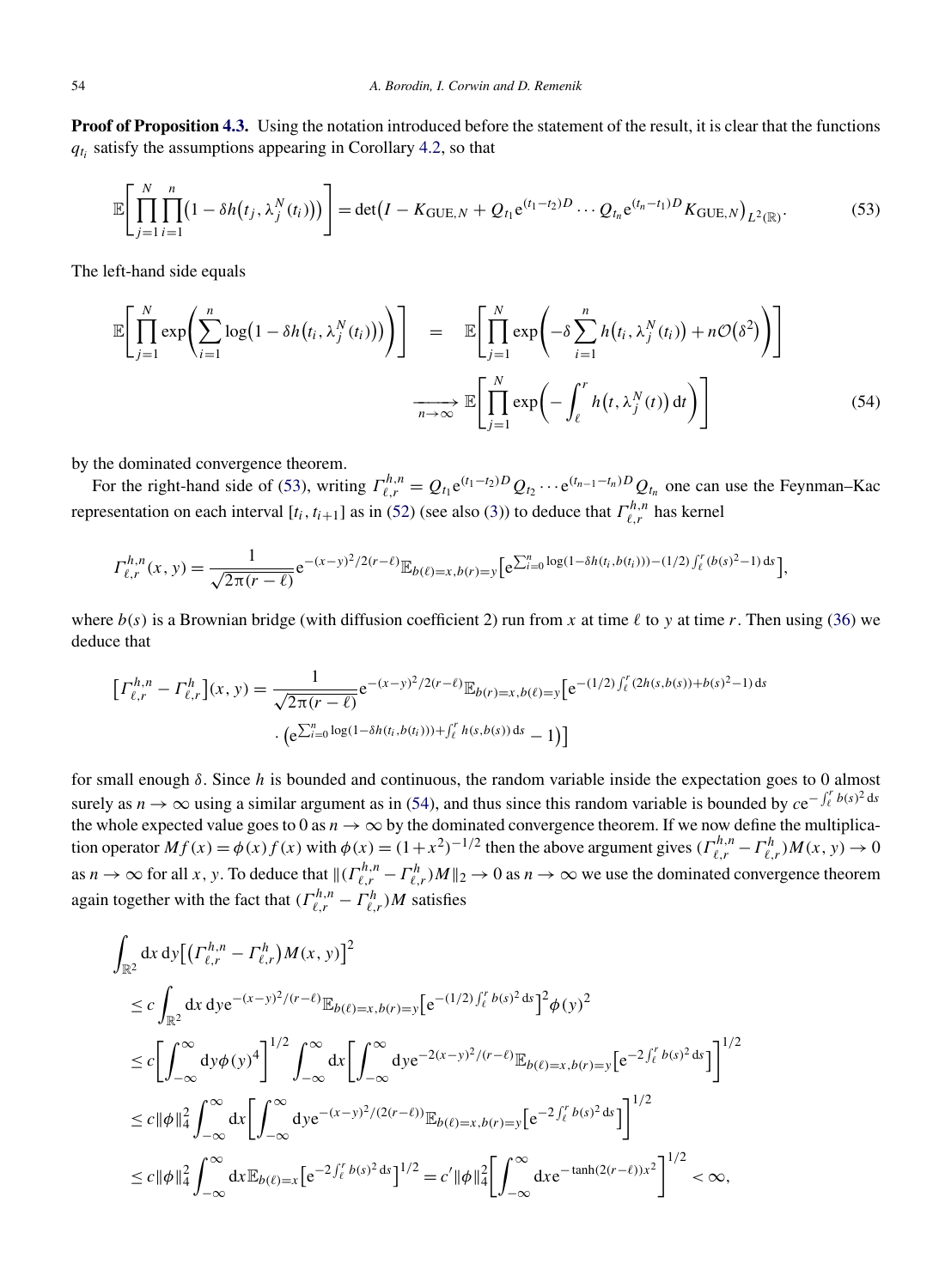<span id="page-27-0"></span>where we have used the Cauchy–Schwarz inequality and the last equality follows from (1.9.3) of [\[21\]](#page-29-0). Checking that  $M^{-1}e^{(r-\ell)D}K_{\text{GUE},N}||_2 < \infty$  is simple as in the proof of Corollary [4.2,](#page-18-0) so from the above we deduce that

$$
\| (K_{\text{GUE},N} - \Gamma_{\ell,r}^{h,n} e^{(r-\ell)D} K_{\text{GUE},N}) - (K_{\text{GUE},N} - \Gamma_{\ell,r}^{h} e^{(r-\ell)D} K_{\text{GUE},N}) \|_1
$$
  
\n
$$
\leq \| (\Gamma_{\ell,r}^{h} - \Gamma_{\ell,r}^{h,n}) M \|_2 \| M^{-1} e^{(r-\ell)D} K_{\text{GUE},N} \|_2 \xrightarrow[n \to \infty]{} 0.
$$

Since the mapping  $A \mapsto \det(I + A)_{L^2(\mathbb{R})}$  is continuous in the space of trace class operators (see [\[52\]](#page-30-0)), we deduce that the right-hand side of [\(53\)](#page-26-0) converges to det $(I - K_{\text{GUE},N} + \Gamma_{\ell,r}^{h} e^{(r-\ell)D} K_{\text{GUE},N}$ )<sub>L<sup>2</sup>(ℝ)</sub>, and hence

$$
\mathbb{E}\Bigg[\prod_{j=1}^N \exp\bigg(-\int_{\ell}^r h\big(t,\lambda_j^N(t)\bigg)\,\mathrm{d}t\bigg)\Bigg] = \det\big(I-K_{\text{GUE},N}+ \Gamma_{\ell,r}^h e^{(t_n-t_1)D} K_{\text{GUE},N}\big)_{L^2(\mathbb{R})}.
$$

**Proof of Corollary [4.6.](#page-20-0)** Fix  $f \in L^2(\mathbb{R})$  and write  $\phi(x) = e^{rx}\mathbf{1}_{x>0} + \phi(x)^{-1}\mathbf{1}_{x<0}$ . Then for  $i < j$  (note that as in the proof of Corollary [4.2](#page-18-0) we need to consider the operators with bars), writing  $\hat{f}(\lambda) = \int_{-\infty}^{\infty} dx A i(x + \lambda) f(x)$  we have

$$
\|\overline{Q}_{t_i} e^{(t_i - t_j)H} f\|_2^2 \le c \int_{-\infty}^{\infty} dx \left[ \int_{\mathbb{R}^2} dy \, d\lambda \phi(x) e^{\lambda(t_i - t_j)} \, Ai(x + \lambda) Ai(y + \lambda) f(y) \right]^2
$$
  
\n
$$
\le c \int_{-\infty}^{\infty} dx \left[ \int_{-\infty}^{\infty} d\lambda \phi(x)^2 e^{2\lambda(t_j - t_i)} \, Ai(x + \lambda)^2 \right] \left[ \int_{-\infty}^{\infty} d\lambda \hat{f}(\lambda)^2 \right]
$$
  
\n
$$
= c \|f\|_2^2 \int_{-\infty}^{\infty} dx \phi(x)^2 e^{-2(t_j - t_i)x} \int_{-\infty}^{\infty} d\lambda e^{2(\lambda + 1)(t_j - t_i)} Ai(\lambda)^2 \le c' \|f\|_2^2,
$$
 (55)

where in the last line we have used the Parseval identity for the Airy transform  $\int \hat{f}^2 = \int f^2$ . The fact that  $c' < \infty$ follows from the assumption on  $r$  and  $\varphi$  and the bounds

$$
|\text{Ai}(x)| \le c e^{-(2/3)x^{3/2}} \quad \text{for } x \ge 0 \quad \text{and} \quad |\text{Ai}(x)| \le c|x|^{-1/4} \quad \text{for } x < 0 \tag{56}
$$

(see (10.4.59–60) in [\[1\]](#page-28-0)). This shows that for  $i < j$ ,  $\overline{Q}_{t_i}e^{-(t_j-t_i)H}$  is a bounded operator mapping  $L^2(\mathbb{R})$  to itself. Similar computations allow to check the rest of Assumption [1\(](#page-12-0)i). To check (ii) we use the formula given in Lemma [3.1.](#page-13-0) Each term can be written as a product of the form  $(-1)^k (e^{(t_1-t_{a_0})H} \overline{Q}_{t_{a_0}}) \cdots (e^{(t_{a_{k-1}}-t_{a_k})H} \overline{Q}_{t_{a_k}}) (e^{(t_{a_k}-t_{a_1})H} K_2)$  with  $1 ≤ a_0 < \cdots < a_k ≤ n$ . The  $k + 1$  factors coming after  $(-1)^k$  can be checked to be bounded operators on  $L^2(\mathbb{R})$  by a computation similar to (55), and a simpler computation gives the same for  $e^{(t_{a_k} - t_{a_1})H} K_2$  using the spectral formula for its kernel.

As in the previous example, checking Assumption [2](#page-12-0) is straightforward. For Assumption [3](#page-12-0) we choose

$$
V_{t_i} f(x) = U'_{t_i} f(x) = \psi(x) f(x), \qquad V'_{t_i} f(x) = U_{t_i} f(x) = \psi(x)^{-1} f(x)
$$

with  $\psi(x) = e^{-rx/2} \mathbf{1}_{x \ge 0} + \varphi(x)^{1/2} \mathbf{1}_{x < 0}$ . Condition (i) is obvious. Now note that  $K_2 = B_0 P_0 B_0$ , where  $B_0(x, \lambda) =$  $Ai(x + \lambda)$  and  $P_a f(x) = f(x) \mathbf{1}_{x>a}$ , so

$$
\|V_{t_i}\overline{Q}_{t_i}K_2V'_{t_i}\|_1 \leq \|V_{t_i}\overline{Q}_{t_i}B_0P_0\|_2 \|P_0B_0V'_{t_i}\|_2.
$$
\n
$$
(57)
$$

We have

$$
||V_{t_i}\overline{Q}_{t_i}B_0P_0||_2^2 \le c \int_{-\infty}^{\infty} dx \int_0^{\infty} d\lambda \psi(x)^2 \phi(x)^2 Ai(x + \lambda)^2
$$
  
=  $c \int_0^{\infty} dx \int_0^{\infty} d\lambda e^{rx} Ai(x + \lambda)^2 + c \int_{-\infty}^0 dx \phi(x)^{-1} \int_{-x}^{\infty} d\lambda Ai(\lambda)^2.$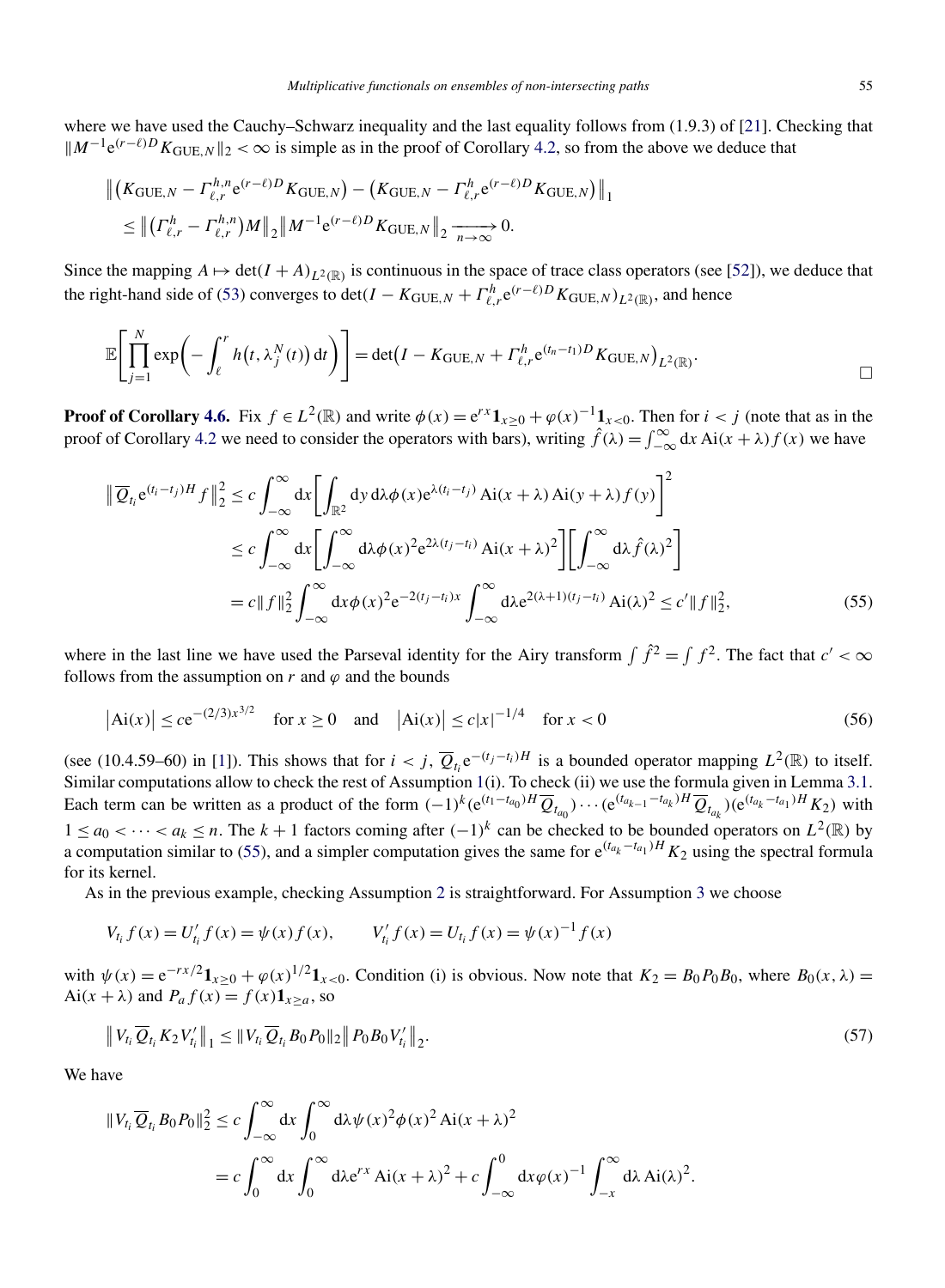<span id="page-28-0"></span>The first integral on the right-hand side is clearly finite by [\(56\)](#page-27-0). For the second one, note that by (56)  $\int_{-\infty}^{\infty} d\lambda \text{ Ai}(\lambda)^2 \leq$  $c(1+|x|^{1/2})$ , so the integral is finite by the assumption on  $\varphi$ , which by the Cauchy–Schwarz inequality implies  $\int_{-\infty}^{0} dx |x|^{1/2} \varphi(x)^{-1} < \infty$ .  $||P_0 B_0 V'_{t_i}||_2 < \infty$  follows from the exact same calculation, and hence from [\(57\)](#page-27-0) we get that  $V_{t_i} \overline{Q}_{t_i} K_2 V'_{t_i}$  is trace class. The same proof shows that  $V_{t_i} \overline{Q}_{t_i} e^{(t_j - t_i)H} K_2 V'_{t_i}$  is trace class for  $i < j$ . To check that  $V_{t_i} \overline{Q}_{t_i} e^{-tH} V'_{t_j}$  is trace class for  $i < j$  and  $t = t_j - t_i > 0$  we start by writing

$$
\|V_{t_i}\overline{Q}_{t_i}e^{-tH}V'_{t_j}\|_2 \leq \|V_{t_i}\overline{Q}_{t_i}e^{-tH/2}\|_2\|e^{-tH/2}V'_{t_j}\|_2.
$$

For the first factor we use again the explicit formula for the kernel of e−*tH* to obtain

$$
\begin{split} &\left\|V_{t_{i}}\overline{Q}_{t_{i}}e^{-tH/2}\right\|_{2}^{2} \\ &=\int_{\mathbb{R}^{4}}dx\,dy\,d\lambda\,d\sigma\,\psi(x)^{2}\phi(x)^{2}e^{t(\lambda+\sigma)/2}\,\mathrm{Ai}(x+\lambda)\,\mathrm{Ai}(y+\lambda)\,\mathrm{Ai}(x+\sigma)\,\mathrm{Ai}(y+\sigma) \\ &=\int_{-\infty}^{\infty}dx\int_{-\infty}^{\infty}d\lambda\,\psi(x)^{2}\phi(x)^{2}e^{t\lambda}\,\mathrm{Ai}(x+\lambda)^{2} =\int_{-\infty}^{\infty}dx\,\psi(x)^{2}\phi(x)^{2}e^{-tx}\int_{-\infty}^{\infty}d\lambda e^{t\lambda}\,\mathrm{Ai}(\lambda)^{2} \end{split} \tag{58}
$$

which is finite by the similar arguments as above.  $||e^{-tH/2}V'_{t_i}||_2$  can be bounded in the same manner, and we deduce that  $V_{t_i} \overline{Q}_{t_i} e^{-tH} V'_{t_j}$  is trace class. The same proof works for  $V_{t_i} \overline{Q}_{t_i} e^{-tH} K_2 V'_{t_j}$ .

To get (iii) we use Lemma [3.1](#page-13-0) and rewrite each term in the sum as

$$
(-1)^{k} (U_{t_{i}} e^{(t_{i}-t_{a_{0}})H} \overline{Q}_{t_{a_{0}}} U'_{t_{a_{0}}}) (U_{t_{a_{0}}} e^{(t_{a_{0}}-t_{a_{1}})H} \overline{Q}_{t_{a_{1}}} U'_{t_{a_{1}}}) \cdots (U'_{t_{a_{k-1}}} e^{(t_{a_{k-1}}-t_{a_{k}})H} \overline{Q}_{t_{a_{k}}} U'_{t_{a_{k}}})
$$

$$
\cdot (U_{t_{a_{k}}} e^{(t_{a_{k}}-t_{a_{1}})H} K_{2} U'_{t_{a_{1}}}).
$$

Since  $U_{t_i} = V'_{t_i}$  and  $U'_{t_i} = V_{t_i}$ , each factor above corresponds to the adjoint of one of the factors appearing in (ii). Since the adjoint of a trace class operator is also trace class, we deduce that the whole product is trace class. - $\Box$ 

**Proof of Corollary [4.8.](#page-23-0)** We already indicated how to check Assumption [2.](#page-12-0) One checks directly that the first three operators in Assumption [1\(](#page-12-0)i) are bounded operators preserving  $L^2(\mathbb{R})$ , while the last one can be checked using [\(46\)](#page-22-0) and arguing about the Airy functions appearing there similarly as in the previous proof. Assumption [1\(](#page-12-0)ii) follows similarly using Lemma [3.1.](#page-13-0) Assumption [3](#page-12-0) can be checked following the same ideas as in the proof of Corollary [4.6](#page-20-0) and using the arguments in Appendix A of [\[12\]](#page-29-0) to provide the necessary analytical estimates. - $\Box$ 

## **Acknowledgements**

We thank Senya Shlosman for interest in this project early on. AB was partially supported by the NSF Grant DMS-1056390. IC was partially supported by the NSF Grant DMS-1208998 as well as by the Clay Research Fellowship and by Microsoft Research through the Schramm Memorial Fellowship. DR was partially supported by the Natural Science and Engineering Research Council of Canada and by a Fields-Ontario Postdoctoral Fellowship, as well as by Fondecyt Grant 1120309 and Conicyt Basal-CMM project. DR is appreciative for MIT's hospitality during the visit in which this project was initiated.

## **References**

- [1] M. Abramowitz and I. A. Stegun. *Handbook of Mathematical Functions with Formulas, Graphs, and Mathematical Tables*. *National Bureau of Standards Applied Mathematics Series* **55**. U.S. Government Printing Office, Washington, DC, 1964. [MR0167642](http://www.ams.org/mathscinet-getitem?mr=0167642)
- [2] M. Adler, J. Delépine and P. van Moerbeke. Dyson's nonintersecting Brownian motions with a few outliers. *Comm. Pure Appl. Math.* **62** (2009) 334–395. [MR2487852](http://www.ams.org/mathscinet-getitem?mr=2487852)
- [3] M. Adler, P. L. Ferrari and P. van Moerbeke. Airy processes with wanderers and new universality classes. *Ann. Probab.* **38** (2010) 714–769. [MR2642890](http://www.ams.org/mathscinet-getitem?mr=2642890)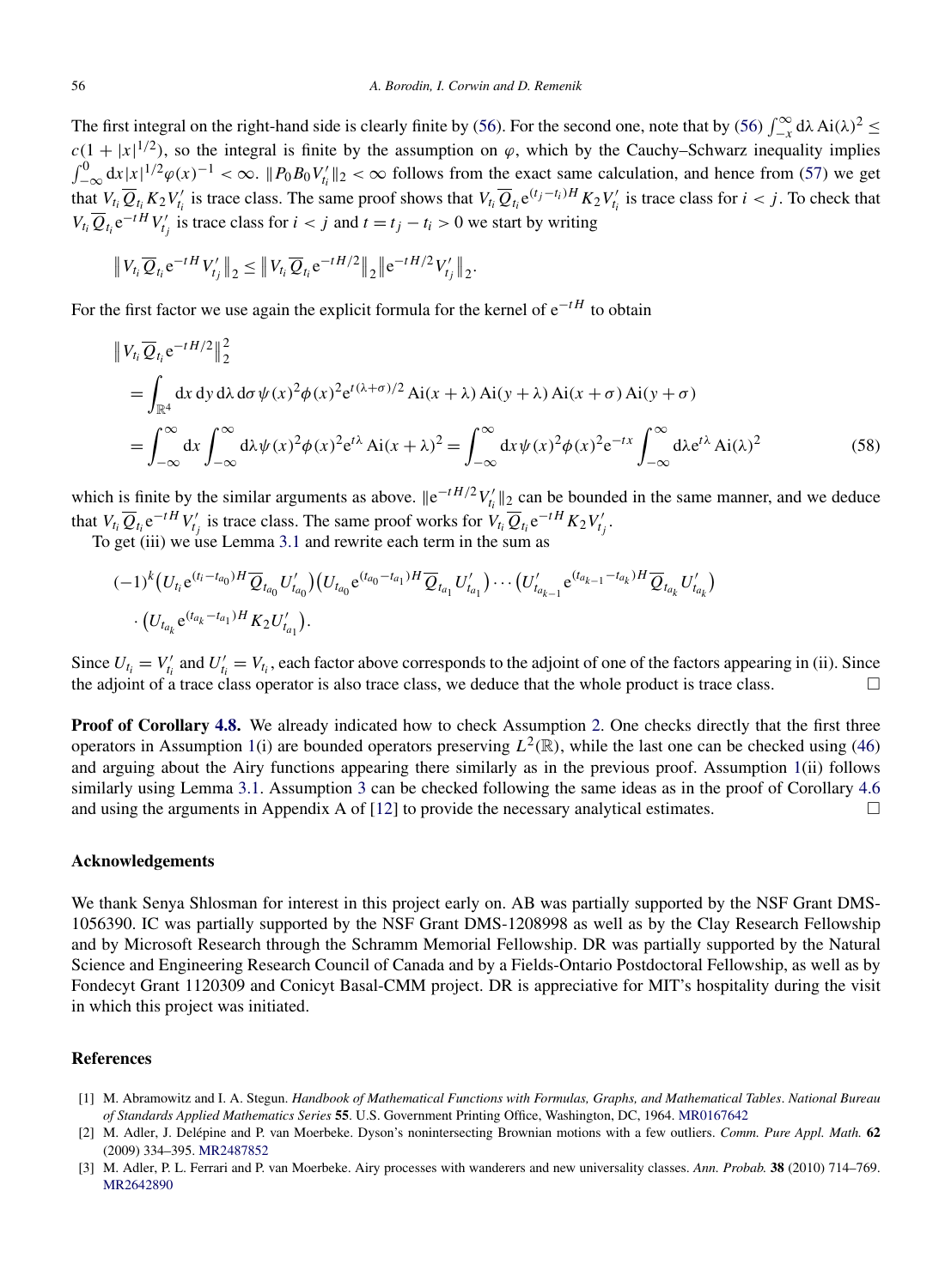- <span id="page-29-0"></span>[4] M. Adler, P. L. Ferrari and P. van Moerbeke. Non-intersecting random walks in the neighborhood of a symmetric tacnode. *Ann. Probab.* **41** (2013) 2599–2647. [MR3112926](http://www.ams.org/mathscinet-getitem?mr=3112926)
- [5] M. Adler, K. Johansson and P. van Moerbeke. Double Aztec diamonds and the tacnode process. *Adv. Math.* **252** (2014) 518–571. [MR3144240](http://www.ams.org/mathscinet-getitem?mr=3144240)
- [6] G. W. Anderson, A. Guionnet and O. Zeitouni. *An Introduction to Random Matrices*. *Cambridge Studies in Advanced Mathematics* **118**. Cambridge Univ. Press, Cambridge, 2010. [MR2760897](http://www.ams.org/mathscinet-getitem?mr=2760897)
- [7] A. Aptekarev, P. Bleher and A. Kuijlaars. Large *n* limit of Gaussian random matrices with external source, part II. *Comm. Math. Phys.* **259** (2005) 367–389. [MR2172687](http://www.ams.org/mathscinet-getitem?mr=2172687)
- [8] J. Baik, G. Ben Arous and S. Péché. Phase transition of the largest eigenvalue for nonnull complex sample covariance matrices. *Ann. Probab.* **33** (2005) 1643–1697. [MR2165575](http://www.ams.org/mathscinet-getitem?mr=2165575)
- [9] J. Baik, K. Liechty and G. Schehr. On the joint distribution of the maximum and its position of the Airy2 process minus a parabola. *J. Math. Phys.* **53** (2012) 083303. [MR3012644](http://www.ams.org/mathscinet-getitem?mr=3012644)
- [10] A. Borodin. Determinantal point processes. In *The Oxford Handbook of Random Matrix Theory*. Oxford Univ. Press, London, 2011. [MR2932631](http://www.ams.org/mathscinet-getitem?mr=2932631)
- [11] A. Borodin and M. Duits. Limits of determinantal processes near a tacnode. *Ann. Inst. Henri Poincaré Probab. Stat.* **47** (2011) 243–258. [MR2779404](http://www.ams.org/mathscinet-getitem?mr=2779404)
- [12] A. Borodin, P. L. Ferrari and M. Prähofer. Fluctuations in the discrete TASEP with periodic initial configurations and the Airy1 process. *Int. Math. Res. Pap.* **2007** (2007) rpm002. [MR2334008](http://www.ams.org/mathscinet-getitem?mr=2334008)
- [13] A. Borodin, P. L. Ferrari, M. Prähofer and T. Sasamoto. Fluctuation properties of the TASEP with periodic initial configuration. *J. Stat. Phys.* **129** (5–6) (2007) 1055–1080. [MR2363389](http://www.ams.org/mathscinet-getitem?mr=2363389)
- [14] A. Borodin, P. L. Ferrari and T. Sasamoto. Transition between Airy<sub>1</sub> and Airy<sub>2</sub> processes and TASEP fluctuations. *Comm. Pure Appl. Math.* **61** (2008) 1603–1629. [MR2444377](http://www.ams.org/mathscinet-getitem?mr=2444377)
- [15] A. Borodin and G. Olshanski. Point processes and the infinite symmetric group. *Math. Res. Lett.* **5** (1998) 799–816. [MR1671191](http://www.ams.org/mathscinet-getitem?mr=1671191)
- [16] A. Borodin and G. Olshanski. Random partitions and the Gamma kernel. *Adv. Math.* **194** (1) (2005) 141–202. [MR2141857](http://www.ams.org/mathscinet-getitem?mr=2141857)
- [17] A. Borodin and G. Olshanski. Stochastic dynamics related to Plancherel measures on partitions. In *Representation Theory, Dynamical Systems, and Asymptotic Combinatorics*. *American Mathematical Society Translations—Series 2: Advances in the Mathematical Sciences* **217** 9–21. American Mathematical Society. Providence, 2006. [MR2276098](http://www.ams.org/mathscinet-getitem?mr=2276098)
- [18] A. Borodin and G. Olshanski. Markov processes on partitions. *Probab. Theory Related Fields* **135** (2006) 84–152. [MR2214152](http://www.ams.org/mathscinet-getitem?mr=2214152)
- [19] A. Borodin and S. Péché. Airy kernel with two sets of parameters in directed percolation and random matrix theory. *J. Stat. Phys.* **132** (2008) 275–290. [MR2415103](http://www.ams.org/mathscinet-getitem?mr=2415103)
- [20] A. Borodin and E. M. Rains. Eynard–Mehta theorem, Schur process, and their Pfaffian analogs. *J. Stat. Phys.* **121** (2005) 291–317. [MR2185331](http://www.ams.org/mathscinet-getitem?mr=2185331)
- [21] A. N. Borodin and P. Salminen. *Handbook of Brownian Motion: Facts and Formulae*, 2nd edition. Birkhäuser, Basel, 2002. [MR1912205](http://www.ams.org/mathscinet-getitem?mr=1912205)
- [22] T. Bothner and K. Liechty. Tail decay for the distribution of the endpoint of a directed polymer. *Nonlinearity* **26** (2013) 1449–1472. [MR3056134](http://www.ams.org/mathscinet-getitem?mr=3056134)
- [23] E. Brézin and S. Hikami. Universal singularity at the closure of a gap in a random matrix theory. *Phys. Rev. E* **57** (1998) 4140–4149. [MR1618958](http://www.ams.org/mathscinet-getitem?mr=1618958)
- [24] E. Brézin and S. Hikami. Level spacing of random matrices in an external source. *Phys. Rev. E* **58** (1998) 7176–7185. [MR1662382](http://www.ams.org/mathscinet-getitem?mr=1662382)
- [25] I. Corwin and A. Hammond. Brownian Gibbs property for Airy line ensembles. *Invent. Math.* **195** (2014) 441–508. [MR3152753](http://www.ams.org/mathscinet-getitem?mr=3152753)
- [26] I. Corwin, J. Quastel and D. Remenik. Continuum statistics of the Airy<sub>2</sub> process. *Comm. Math. Phys.* **317** (2013) 347-362. [MR3010187](http://www.ams.org/mathscinet-getitem?mr=3010187)
- [27] B. Eynard and M. L. Mehta. Matrices coupled in a chain. I. Eigenvalue correlations. *J. Phys. A* **31** (1998) 4449–4456. [MR1628667](http://www.ams.org/mathscinet-getitem?mr=1628667)
- [28] P. L. Ferrari. The universal Airy<sub>1</sub> and Airy<sub>2</sub> processes in the totally asymmetric simple exclusion process. In *Integrable Systems and Random Matrices: In Honor of Percy Deift Contemporary Mathematics* **458** 321–332. American Mathematical Society, Providence, 2008. [MR2411915](http://www.ams.org/mathscinet-getitem?mr=2411915)
- [29] P. L. Ferrari and B. Vető. Non-colliding Brownian bridges and the asymmetric tacnode process. *Electron. J. Probab.* **44** (2012) 44. [MR2946151](http://www.ams.org/mathscinet-getitem?mr=2946151)
- [30] I. Gessel and G. Viennot. Binomial determinants, paths, and hook length formulae. *Adv. Math.* **58** (1985) 300–321. [MR0815360](http://www.ams.org/mathscinet-getitem?mr=0815360)
- [31] K. Johansson. Non-intersecting paths, random tilings and random matrices. *Probab. Theory Related Fields* **123** (2002) 225–280. [MR1900323](http://www.ams.org/mathscinet-getitem?mr=1900323)
- [32] K. Johansson. Discrete polynuclear growth and determinantal processes. *Comm. Math. Phys.* **242** (2003) 277–329. [MR2018275](http://www.ams.org/mathscinet-getitem?mr=2018275)
- [33] K. Johansson. Non-intersecting, simple, symmetric random walks and the extended Hahn kernel. *Ann. Inst. Fourier (Grenoble)* **55** (2005) 2129–2145. [MR2187949](http://www.ams.org/mathscinet-getitem?mr=2187949)
- [34] K. Johansson. Non-colliding Brownian motions and the extended tacnode process. *Comm. Math. Phys.* **319** (2013) 231–267. [MR3034030](http://www.ams.org/mathscinet-getitem?mr=3034030)
- [35] I. Karatzas and S. Shreve. *Brownian Motion and Stochastic Calculus*. Springer, Berlin, 1991. [MR1121940](http://www.ams.org/mathscinet-getitem?mr=1121940)
- [36] S. Karlin and G. McGregor. Coincidence probabilities. *Pacific J. Math.* **9** (1959) 1141–1164. [MR0114248](http://www.ams.org/mathscinet-getitem?mr=0114248)
- [37] M. Katori and H. Tanemura. Noncolliding squared Bessel processes. *J. Stat. Phys.* **142** (2011) 592–615. [MR2771046](http://www.ams.org/mathscinet-getitem?mr=2771046)
- [38] B. Lindström. On the vector representation of induced matroids. *Bull. London Math. Soc.* **5** (1973) 85–90. [MR0335313](http://www.ams.org/mathscinet-getitem?mr=0335313)
- [39] G. Moreno Flores, J. Quastel and D. Remenik. Endpoint distribution of directed polymers in 1+1 dimensions. *Comm. Math. Phys.* **317** (2013) 363–380. [MR3010188](http://www.ams.org/mathscinet-getitem?mr=3010188)
- [40] T. Nagao and P. J. Forrester. Multilevel dynamical correlation function for Dyson's Brownian motion model of random matrices. *Phys. Lett. A* **247** (1998) 42–46.
- [41] A. Okounkov and N. Reshetikhin. Correlation function of Schur process with application to local geometry of a random 3-dimensional Young diagram. *J. Amer. Math. Soc.* **16** (2003) 581–603. [MR1969205](http://www.ams.org/mathscinet-getitem?mr=1969205)
- [42] G. Olshanski. An introduction to harmonic analysis on the infinite symmetric group. In *Asymptotic Combinatorics with Applications to Mathematical Physics*. A. Vershik (Ed.). *Lecture Notes in Math.* **1815** 127–160. Springer, Berlin, 2003. [MR2009838](http://www.ams.org/mathscinet-getitem?mr=2009838)
- [43] M. Prähofer and H. Spohn. Scale invariance of the PNG droplet and the Airy process. *J. Stat. Phys.* **108** (2002) 1071–1106. [MR1933446](http://www.ams.org/mathscinet-getitem?mr=1933446)